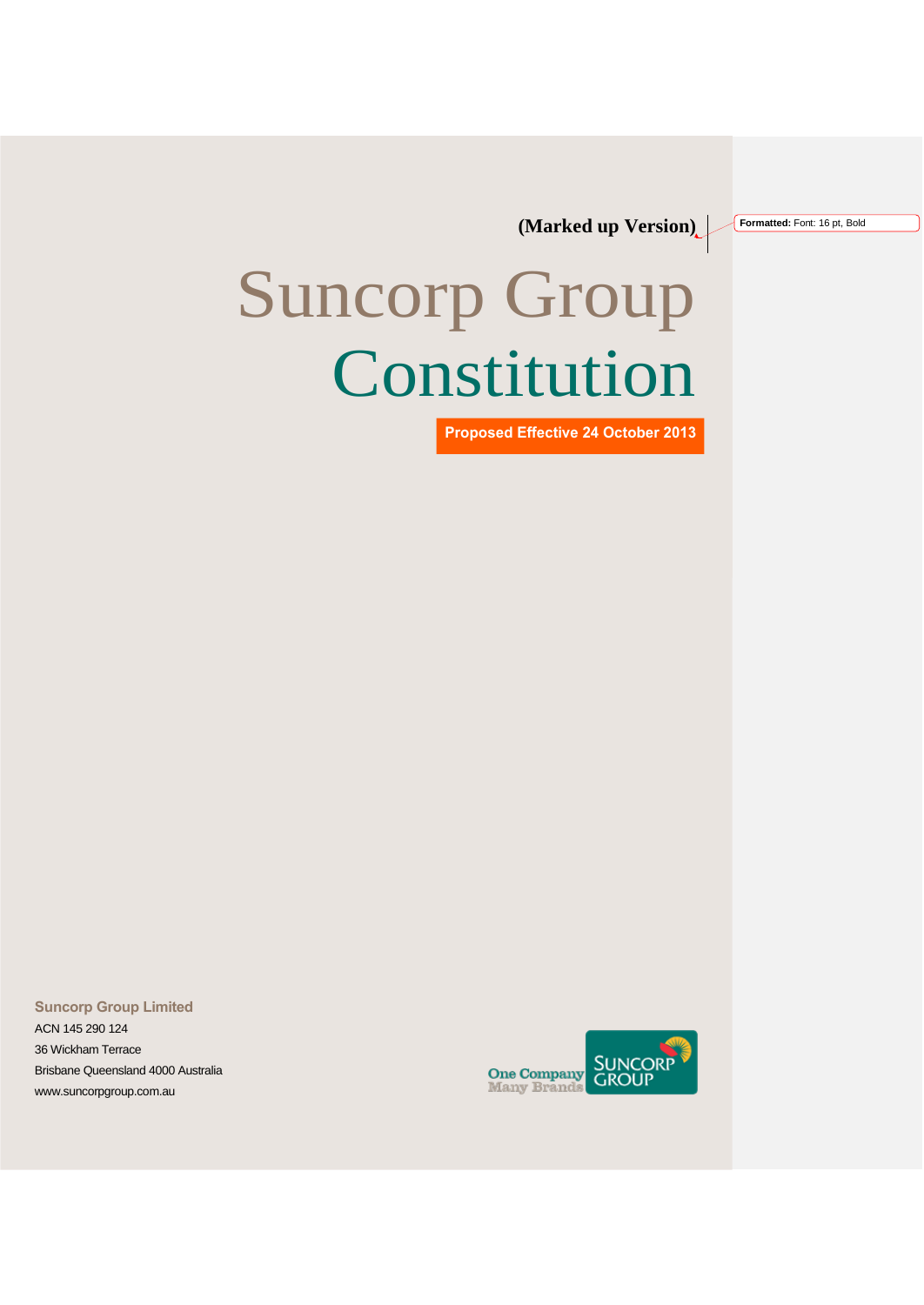# Contents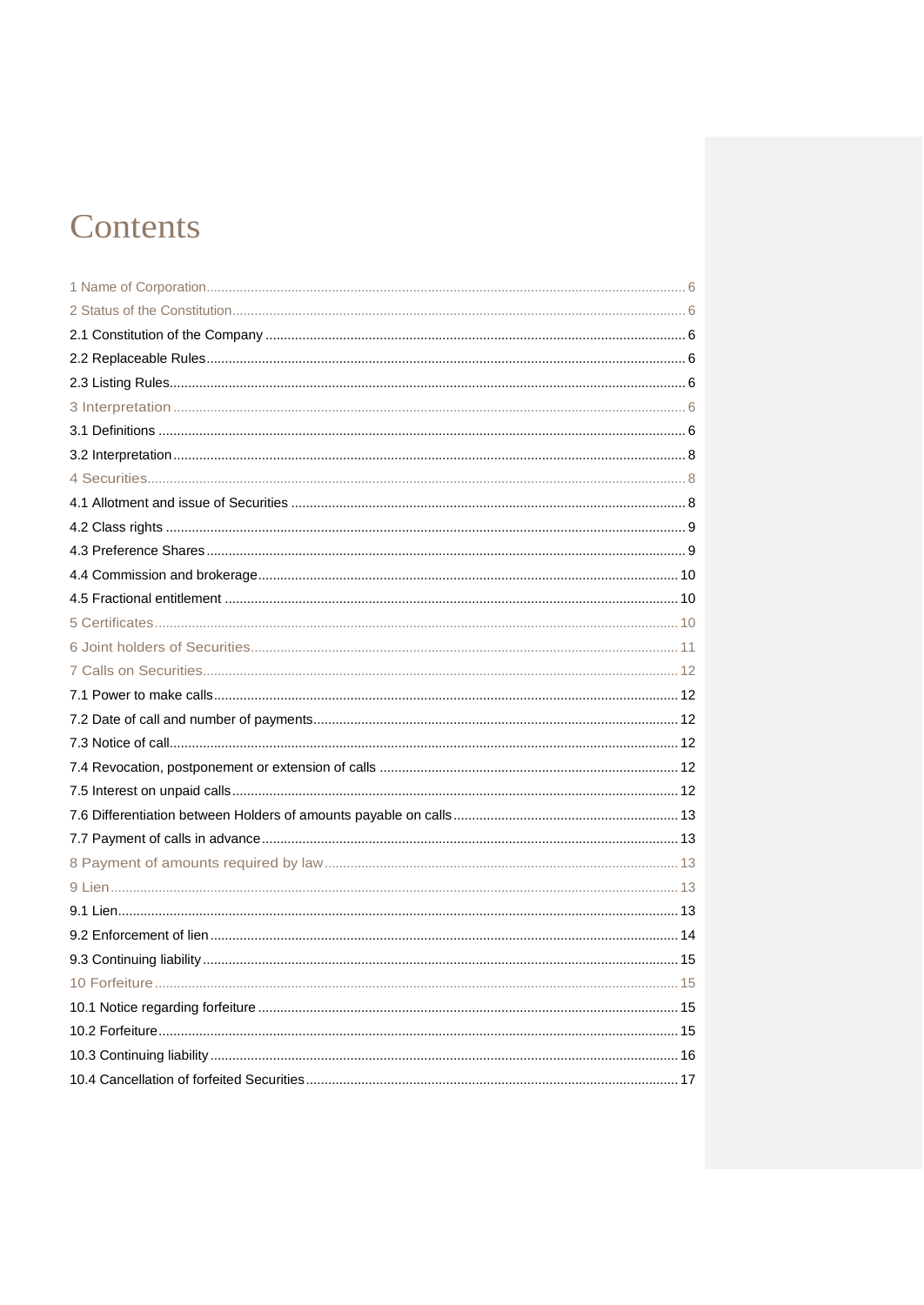Constitution effective 25 October 2012 1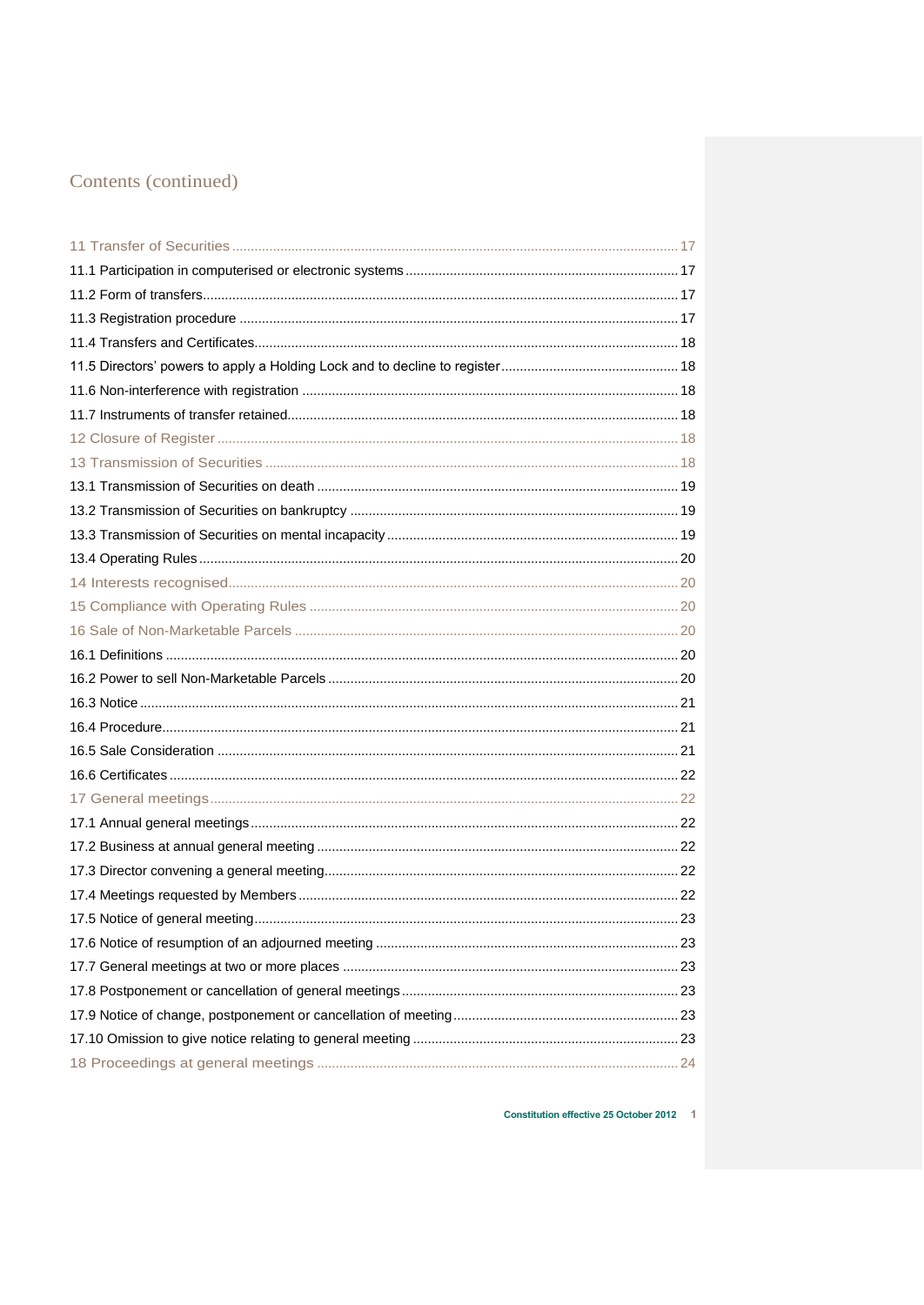| 20437 01/10/12 A |  |
|------------------|--|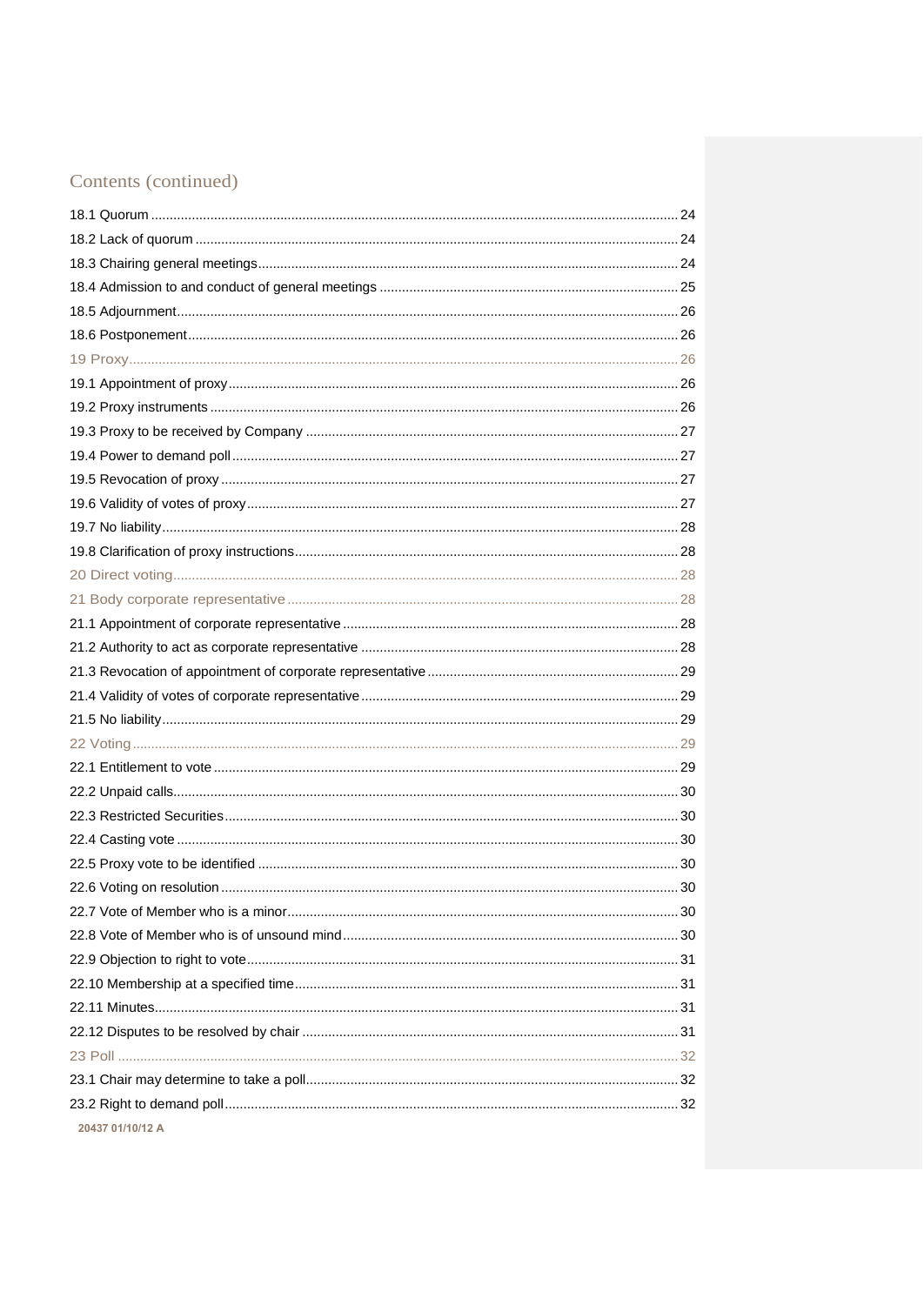Constitution effective 25 October 2012 3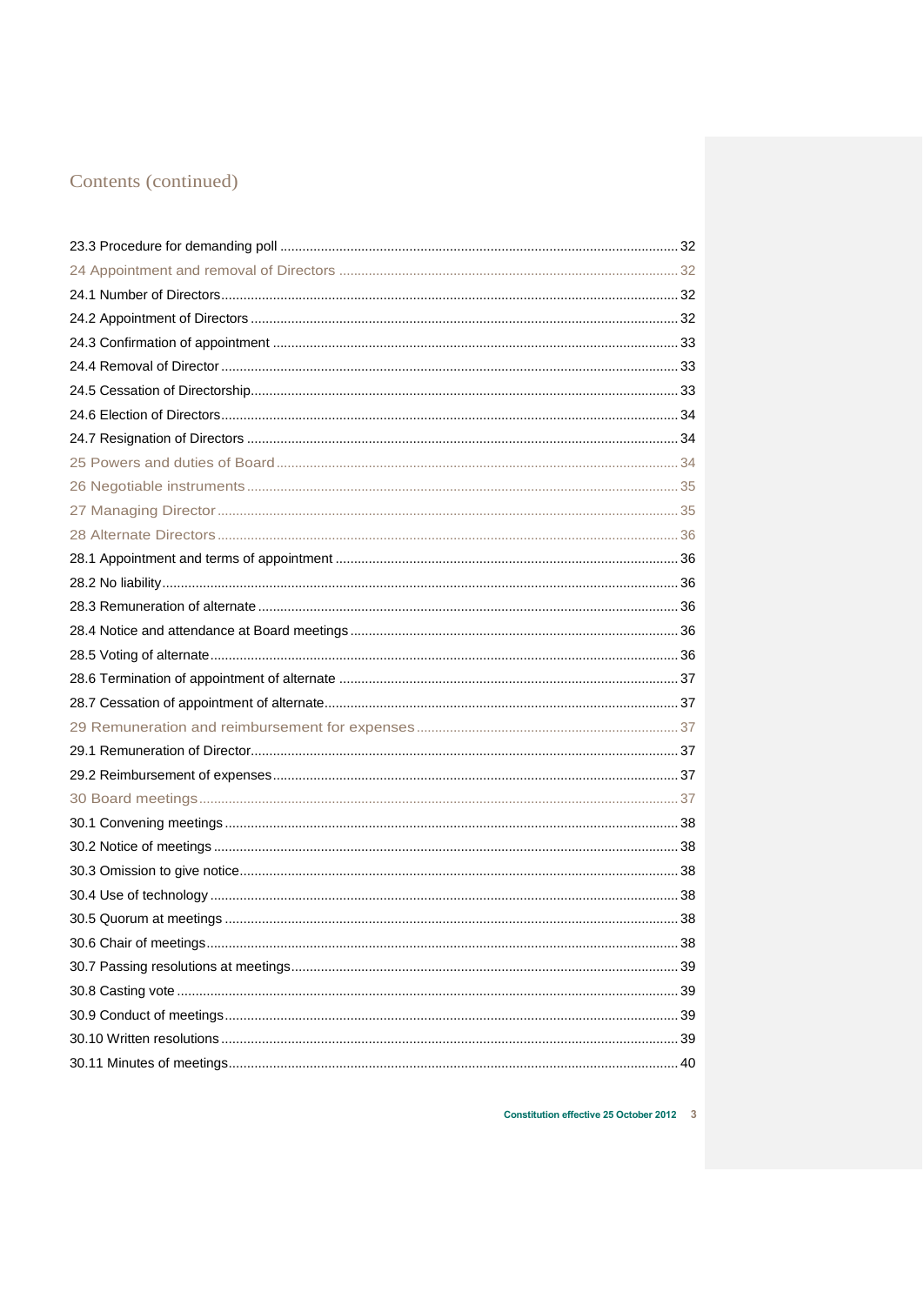| 20437 01/10/12 A |  |
|------------------|--|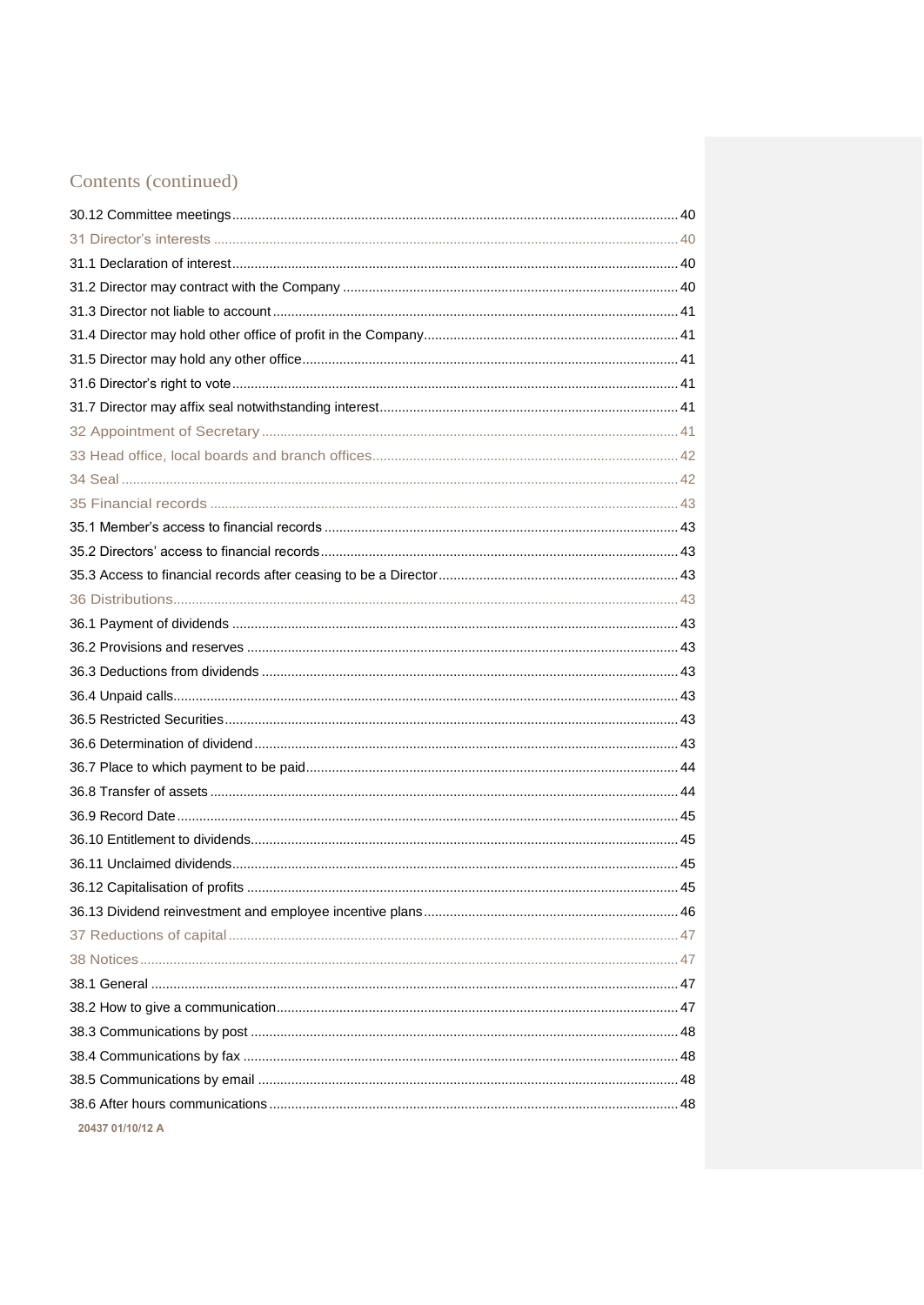Constitution effective 25 October 2012 5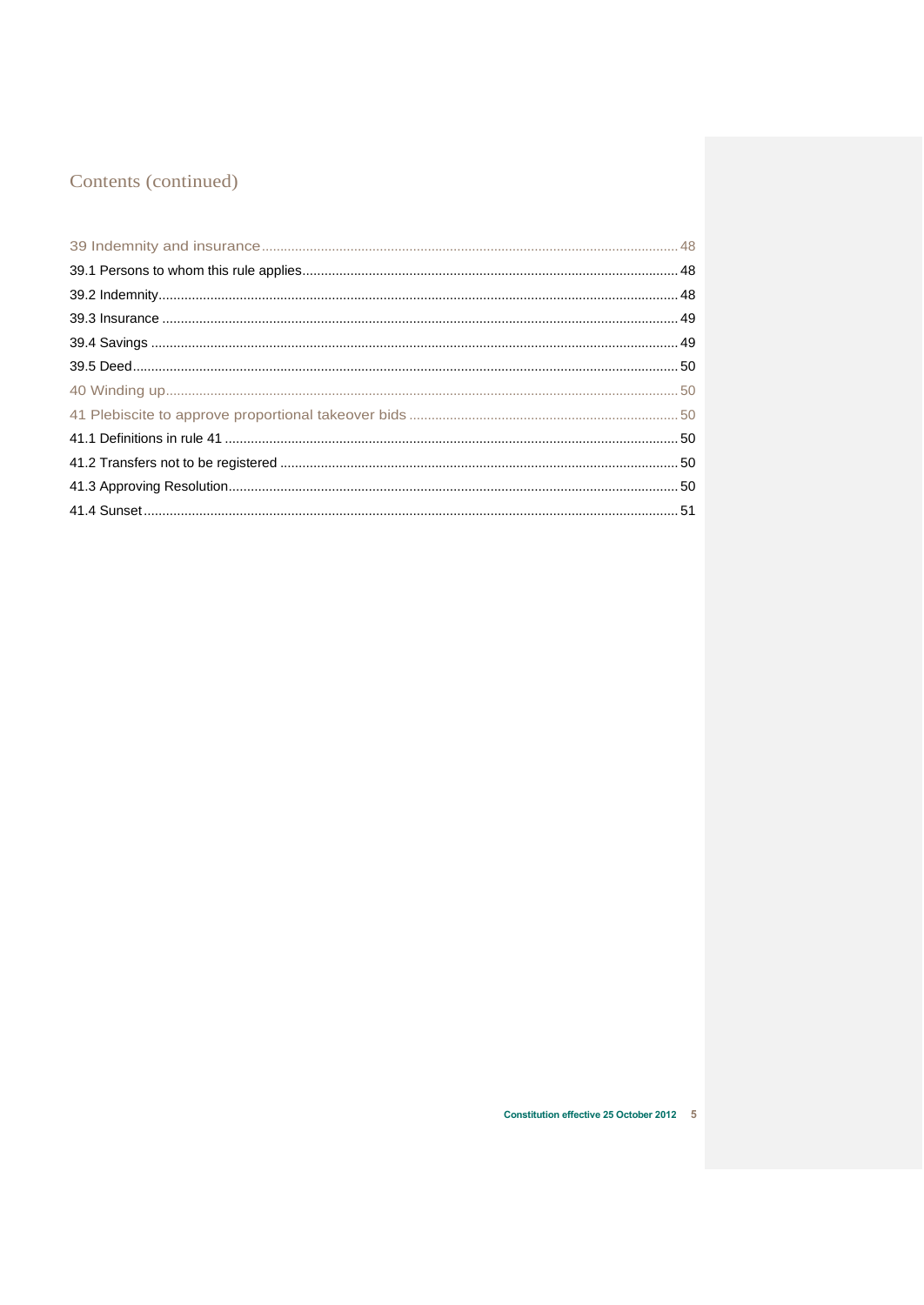# <span id="page-7-0"></span>1 Name of Corporation

The name of the Company is Suncorp Group Limited.

# <span id="page-7-1"></span>2 Status of the Constitution

<span id="page-7-2"></span>**2.1 Constitution of the Company** 

This is the constitution of the Company.

<span id="page-7-3"></span>**2.2 Replaceable Rules** 

This Constitution displaces the Replaceable Rules. Accordingly, none of the Replaceable Rules apply.

# <span id="page-7-4"></span>**2.3 Listing Rules**

While the Company is on the official list of ASX, the following rules apply:

- (a) notwithstanding anything contained in this Constitution, if the Listing Rules prohibit an act being done, the act must not be done;
- (b) nothing contained in this Constitution prevents an act being done that the Listing Rules require to be done;
- (c) if the Listing Rules require an act to be done or not to be done, authority is given for that act to be done or not to be done (as the case may be);
- (d) if the Listing Rules require this Constitution to contain a provision and it does not contain such a provision, this Constitution is treated as containing that provision;
- (e) if the Listing Rules require this Constitution not to contain a provision and it contains such a provision, this Constitution is treated as not containing that provision; and
- (f) if any provision of this Constitution is or becomes inconsistent with the Listing Rules, this Constitution is treated as not containing that provision to the extent of the inconsistency.

# <span id="page-7-5"></span>3 Interpretation

<span id="page-7-6"></span>**3.1 Definitions** 

In this Constitution:

**ASX** means ASX Limited.

**Auditor** means the person appointed for the time being as the auditor of the Company.

**Board** means the Directors and alternates present at a meeting, duly convened as a Board meeting, at which a quorum is present.

**Business Day** has the meaning given to that term in the Listing Rules.

**Certificate** means any certificate issued by the Company on issue, or registration of transfer, of any Security, and any duplicate of that certificate.

**CHESS Subregister** has the meaning given to that term in the Operating Rules of ASX Settlement Pty Ltd.

**CHESS Approved Securities** means Securities which are approved in accordance with the Operating Rules of ASX Settlement Pty Ltd.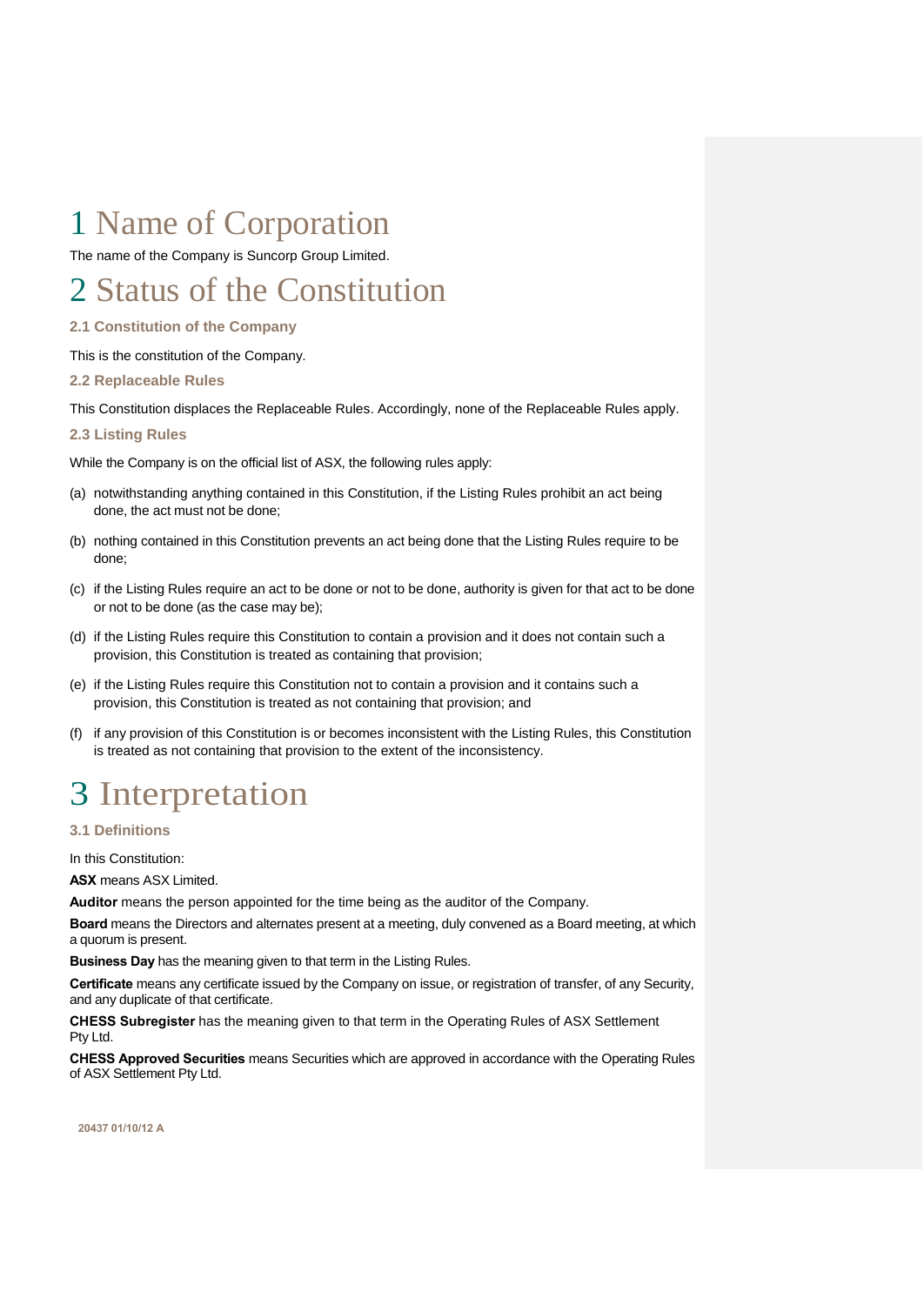**Child Entity** has the meaning given to that term in the Listing Rules.

**Company** means Suncorp Group Limited ACN 145 290 124.

**Constitution** means the constitution for the time being of the Company as constituted by this document and any resolutions of the Company modifying this document.

**Corporations Act** means the *Corporations Act 2001* (Cth).

**CS Facility** has the same meaning as prescribed CS facility in the Corporations Act.

**CS Facility Operator** means the operator of a CS Facility.

**Default Rate** means the interest rate per annum that is the sum of 2% and the rate advised by

Suncorp-Metway Limited ACN 010 831 722 (or such other bank as is nominated by the Company) as an equivalent rate charged by that bank for overdrafts in excess of \$100,000.

**Director** means a person who is a director for the time being of the Company, and **Directors** means more than one Director, and in relation to rules applying to meetings of the Board, including voting by Directors and material personal interests, references to Directors include alternates.

**Executive Director** means a natural person appointed as an executive Director.

# **Group Company** means:

(a) the Company; and

(b) each of its subsidiaries from time to time.

# **Holder** means:

- (a) in respect of a Share, the Member who holds that Share; and
- (b) in respect of any other Security, the person who is entered in the records kept by the Company as the holder of that Security.

### **Holding Lock** has the meaning given to that term in the Listing Rules.

**Listing Rules** means the listing rules of ASX and any other rules of ASX which are applicable while the Company is admitted to the official list of ASX, each as amended or replaced from time to time, except to the extent of any express written waiver by ASX.

**Managing Director** means any person appointed for the time being as a managing director of the Company.

**Market Transfer** means:

- (a) a transfer of Shares pursuant to or connected with a transaction entered into on the stock market operated by ASX and includes a Proper ASTC Transfer; or
- (b) an issue of Shares as a result of the exercise of any rights, Options or convertible notes where such rights, Options or notes are traded on a market operated by ASX.

**Member** means a person who is, or who is registered as, a member of the Company or, in the case of joint holders of any Share, who are, or who are registered as, joint holders of that Share, and **Members** means more than one Member.

**Operating Rules** means the operating rules for the time being of ASX Settlement Pty Ltd, ASX Clear Pty Ltd and any other CS Facility regulating the settlement, clearing and registration of uncertificated Securities, except to the extent of any express written waiver by the relevant CS Facility Operator.

**Option** means an option to subscribe for any unissued Security.

**Proper ASTC Transfer** has the meaning given to the term proper ASTC transfer in the *Corporations Regulations 2001*.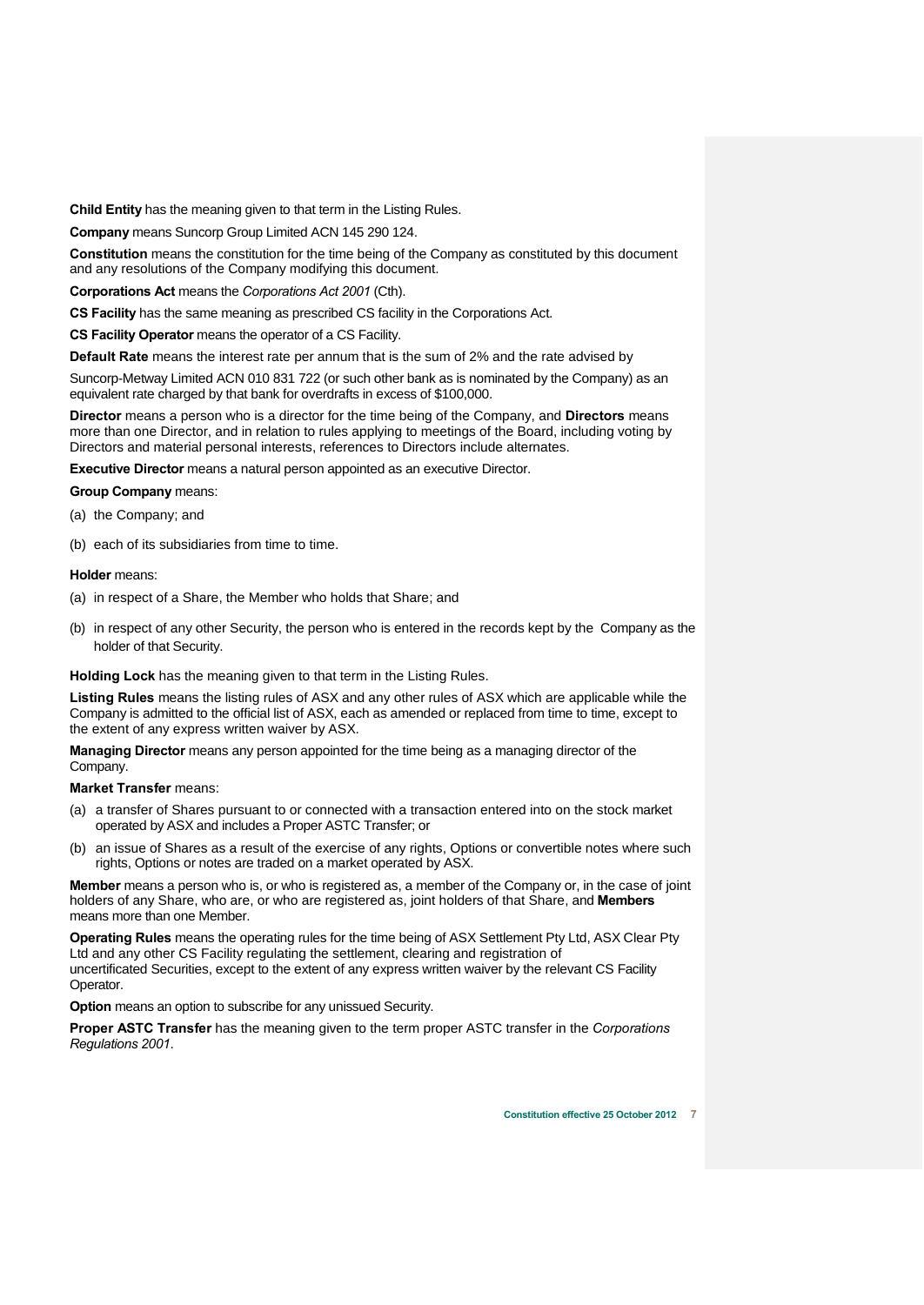**Register** means:

(a) in respect of Shares, the Register of Members;

(b) in respect of other Securities, the records of Holders kept by the Company.

**Register of Members** means the register of Members maintained pursuant to the Corporations Act and any branch register.

**Replaceable Rules** means the replaceable rules applicable to a public company limited by shares which are set out in the Corporations Act.

**Restricted Securities** has the meaning given to that term in the Listing Rules.

**Restriction Agreement** has the meaning given to that term in the Listing Rules.

**Rotation Director** has the meaning given in **rule 24.6(b)**.

**Seal** means the common seal for the time being of the Company.

**Secretary** means any person appointed for the time being as, or to perform the functions of, secretary of the Company.

**Security** includes any Share, any unit of a Share, any rights to Shares, any Option, any instalment receipt and other security with rights of conversion to equity in the share capital of the Company and any debenture issued by the Company.

**Share** means any share in the share capital of the Company, and **Shares** means more than one Share.

### <span id="page-9-0"></span>**3.2 Interpretation**

In this Constitution:

- (a) the words "including", "include" and "includes" are to be construed without limitation;
- (b) a reference to legislation is to be construed as a reference to that legislation, any subordinate legislation under it, and that legislation and subordinate legislation as amended, re-enacted or replaced for the time being;
- (c) a reference to a "person" includes a corporate representative appointed pursuant to section 250D of the Corporations Act;
- (d) headings are used for convenience only and are not intended to affect the interpretation of this Constitution;
- (e) a word or expression defined in the Corporations Act, the Operating Rules or the Listing Rules and used, but not defined, in this Constitution has the same meaning given to it in the Corporations Act, the Operating Rules or the Listing Rules; and
- (f) references to the Listing Rules apply if the Company is on the official list of ASX, but do not apply if it is not.

# <span id="page-9-1"></span>4 Securities

- <span id="page-9-2"></span>**4.1 Allotment and issue of Securities**
- (a) Subject to the Corporations Act, the Listing Rules and this Constitution, the Board may allot and issue Securities (including Options) in the Company to any person on such terms and with such rights as the Board determines.
- (b) The Board will not issue any Security with voting rights more advantageous than the voting rights attached to any ordinary Share previously issued by the Company.

**20437 01/10/12 A**

#### **Formatted:** Keep with next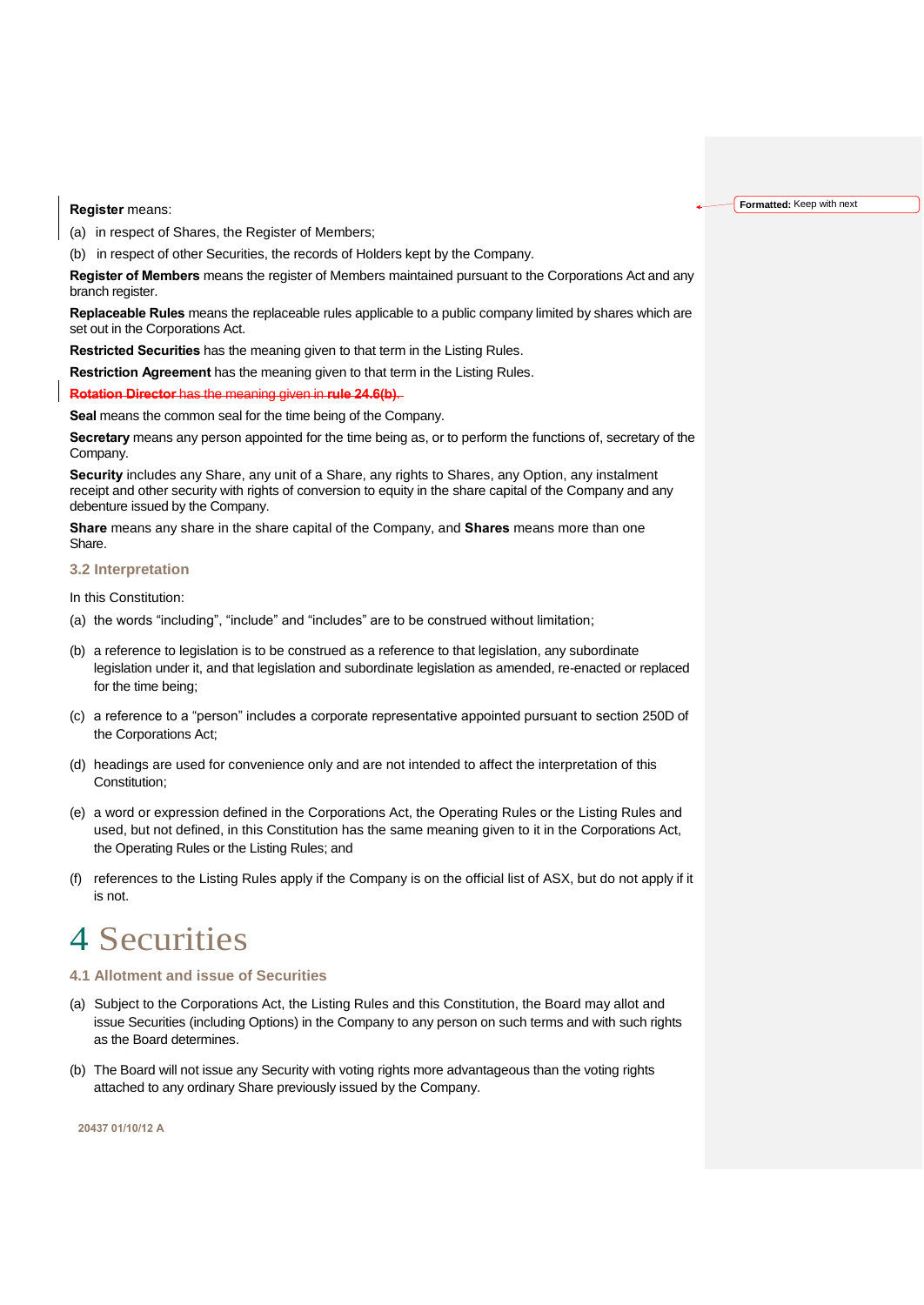# <span id="page-10-0"></span>**4.2 Class rights**

- (a) Subject to the Corporations Act, the Listing Rules and this Constitution, the Board may issue any Security with any preferred, deferred or other special rights or restrictions as to dividends, voting, return of capital, payment of calls or otherwise as the Board determines.
- (b) If the share capital of the Company is divided into different classes, unless the terms of issue of any class provide otherwise, any right attaching to securities in that class may be cancelled, abrogated or varied by a special resolution passed at a separate meeting of the Holders of the issued Securities of that class or with the consent in writing of the Holders of three-quarters of the issued Securities of that class.
- (c) The provisions of the Corporations Act and this Constitution relating to special resolutions and meetings of the Company apply to a special resolution or meeting referred to in **paragraph (b)** with any necessary modifications.

# <span id="page-10-1"></span>**4.3 Preference Shares**

- (a) The Company may issue preference Shares, including preference Shares which are, or at the option of the Company are, liable to be redeemed.
- (b) The total number of issued preference Shares shall not at any time exceed the total number of issued ordinary Shares.
- (c) Each preference Share issued by the Company:
	- (i) confers on the Holder a right to receive a preferential dividend at the rate, on the basis and on the terms as to redemption (if redeemable) determined by the Board under the terms of issue and which may be cumulative if, and to the extent, the Board determines under the terms of issue;
	- (ii) may participate with each ordinary Share in profits if, and to the extent, determined by the Board under the terms of issue;
	- (iii) confers on its Holder the right to the preferential dividend in priority to, equally with or junior to the payment of any dividend on any other class of Securities as determined by the Board under the terms of issue;
	- (iv) confers on its Holder the right in a winding up and on redemption (if redeemable) to payment in priority to, equally with or junior to any other class of Securities as determined by the Board under the terms of issue, of:
		- (A) the amount of any dividend accrued but unpaid on the preference Share at the date of winding up or the date of redemption (if redeemable); and
		- (B) any amount paid up on the preference Share or any other amount stated in, or calculated under, the terms of issue as may be determined by the Board;
	- (v) does not confer on its Holder any right to participate in the profits or property of the Company except as set out in this rule;
	- (vi) to the extent determined by the Board under the terms of issue, may confer a right to a bonus issue or capitalisation of profits in favour of holders of those preference Shares only;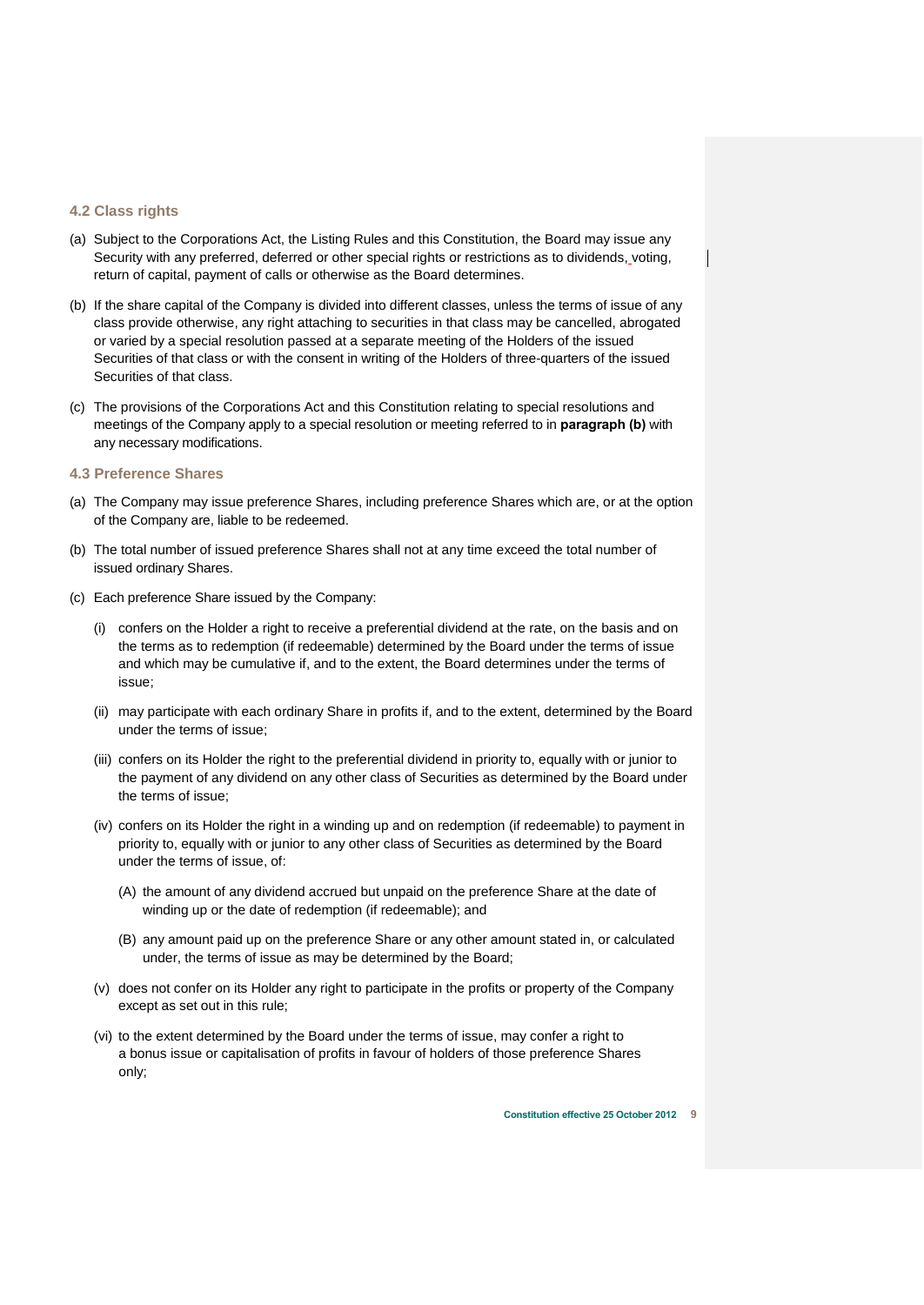- (vii) may be redeemed or converted into other Securities on such conditions as may be determined by the Board under the terms of issue; and
- (viii)does not entitle its Holder to vote at any general meeting except in the following circumstances:
	- (A) on any resolution to reduce the share capital of the Company;
	- (B) on any resolution that may affect the rights attached to the preference Share;
	- (C) on any resolution to wind up the Company;
	- (D) on any resolution for the disposal of the whole of the property, business and undertaking of the Company;
	- (E) on any resolution to approve the terms of a buy-back agreement;
	- (F) on any resolution during a period in which a dividend or part of a dividend on the preference Share is in arrears; or
	- (G) on any resolution during the winding up of the Company; or
	- (H) such other circumstances as may be determined by the Board under the terms of issue.
- (d) The Company may at any time create and issue preference Shares ranking equally with or in priority to preference Shares already issued or with different rights to preference Shares already issued.
- (e) Notwithstanding anything to the contrary in this Constitution, the Board may determine that the terms of issue of any preference Shares to be issued by the Company contain such terms and conditions (including as to the matters described in (c) above) as it considers necessary or desirable for those preference Shares to be eligible for inclusion as regulatory capital under any applicable prudential standards, requirements or guidance (whether in force at the time of issue or likely to come into force at a time after that).

### <span id="page-11-0"></span>**4.4 Commission and brokerage**

- (a) The Company may make payments by way of brokerage or commission to a person in consideration for the person subscribing or agreeing to subscribe, whether absolutely or conditionally, for Securities or procuring or agreeing to procure subscriptions, whether absolute or conditional, for Securities.
- (b) The brokerage or commission may be satisfied by payment in cash, by issue of fully or partly paid Securities, by issue of debentures or a combination of all or any of such ways.

### <span id="page-11-1"></span>**4.5 Fractional entitlement**

On any issue of Securities (including on a distribution or bonus issue), if a Holder is entitled to a fraction of a Security, the Board may deal with that fractional entitlement, on behalf of that Holder, in any manner determined by the Board to be appropriate.

# <span id="page-11-2"></span>5 Certificates

(a) If the Company participates in a computerised or electronic share transfer system conducted in accordance with the Listing Rules, the Company is not required to issue a Certificate for the Securities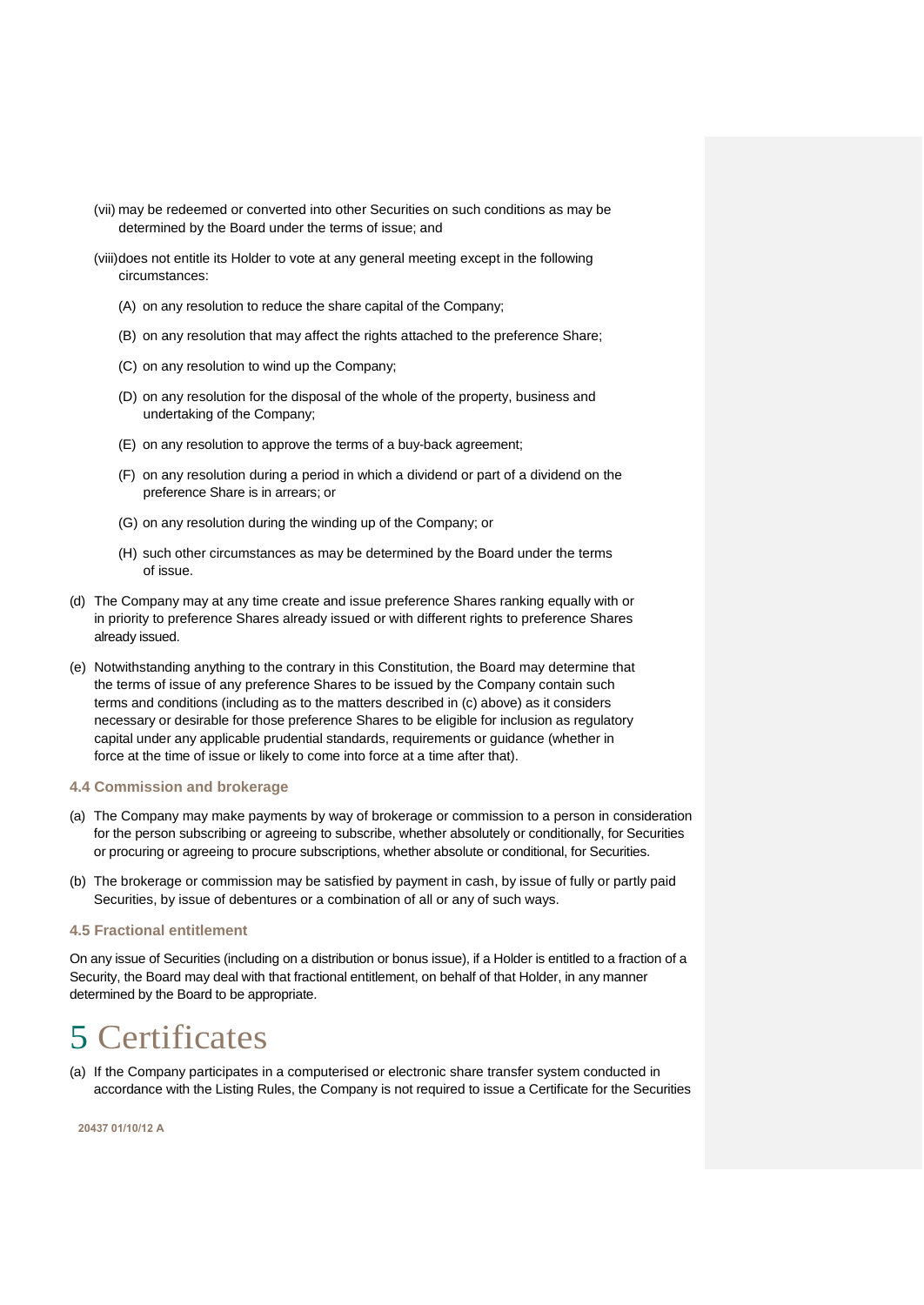held by a Holder and may cancel a Certificate without issuing another Certificate where the non issue of a Certificate is permitted by the Listing Rules or the Operating Rules. The Board may determine to issue a Certificate in respect of any Security or Securities, to cancel any Certificate and to replace any Certificate that is worn out, defaced, stolen, lost or destroyed.

- (b) If Securities are not subject to a computerised or electronic share transfer system, a Certificate for the Securities must be issued in accordance with the provisions of the Corporations Act, this Constitution and the Listing Rules.
- (c) Each Certificate must set out:
	- (i) the name of the Company and the fact that it is registered under the Corporations Act;
	- (ii) the class of the Securities; and
	- (iii) the amount (if any) unpaid on the Securities.
- (d) Where the Company has determined not to issue Certificates or to cancel existing Certificates, a Holder will have the right to receive such statements of holdings as are required to be distributed to a Holder under the Corporations Act, the Listing Rules or the Operating Rules.

# <span id="page-12-0"></span>6 Joint holders of Securities

Where two or more persons are registered as the joint holders of any Security:

- (a) subject to the Corporations Act, the Company will not register more than three people as joint holder of any Security;
- (b) they hold that Security as joint tenants with rights of survivorship;
- (c) each Certificate must set out the name of all joint holders;
- (d) on the death of any one or more of them, the survivor or survivors, as the case may be, are the only persons the Company recognises as having legal title to that Security;
- (e) if the Company is required by the Corporations Act or the Listing Rules to issue a Certificate in respect of a Security, the Company must issue one Certificate and must give notice to the joint holder whose name appears first in the Register;
- (f) each of them is jointly and severally liable to pay each call or instalment of each call and interest and any other amount payable in respect of that Security;
- (g) on transfer of that Security the instrument of transfer must be signed by all joint holders;
- (h) if the Board receives a request to convene a general meeting in accordance with this Constitution from any joint holder or any joint holders of that Security, the request must detail any proposed resolution, the name or names of the joint holder or holders requesting the meeting and be signed by all of the joint holders making the request. For this purpose, signatures of joint holders may be contained in more than one document;
- (i) if more than one joint holder attends a general meeting and purports to be entitled to vote on any resolution at that meeting, the joint holder whose name appears in the Register before the names of other joint holders attending the meeting may vote; and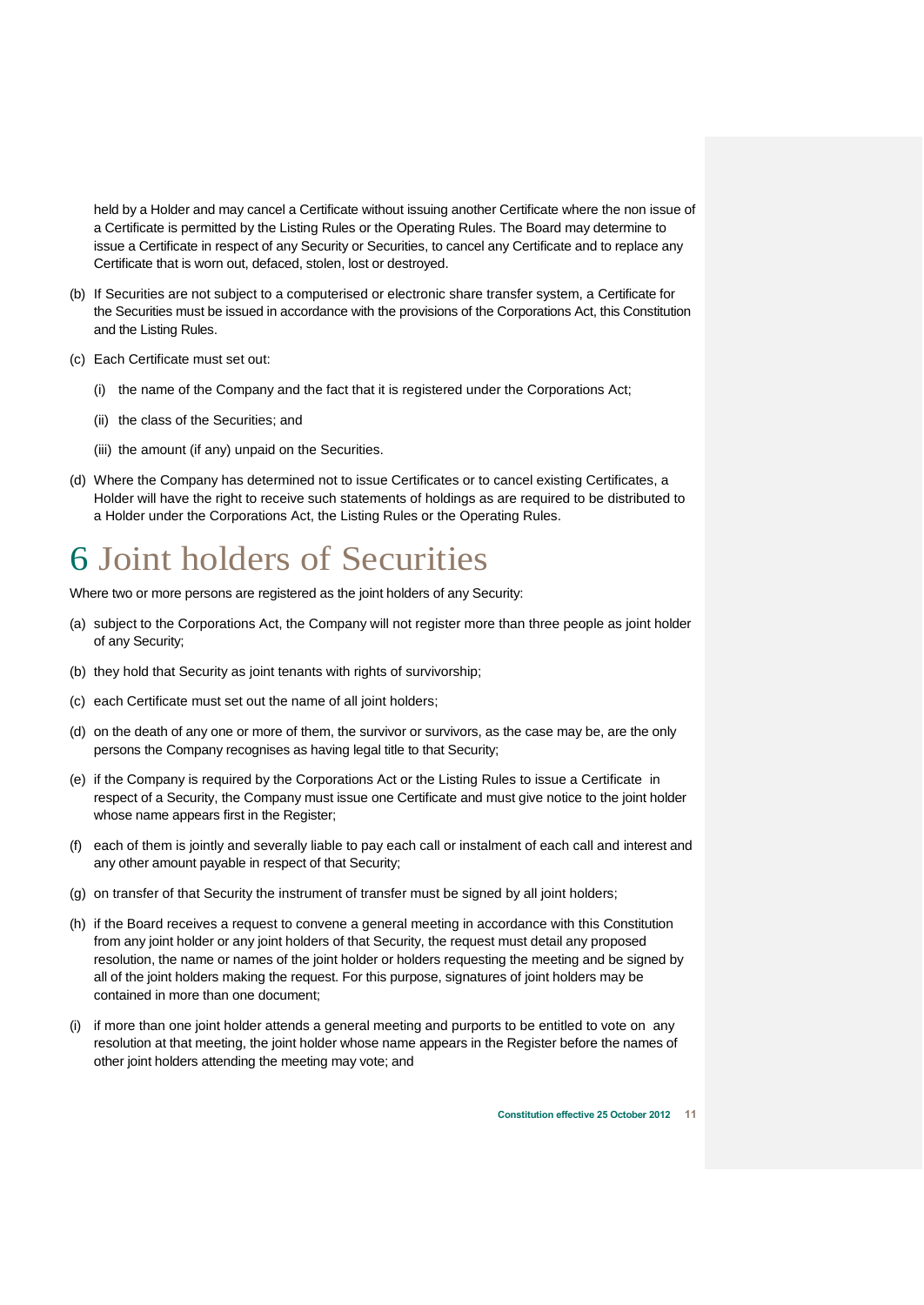(j) any one of them may give a receipt for any amount paid in respect of that Security.

# <span id="page-13-0"></span>7 Calls on Securities

# <span id="page-13-1"></span>**7.1 Power to make calls**

Subject to the Corporations Act, the Listing Rules, this Constitution and the terms on which the Securities are on issue, the Board may make a call or calls on any Holder in respect of any amount unpaid on any Security held by that Holder.

### <span id="page-13-2"></span>**7.2 Date of call and number of payments**

- (a) Subject to the terms on which the Securities are on issue, a call is made on the date the Board resolves to make a call or, where the date of any call is specified in the terms on which the Securities are on issue, on the date the Board allots the Securities.
- (b) Subject to the terms on which the Securities are on issue, a call may be payable in one payment or in instalments.

# <span id="page-13-3"></span>**7.3 Notice of call**

- (a) Subject to the terms on which the Securities are on issue and the Listing Rules, at least 14 days' notice must be given to the Holder of the date on which the amount of the call or the instalment of the call must be paid.
- (b) Subject to the terms on which the Securities are on issue and the Listing Rules, the notice must state:
	- (i) the amount of the call or, as the case may be, the amount of each instalment;
	- (ii) the date (or dates) for payment;
	- (iii) the time (or times) for payment;
	- (iv) the place (or places) for payment;
	- (v) that interest may be payable if payment is not made on or before the date (or dates) for payment; and
	- (vi) that a lien will arise if the amount of the call or the instalment is not paid in accordance with the notice.
- (c) any unintentional omission or error in giving or not giving notice of a call or the non-receipt of notice of a call by any person entitled to receive notice does not invalidate the call.

# <span id="page-13-4"></span>**7.4 Revocation, postponement or extension of calls**

Subject to the terms on which the Securities are on issue and the Listing Rules, before the Company receives any amount due under any call or instalment, the Board may determine to revoke, postpone or extend the period within which that call or instalment must be paid. If the Board so determines, the Board must notify all persons on whom the call was made.

<span id="page-13-5"></span>**7.5 Interest on unpaid calls**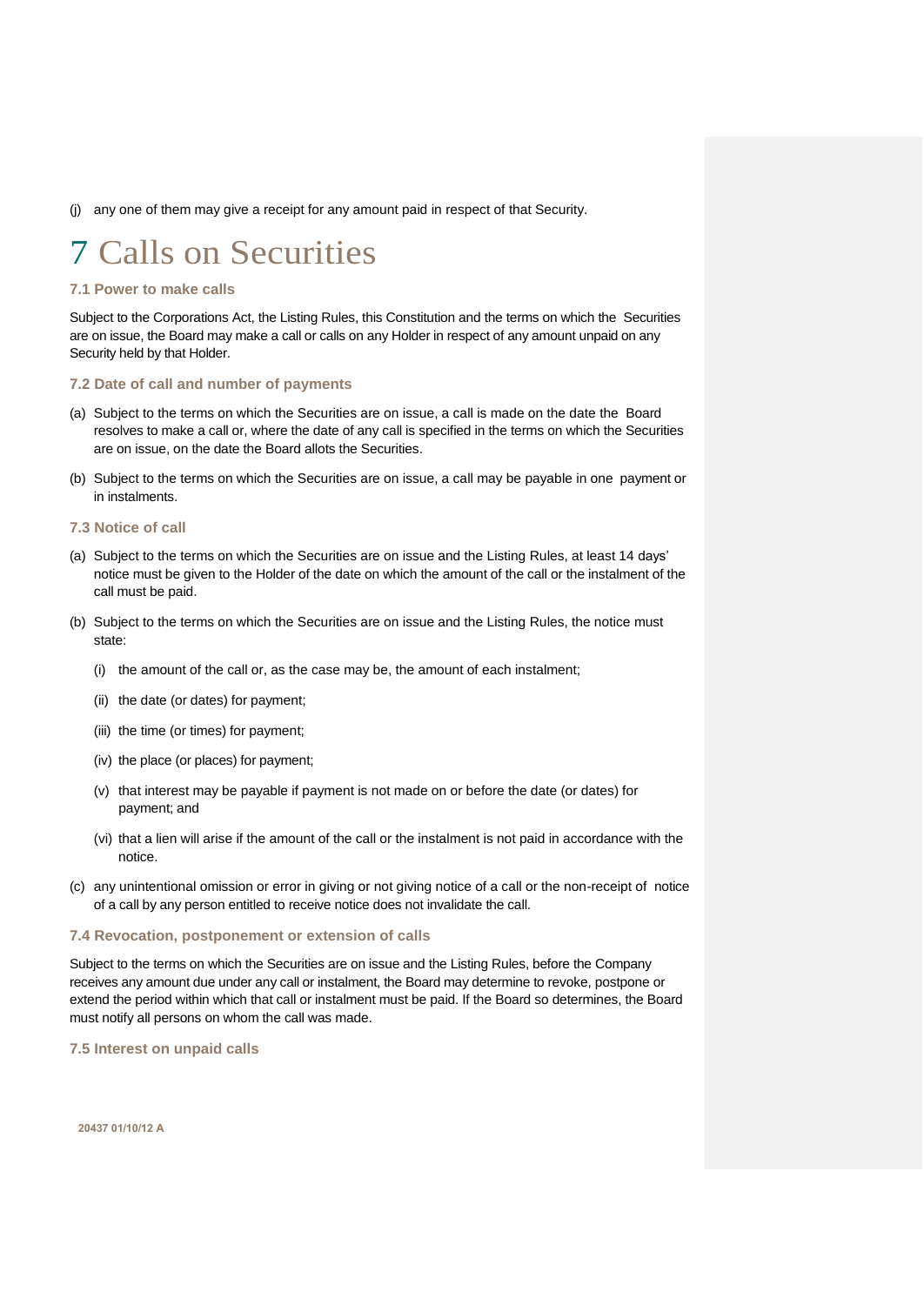- (a) If an amount called is not paid on or before any date specified in the notice for payment, the Holder must pay interest on the amount unpaid from the date specified in the notice of the call for payment until and including the date of actual payment. The interest rate may be determined by the Board, or, if the Board does not determine a rate, the interest rate is the Default Rate. Interest will accrue and compound daily.
- (b) The Board may waive the right to require the payment of interest.

# <span id="page-14-0"></span>**7.6 Differentiation between Holders of amounts payable on calls**

The terms on which Securities are on issue may differ between Holders as to the amount to be paid on any call or instalment and the date (or dates) on which payment is to be made.

# <span id="page-14-1"></span>**7.7 Payment of calls in advance**

- (a) The Board may accept any sum in respect of any amount uncalled or called but not yet payable on any Security. The Board may authorise payment by the Company of interest upon the whole or any part of any sum so accepted until the date on which the sum paid is payable under a call. The interest rate will be determined by the Board.
- (b) Any sum so accepted is:
	- (i) to be treated as a loan to the Company, not as share capital of the Company until the date on which the sum is payable under a call or instalment; and
	- (ii) not to be taken into account in determining an entitlement to vote or the amount of any distribution in respect of any Security.
- (c) The Board may repay any sum so accepted at any time on giving the Holder not less than ten days' notice.

# <span id="page-14-2"></span>8 Payment of amounts required by law

The Company may make payment to any government authority (including any taxation authority) in respect of the Member, the death of the Member or any Security or distribution (including any dividend) if it is required by law to make payment. The Company may, but it is not obliged to notify the Member of its intention to make payment. The Member shall indemnify the Company in respect of any such payment.

# <span id="page-14-3"></span>Lien

# <span id="page-14-4"></span>**9.1 Lien**

- (a) The Company has a first and paramount lien:
	- (i) on each partly paid Security in respect of any call (including any instalment) due and payable but unpaid;
	- (ii) on each Security in respect of any payment which the Company is required by law to pay (and has paid) in respect of the Security; and
	- (iii) on each Security acquired under an employee incentive scheme for any money payable to the Company in relation to them, including any loan under an employee incentive scheme.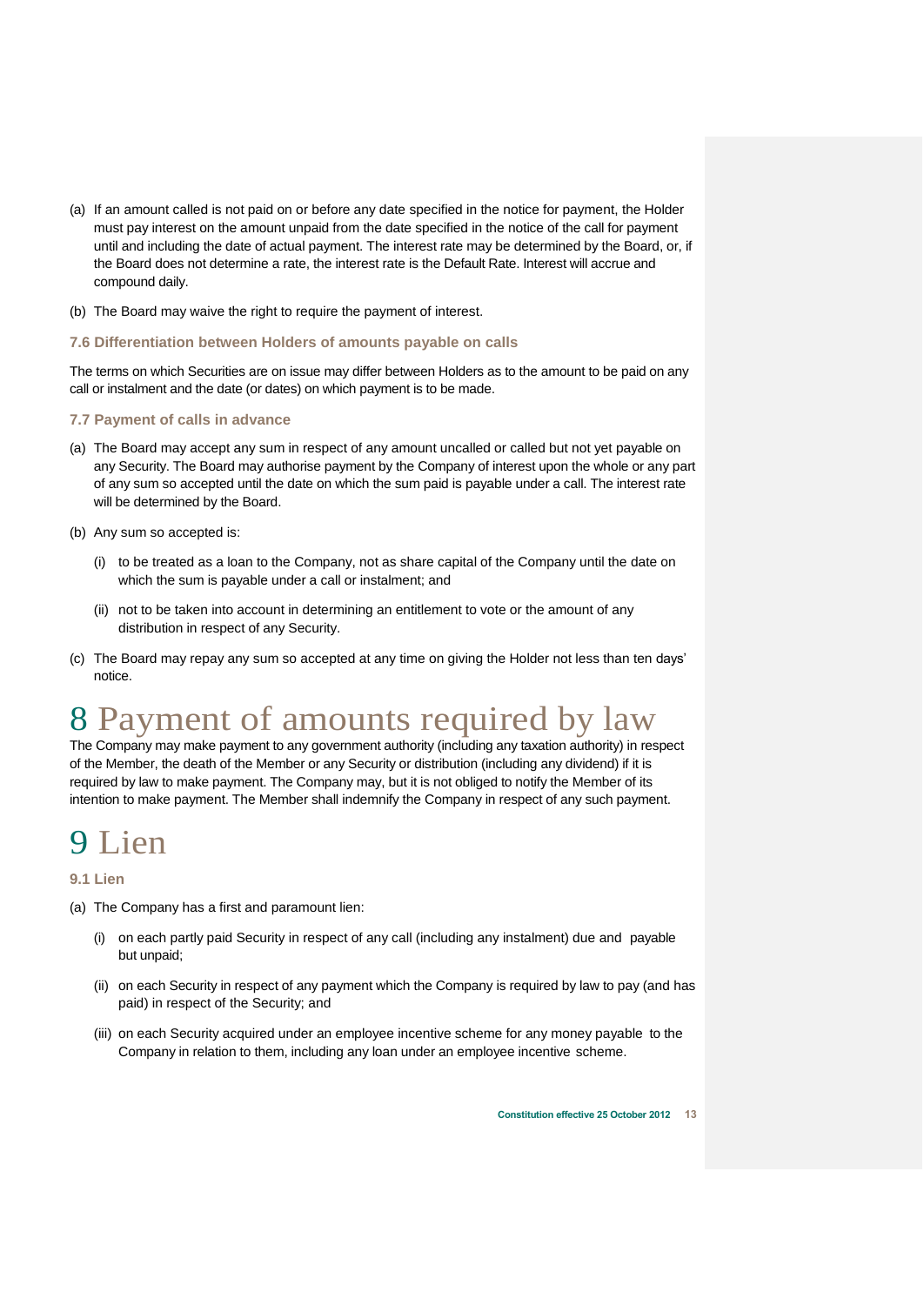- (b) In each case, the lien extends to all distributions (including dividends) from time to time payable in respect of the Securities and to interest (at such rate as the Board may determine or, if the Board does not determine a rate, at a rate equal to the Default Rate) and expenses incurred because the amount is not paid.
- (c) The Company may do all things necessary or appropriate for it to do to protect any lien or other right to which it may be entitled under any law or this Constitution.
- (d) By notice, the Board may discharge or waive, in whole or in part, any lien or declare any Security to be wholly or partly exempt from a lien, but otherwise no act or omission is to be taken as discharging or a waiver or grant of an exemption from any lien. A lien may not be discharged or waived otherwise.
- (e) If any Security is subject to a lien and the Company registers the transfer of any Security subject to a lien without giving notice of the lien to the transferee of the Security, the lien is treated as waived as against the transferee.

### <span id="page-15-0"></span>**9.2 Enforcement of lien**

- (a) The Board may sell or otherwise dispose of any Security the subject of a lien, if:
	- (i) a sum in respect of which the lien exists is due and payable but is unpaid;
	- (ii) the Company has provided notice to the Holder or if the Company has notice of the death, bankruptcy or the mental incapacity of the Holder, provided notice to the person entitled to be registered as the holder of that Security:
		- (A) setting out that amount due but unpaid, paid or required to be paid or outstanding;
		- (B) requiring payment of that amount; and
		- (C) stating that the Security is liable to be sold or otherwise disposed of if payment of that amount is not made within 14 days after the date of the notice; and
	- (iii) the amount specified in the notice is not paid in full in accordance with the notice.
- (b) The terms on which and manner by which any Security may be sold or otherwise disposed of are to be determined by the Board.
- (c) Interest accrues and compounds daily at the rate determined by the Board or, if no such rate is determined, at the Default Rate on the amount due but unpaid, costs and expenses paid in connection with the enforcement of the lien and the sale or other disposal of the Securities.
- (d) The Company may receive the net proceeds of the sale or other disposal of any Security and execute an instrument of transfer in respect of the Security. The Company must apply the net proceeds of the sale or disposal of any Security in or towards satisfaction of, firstly, costs and expenses paid or payable in connection with the enforcement of the lien and the sale or other disposal of that Security and secondly, all amounts due but unpaid and accrued interest on all those amounts.
- (e) The Company must pay any balance of the net proceeds of sale or other disposal to the person whose Security has been sold or otherwise disposed of.
- (f) The purchaser is entitled to assume that the proceeds of sale or other disposal have been applied in accordance with this Constitution and is not responsible for the application of the purchase money by the Company.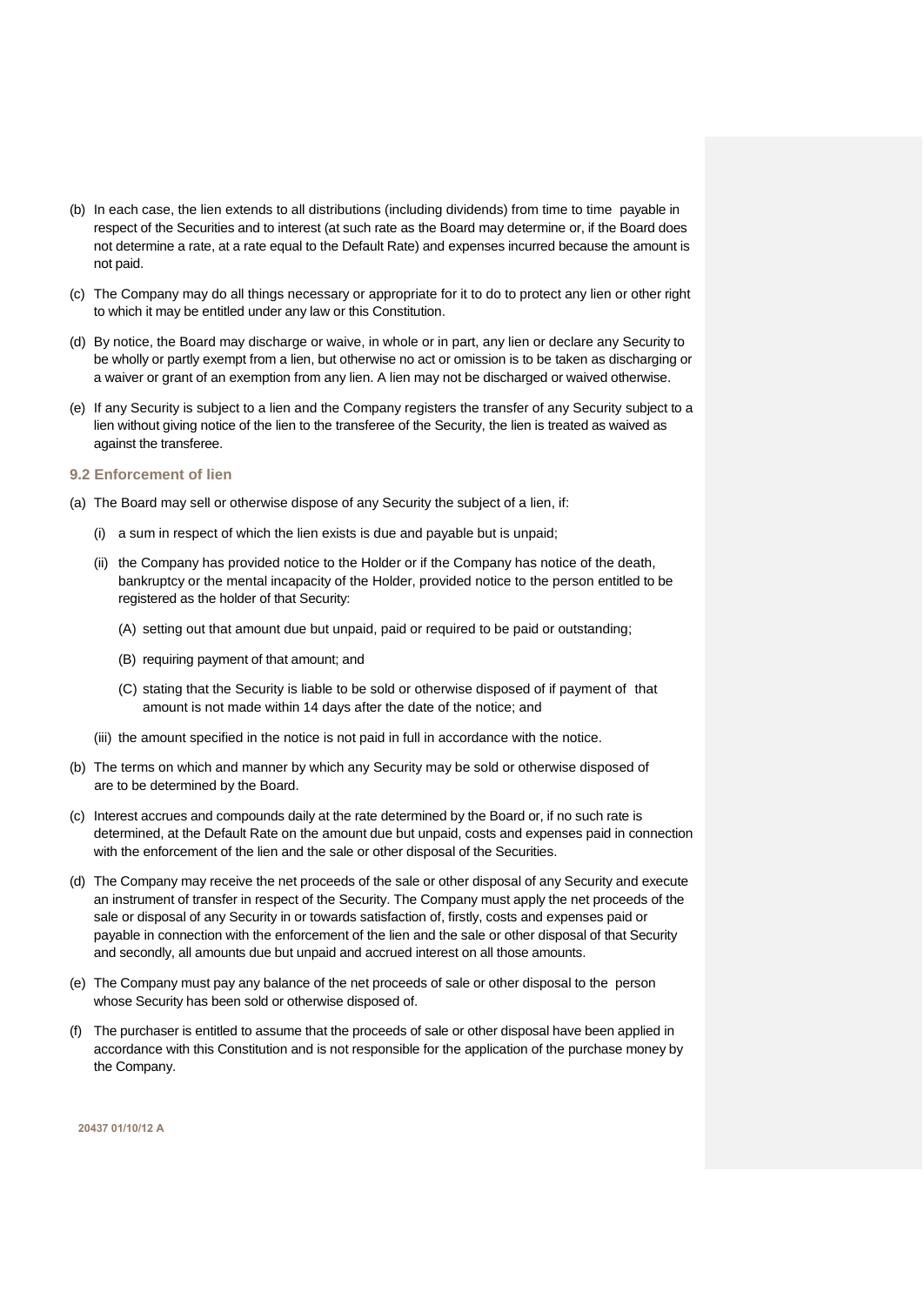# <span id="page-16-0"></span>**9.3 Continuing liability**

- If the net proceeds from the sale or other disposal of any Security are less than the sum of the amount:
- (a) due but unpaid in respect of that Security;
- (b) the costs and expenses paid or payable in connection with the enforcement of the lien and the sale or other disposal; and
- (c) interest on those amounts (together the **Shortfall**),

the person, whose Security has been sold or otherwise disposed of, continues to be liable and must pay to the Company an amount equal to the Shortfall together with interest at the Default Rate.

# <span id="page-16-1"></span>10 Forfeiture

# <span id="page-16-2"></span>**10.1 Notice regarding forfeiture**

If any Holder does not pay the amount of any call or instalment in respect of any Security when it is due, the Board may give notice to the Holder or if the Company has notice of the death, bankruptcy or the mental incapacity of the Holder, give notice to the person entitled to be registered as the holder of that Security:

- (a) requiring payment of:
	- (i) the unpaid call or instalment;
	- (ii) any costs and expenses incurred by the Company as a result of the non-payment of the call or instalment and the amount of the costs and expenses; and
	- (iii) interest that has accrued and compounded (on a daily basis) on the amount of the unpaid call or instalment;
- (b) demanding payment of those amounts within 14 days after the date of the notice;
- (c) stating the place where payment is to be made; and
- (d) stating that the Security and any distribution in respect of it not yet made are liable to be forfeited and that on forfeiture the Securities may be sold or otherwise disposed of if payment of the amount demanded is not made in full within 14 days after the date of the notice.

# <span id="page-16-3"></span>**10.2 Forfeiture**

- (a) If payment of the amount demanded is not made in full in accordance with the notice, any Security or distribution the subject of the notice may be forfeited on a resolution of the Board to that effect.
- (b) The Board may accept the surrender of any Security which may be forfeited. If the Board accepts the surrender, that Security will be treated as having been forfeited.
- (c) If any Security is forfeited, notice of forfeiture will be given to the Holder of that Security and the date and details of the forfeiture will be recorded in the Register.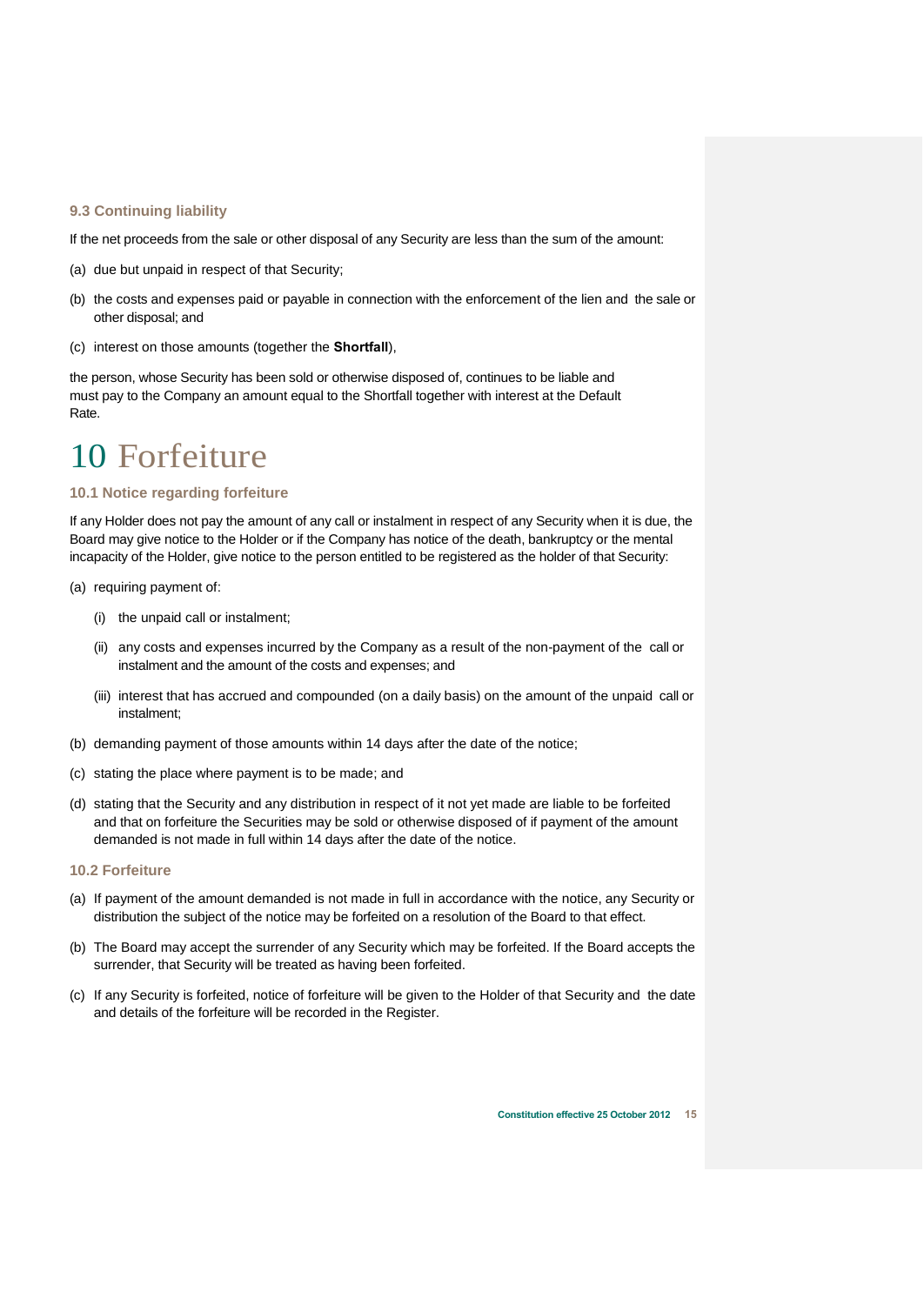- (d) Subject to the Listing Rules, the Board may sell or otherwise dispose of any forfeited Security on behalf of the Holder of that Security. The terms and manner of sale or disposal are to be determined by the Board.
- (e) At any time before any forfeited Security is sold or otherwise disposed of, the Board may cancel the forfeiture on terms determined by it.
- (f) On forfeiture of any Security, the holder of that Security ceases to be a Holder and ceases to have any right as a Holder in respect of that forfeited Security (including in respect of any distribution), but remains liable to pay the Company:
	- (i) all amounts payable by the former Holder to the Company at the date of forfeiture;
	- (ii) further costs or expenses incurred by the Company in respect of the forfeiture; and
	- (iii) interest to accrue and to compound daily at a rate determined by the Board or, if no such rate is determined, at the Default Rate on those amounts from the date of forfeiture until payment of amounts and accrued interest in full.
- (g) The liability of a Holder continues until:
	- (i) the Holder pays all those amounts and accrued interest in full; or
	- (ii) the Company receives and applies as the net proceeds from the sale or other disposal of the forfeited Security an amount which is equal to or greater than all those amounts and accrued interest.
- (h) The Company may receive the net proceeds from the sale or other disposal of any forfeited Security and execute an instrument of transfer in respect of the forfeited Security. The Company must apply the net proceeds of any sale or other disposal of any Security in or towards satisfaction of, firstly, costs and expenses paid or payable in connection with the enforcement of the forfeiture and the sale or other disposal of that Security and secondly, all amounts due but unpaid and accrued interest on all those amounts.
- (i) The Company must pay the balances (if any) of the net proceeds of sale or other disposal to the person whose forfeited Security has been sold or otherwise disposed of.
- (j) The purchaser of any forfeited Security is entitled to assume that the proceeds of the sale or other disposal have been applied in accordance with this Constitution and is not responsible for the application of the purchase money by the Company.

# <span id="page-17-0"></span>**10.3 Continuing liability**

If the net proceeds from the sale or other disposal of any Security are less than the sum of the amount:

- (a) due but unpaid in respect of that Security;
- (b) the costs and expenses paid or payable in connection with the enforcement of the forfeiture and the sale or other disposal; and
- (c) interest on those amounts (together the **Shortfall)**,

the person, whose Security has been sold or otherwise disposed of, continues to be liable and must pay to the Company an amount equal to the Shortfall together with interest at the Default Rate.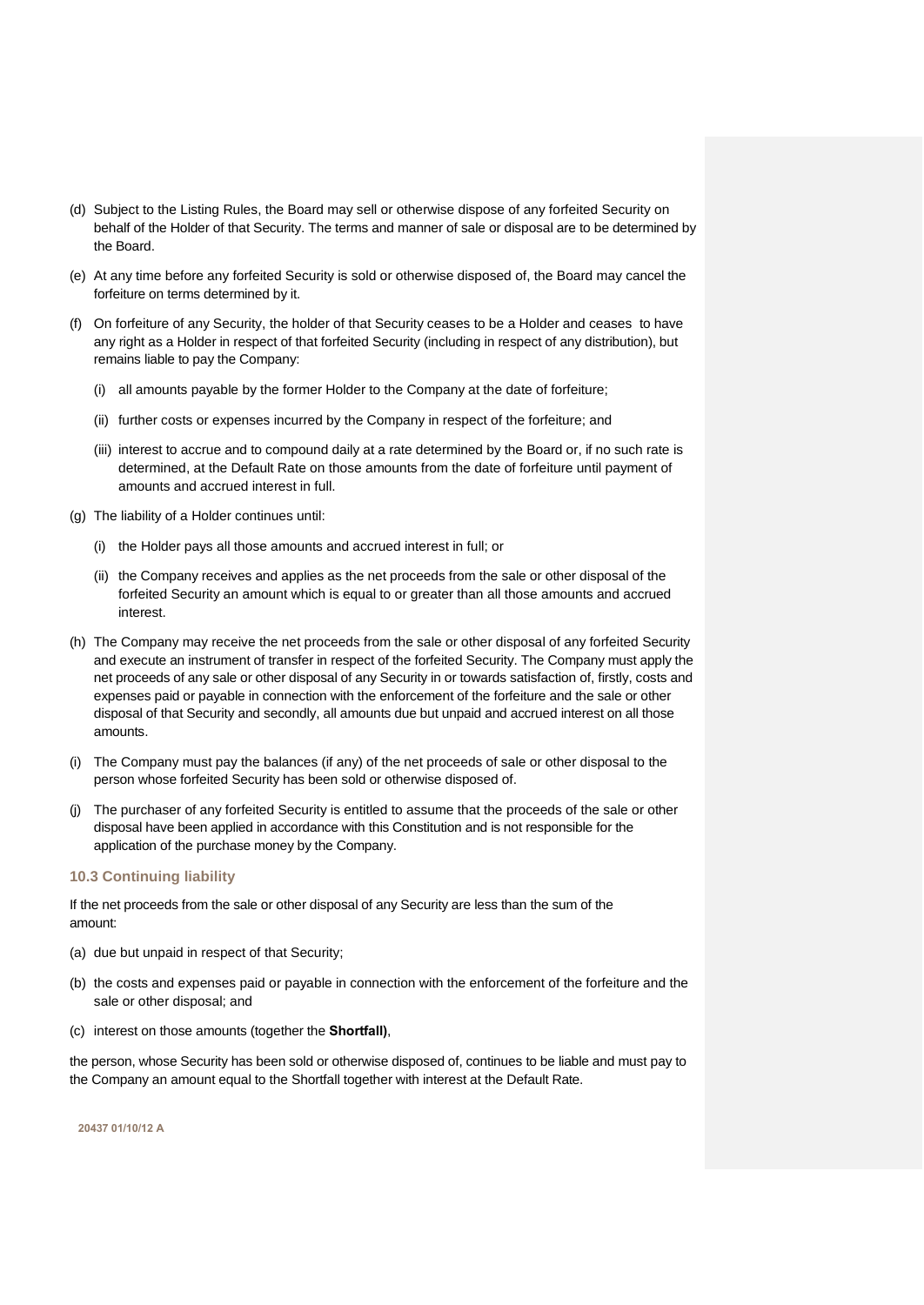# <span id="page-18-0"></span>**10.4 Cancellation of forfeited Securities**

Subject to the Corporations Act and the Listing Rules, by resolution passed at a general meeting, the Company may cancel any forfeited Security. Liability for the amount called but unpaid in respect of the cancelled Security may not be released or waived without the approval of the holders of ordinary Shares given in accordance with the Listing Rules.

# <span id="page-18-1"></span>11 Transfer of Securities

# <span id="page-18-2"></span>**11.1 Participation in computerised or electronic systems**

The Board may do anything it considers necessary or desirable and that is permitted under the Corporations Act and the Listing Rules to facilitate the Company's participation in any computerised or electronic system established or recognised by the Corporations Act or the Listing Rules for the purposes of facilitating dealings in Securities.

# <span id="page-18-3"></span>**11.2 Form of transfers**

- (a) Subject to this Constitution, a Holder may transfer all or any of the Holder's Securities by:
	- (i) any computerised or electronic system established or recognised by the Listing Rules or the Corporations Act for the purpose of facilitating dealings in Securities, including a transfer that may be effected under the Operating Rules or other electronic transfer process; or
	- (ii) an instrument of transfer in writing in any usual or common form or in any other form that the Board approves.
- (b) Except in the case of a Proper ASTC Transfer, the transferor remains the Holder of the Securities until the name of the transferee is entered in the Register in respect of those Securities.
- (c) In the case of a Market Transfer, the Company must comply with the obligations imposed on it by the Listing Rules and the Operating Rules and any applicable legislation in connection with any transfer of Securities.
- (d) Restricted Securities cannot be disposed of during the escrow period that applies in respect of those Securities except as permitted by the Listing Rules or ASX.

# <span id="page-18-4"></span>**11.3 Registration procedure**

Where an instrument of transfer is used by a Holder to transfer Securities, the following provisions apply:

- (a) the instrument of transfer must be executed by or on behalf of both the transferor and the transferee unless it is a Proper ASTC Transfer;
- (b) the instrument of transfer must be delivered to the share registry of the Company for registration together with the Certificate (if any) for the Securities to be transferred and, subject to the Listing Rules, any other evidence the Directors may require to prove the title of the transferor to the Securities and the transferor's right to transfer the Securities;
- (c) a fee must not be charged on the registration of a transfer of the Securities unless the fee is permitted by the Listing Rules; and

 $\leftrightarrow$  (d) on registration of a transfer of Securities, the Company must cancel the old Certificate (if any).

**Formatted:** Suncorp3, Indent: Left: 0 cm, Space Before: 0 pt, Line spacing: single, Widow/Orphan control, Adjust space between Latin and Asian text, Adjust space between Asian text and numbers, Tab stops: Not at 2.9 cm

**Constitution effective 25 October 2012**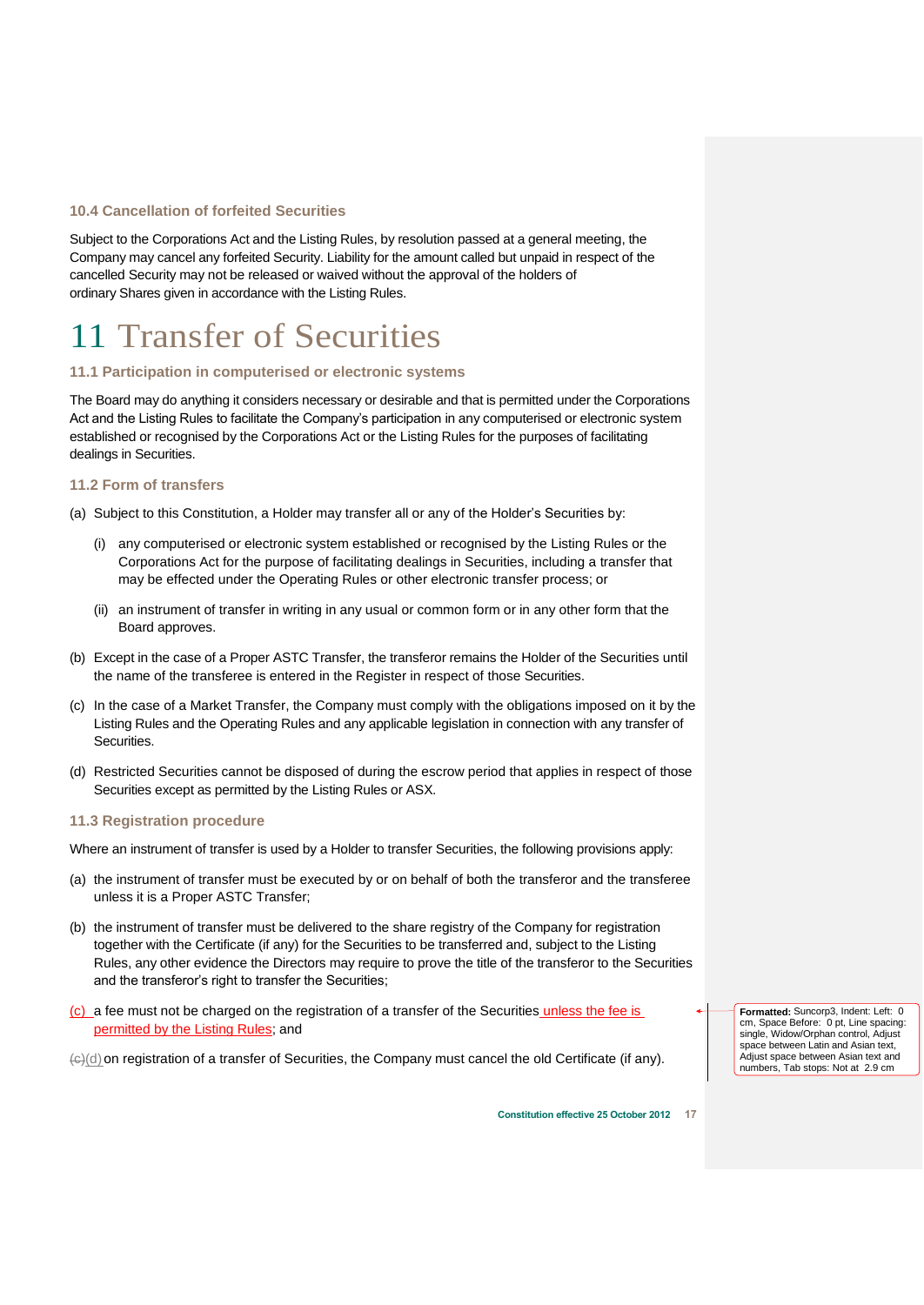# <span id="page-19-0"></span>**11.4 Transfers and Certificates**

Securities will be transferred and, subject to this Constitution, Certificates relating to them will be issued and delivered in accordance with the Corporations Act and the Listing Rules.

<span id="page-19-1"></span>**11.5 Directors' powers to apply a Holding Lock and to decline to register** 

- (a) If permitted to do so by the Listing Rules or the Operating Rules, the Board may:
	- (i) request any applicable CS Facility Operator to apply a Holding Lock to prevent a transfer of CHESS Approved Securities registered on the CHESS Subregister; or
	- (ii) decline to register any transfer of Securities.
- (b) The Board must:
	- (i) request any applicable CS Facility Operator to apply a Holding Lock to prevent transfer of CHESS Approved Securities registered on the CHESS Subregister; or
	- (ii) decline to register any transfer of Securities
	- if:
	- (iii) the Listing Rules require the Company to do so; or
	- (iv) the transfer is in breach of the Listing Rules or a Restriction Agreement.
- (c) If the Board requests the application of a Holding Lock to prevent a transfer of CHESS Approved Securities or refuses to register a transfer of a Security, it must give written notice to the Holder of the Security and the broker lodging the transfer, if any, of the refusal to transfer in accordance with the Listing Rules. If such notice is not given any act or decision of the Board is not invalid.

# <span id="page-19-2"></span>**11.6 Non-interference with registration**

Other than as provided for in this Constitution or as required by the Listing Rules, the Company may not prevent, delay or interfere with the generation of a Proper ASTC Transfer or the registration of a paper-based transfer of any Security in registrable form.

# <span id="page-19-3"></span>**11.7 Instruments of transfer retained**

All instruments of transfer that are registered will be retained by the Company but any instrument of transfer which the Board declines to register will, except in the case of fraud, or alleged fraud, upon demand in writing be returned to the party who delivered it. The Company may authorise the destruction of the instrument of transfer that is registered subject to the provisions of any applicable legislation and after at least three months from the date of registration of the instrument of transfer has passed.

# <span id="page-19-4"></span>12 Closure of Register

Subject to the Corporations Act, the Listing Rules and the Operating Rules, the Register may be closed during any time (not exceeding in aggregate 30 Business Days in each year) the Board thinks fit.

# <span id="page-19-5"></span>13 Transmission of Securities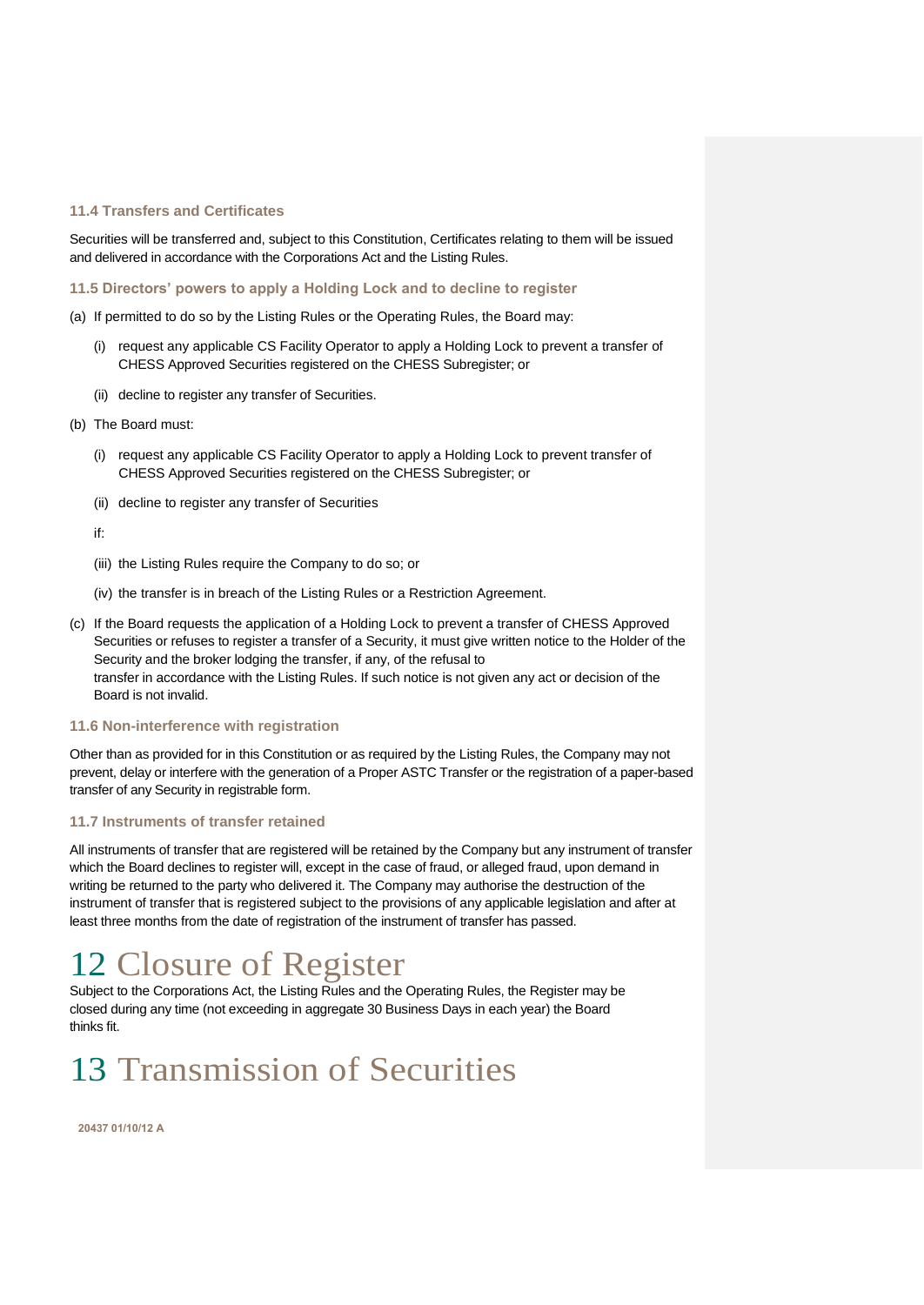# <span id="page-20-0"></span>**13.1 Transmission of Securities on death**

- (a) On the death of a Holder who does not own Securities jointly, the Company will recognise only the personal representative of the deceased Holder as being entitled to the deceased's interest in Securities of the deceased Holder.
- (b) If the personal representative of the deceased Holder provides the Board with information it reasonably requires to establish conclusively that the personal representative is the personal representative of the deceased Holder, the Board will notify the personal representative of that entitlement and that the personal representative has the same rights as the deceased Holder. At any time after the Board so notifies the personal representative, the personal representative may:
	- (i) by giving a signed notice to the Company, elect to be registered as the holder of any Security owned by the deceased; or
	- (ii) subject to the provisions of this Constitution as to transfers, transfer any Security owned by the deceased to another person.
- (c) A trustee, executor or administrator of the estate of a deceased Holder may be registered as the holder of any Security owned by the deceased as trustee, executor or administrator of that estate.

# <span id="page-20-1"></span>**13.2 Transmission of Securities on bankruptcy**

- (a) If a person entitled to any Security on the bankruptcy of a Holder provides the Board with information it reasonably requires to establish conclusively that the person is entitled to be registered as the holder of any Security owned by the bankrupt Holder, the Board will notify the person of that entitlement and that the person has the same rights as the bankrupt Holder. At any time after the Board so notifies the person, the person may:
	- (i) by giving a signed notice to the Company, elect to be registered as the holder of any Security owned by the bankrupt Holder; or
	- (ii) subject to the provisions of this Constitution as to transfers, transfer any Security owned by the bankrupt Holder to another person.
- (b) A trustee or administrator of a person who is bankrupt may be registered as the holder of any Security owned by that person as trustee or administrator of that person's affairs.
- (c) This rule is subject to the Bankruptcy Act 1966 (Cth).

#### <span id="page-20-2"></span>**13.3 Transmission of Securities on mental incapacity**

- (a) If a person, entitled to any Security because a Holder is subject to assessment or treatment under any mental health law, provides the Board with information it reasonably requires to establish conclusively that the person is entitled to be registered as the holder of any Security owned by the Holder, the Board will notify the person of that entitlement and that the person has the same rights as the Holder. At any time after the Board so notifies the person, the person may:
	- (i) by giving a signed notice to the Company, elect to be registered as the holder of any Security owned by the Holder; or
	- (ii) subject to the provisions of this Constitution as to transfers, by giving a proper instrument of transfer to the Company, transfer any Securities owned by the Holder to another person.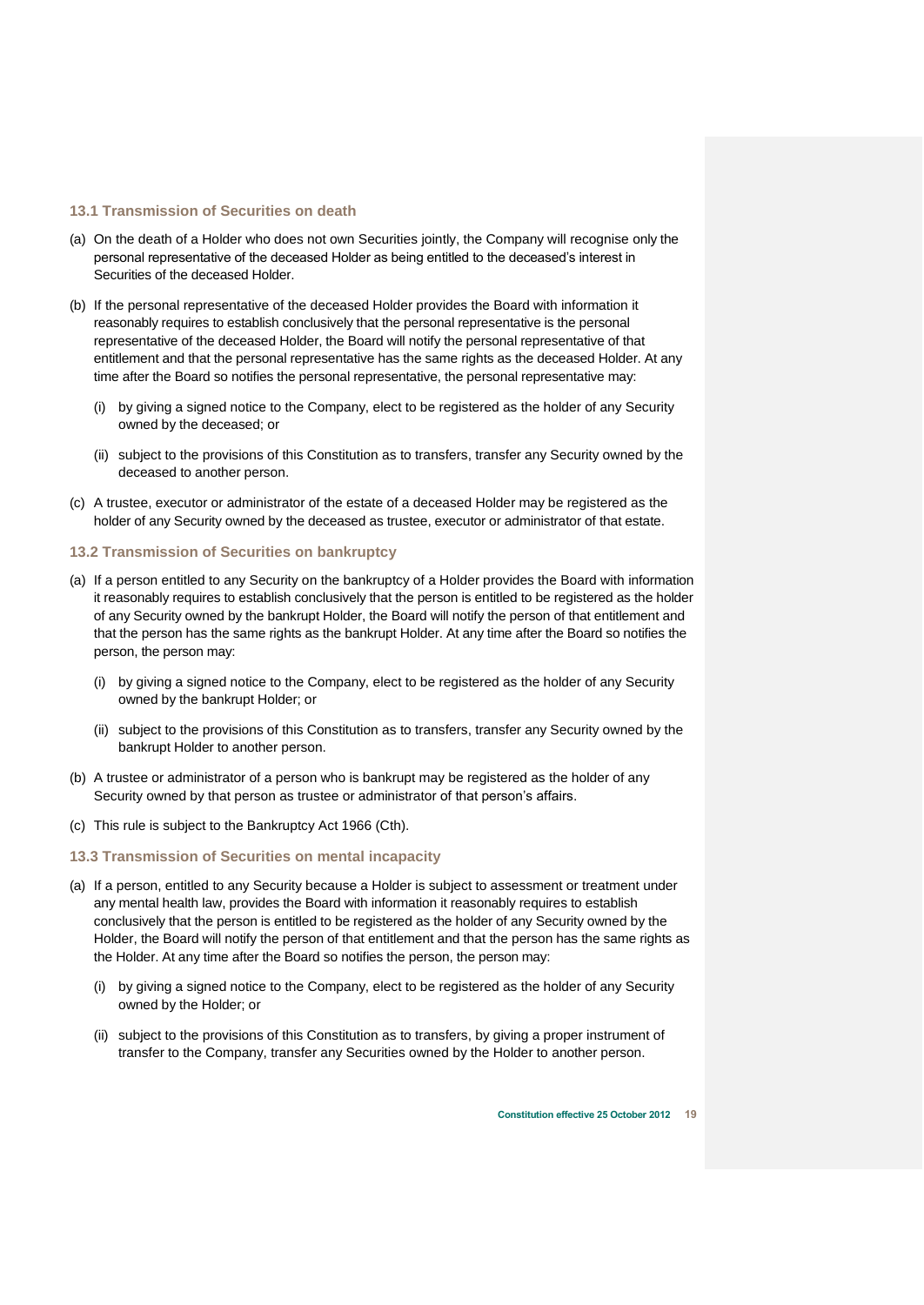(b) A trustee or administrator of a person who is mentally or physically incapable of managing his or her affairs, may be registered as the holder of any Security owned by that person as trustee or administrator of that person's affairs.

# <span id="page-21-0"></span>**13.4 Operating Rules**

The provisions of this rule are subject to any provisions of the Operating Rules which deal with transmission on death or by operation of law.

# <span id="page-21-1"></span>14 Interests recognised

- (a) Subject to this Constitution, the Company is entitled to treat the Holder of any Security as the sole legal owner of that Security.
- (b) Subject to the Corporations Act and this Constitution, the Company is not required to recognise any other interest in respect of any Security of any other person.

# <span id="page-21-2"></span>15 Compliance with Operating Rules

Notwithstanding anything to the contrary in this Constitution, the Company must comply with the Operating Rules in relation to any of its Securities that are CHESS Approved Securities.

# <span id="page-21-3"></span>16 Sale of Non-Marketable Parcels

# <span id="page-21-4"></span>**16.1 Definitions**

In this rule:

**Marketable Parcel** means the number of Securities which in aggregate constitutes a marketable parcel of Securities within the meaning of the Listing Rules.

**Minority Holder** means any Holder who from time to time holds a Non-Marketable Parcel.

**Non-Marketable Parcel** means a parcel of Securities that is less than a Marketable Parcel.

**Notice** means the notice given to Minority Holders in accordance with **rule [16.3.](#page-22-0)** 

**Notice Date** means the date a Notice is sent by the Company to a Minority Holder under **rule [16.3](#page-22-0)**.

**Sale Consideration** means the proceeds of any sale or other disposal of Securities under **rule [16.5](#page-22-2)**.

### **Takeover** means:

- (a) a takeover bid; or
- (b) a similar bid under a foreign regime.
- <span id="page-21-5"></span>**16.2 Power to sell Non-Marketable Parcels**
- (a) Subject to the Listing Rules, the Operating Rules, and this Constitution, the Company may dispose of the Non-Marketable Parcels of Minority Holders in the manner set out in this **rule [16.](#page-21-3)**
- (b) Subject to **rule [16.2\(c\)](#page-22-3)**, the Company may dispose of the Non-Marketable Parcels under this **rule [16](#page-21-3)** only once in any twelve month period.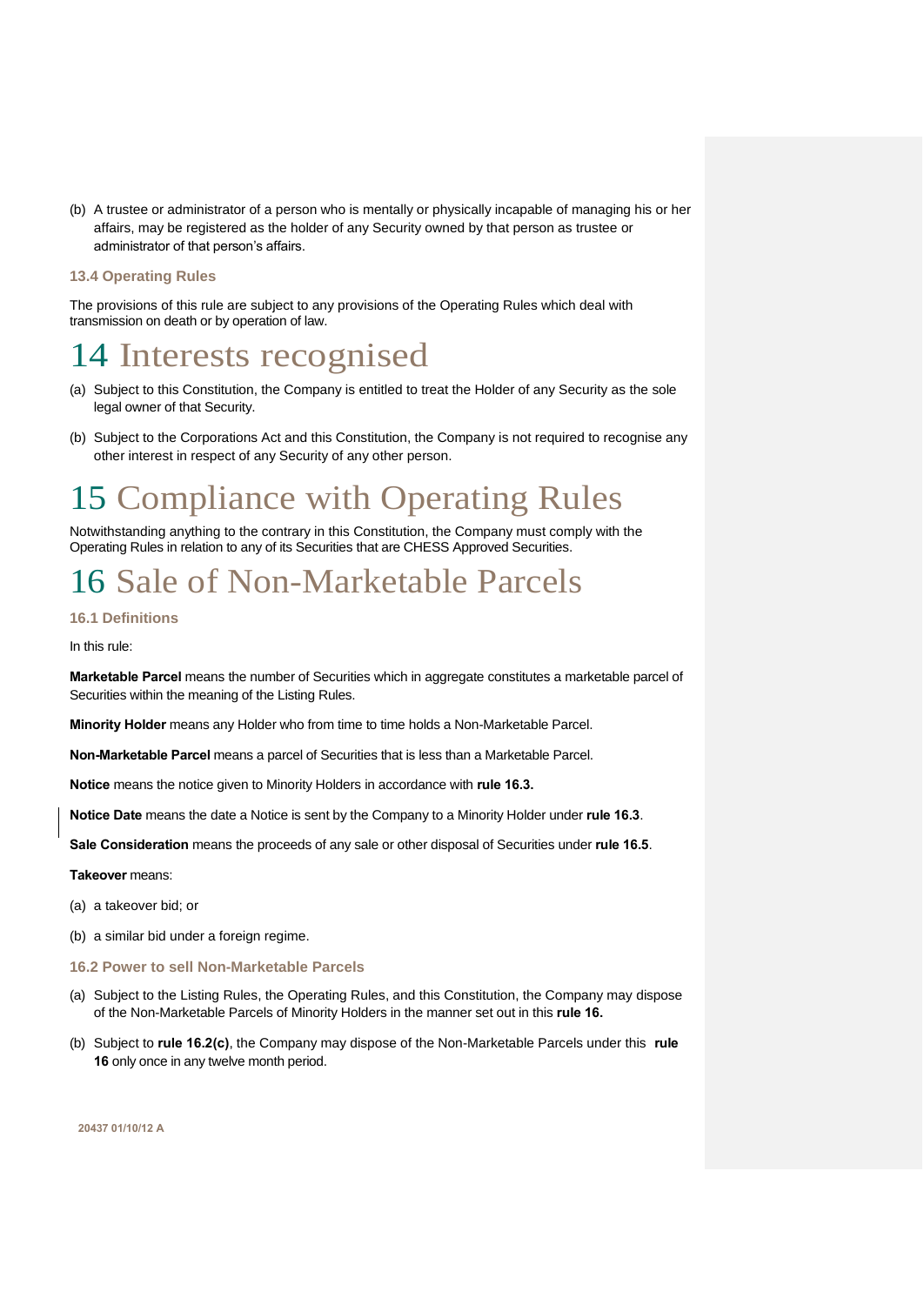<span id="page-22-3"></span>(c) This **rule [16](#page-21-3)** ceases to have effect following the announcement of a Takeover, but begins to have effect again after the close of offers made under the Takeover.

# <span id="page-22-0"></span>**16.3 Notice**

- (a) The Company must not sell a Non-Marketable Parcel of a Minority Holder unless it has, not less than 42 days prior to the sale, given a Notice in writing to the Minority Holder of its intention to dispose of the Non-Marketable Parcel.
- (b) Each Minority Holder on whom a Notice has been served, may by notice in writing addressed to the Secretary and delivered to the registered office of the Company within 42 days after the Notice Date, request the Company not to sell the Minority Holder's Non-Marketable Parcel, in which event the provisions of this **rule [16](#page-21-3)** will not apply to that Minority Holder.

# <span id="page-22-1"></span>**16.4 Procedure**

- (a) Each Minority Holder appoints the Company as the Minority Holder's agent to sell, within a reasonable period after the period ending 42 days after the Notice Date, the Minority Holder's Non-Marketable Parcel in the ordinary course of trading on the stock market conducted by ASX and acting in good faith and to receive the Sale Consideration on behalf of the Minority Holder.
- (b) Each Minority Holder appoints the Company and each of its Directors from time to time as the Holder's attorney in the name and on behalf of the Holder to effect all transfers and execute all deeds or other documents or instruments and do all things necessary to transfer the Non-Marketable Parcel from the Minority Holder to the transferee.
- (c) The transferee of Securities sold under this **rule [16](#page-21-3)** is not responsible for the regularity of proceedings or to the application of the purchase money in respect of the sale of a Non-Marketable Parcel. After the transferee's name has been entered in the Register in respect of the Securities, the validity of the sale or other disposal may not be impeached by any person and the remedy of any person aggrieved by the sale or other disposal will be in damages only and against the Company exclusively.
- (d) The Company may issue to the transferee such Certificates as may be required in order to vest title in the transferee. The title of the transferee to Securities sold under this **rule [16](#page-21-3)** will not be affected by any irregularity in connection with the sale or disposal of the Securities to the transferee.
- (e) If the relevant Securities are certificated, the Company must cancel the Certificates of all Minority Holders whose Securities are sold under this **rule [16](#page-21-3)**.
- (f) If all the Securities of two or more Minority Holders to whom this **rule [16](#page-21-3)** applies are sold to one purchaser the transfer may be effected by one transfer document.

### <span id="page-22-2"></span>**16.5 Sale Consideration**

- (a) The Sale Consideration must be received by the Company and paid to the Minority Holder or as the Minority Holder may direct.
- (b) The Company must bear all costs as a result of the sale or disposal of Securities under this **rule [16](#page-21-3)**.
- (c) Payment by the Company of any consideration under this **rule [16](#page-21-3)** is at the risk of the Minority Holder to whom it is sent.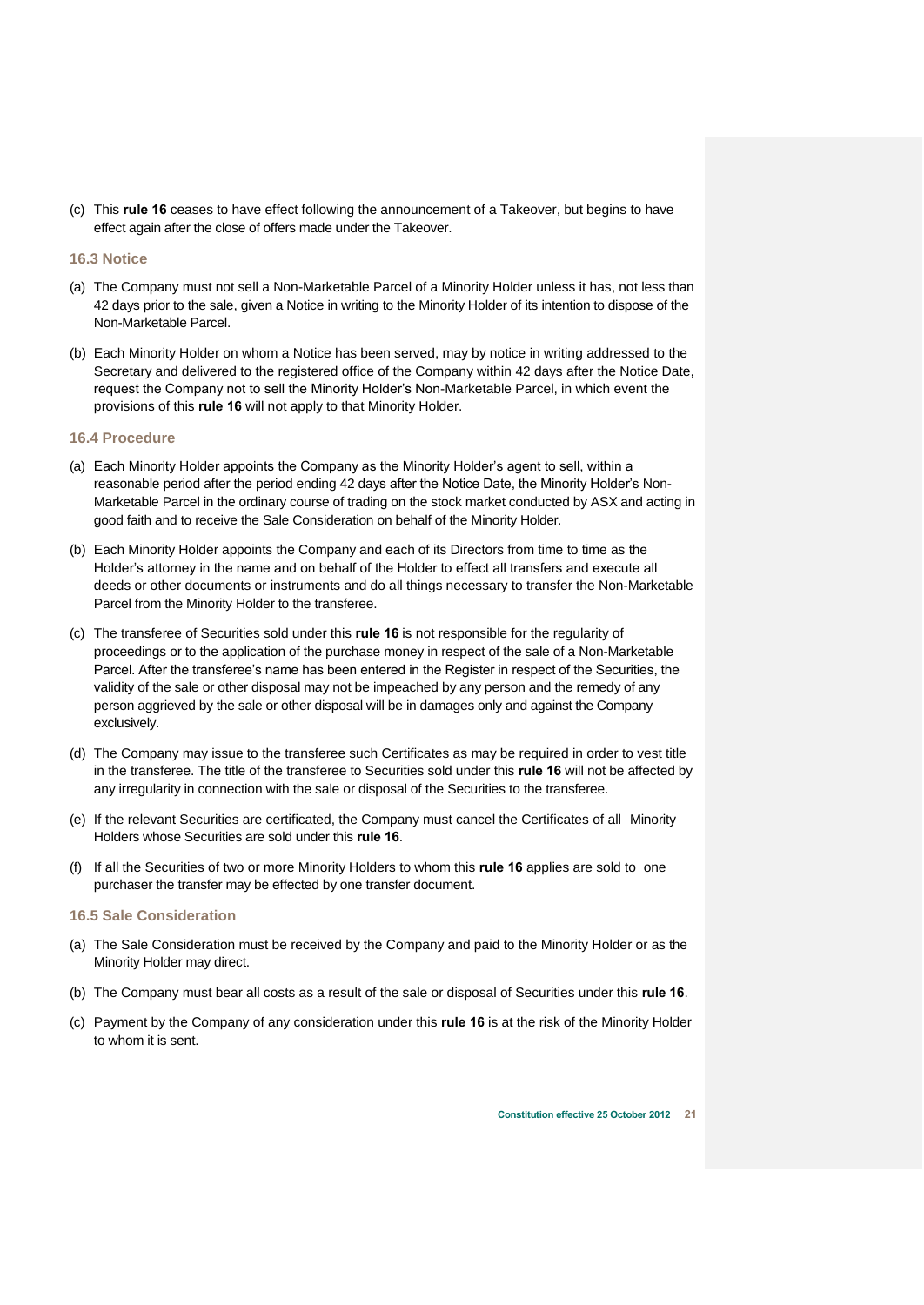- (d) The Sale Consideration so received by the Company must be paid into a bank account opened and maintained by the Company for that purpose only.
- (e) The Company must hold the Sale Consideration so received in trust for a Holder whose Securities are sold under this **rule [16](#page-21-3)** pending distribution of the Sale Consideration. The Company must, as soon as practicable after the sale of the Securities of a Minority Holder, and to the extent that it may reasonably do so, distribute the Sale Consideration received to such Holder provided that the Company has received any Certificates issued to the Holder with respect to the Security or, in the case of loss or destruction of any such Certificate, any additional documentation required by the Corporations Act.
- (f) Where the Sale Consideration is held in trust by the Company under this **rule [16](#page-21-3)** and is unclaimed, the Company must pay the money in accordance with applicable legislative requirements.

# <span id="page-23-0"></span>**16.6 Certificates**

A certificate in writing under the hand of any two Directors or of any one Director and Secretary that:

- (a) any notice required to be served by or on the Company was or was not served, as the case may be;
- (b) any advertisement required to be published was published; and
- (c) any resolution of Directors required to be made was made,

is, for the purpose of this **rule [16](#page-21-3)**, sufficient evidence of the facts stated as against all persons claiming to be entitled to such Securities and to the right and title of the Company to dispose of such Securities.

# <span id="page-23-1"></span>17 General meetings

<span id="page-23-2"></span>**17.1 Annual general meetings** 

Annual general meetings must be held in accordance with the Corporations Act.

- <span id="page-23-3"></span>**17.2 Business at annual general meeting**
- <span id="page-23-6"></span>(a) The ordinary business of an annual general meeting is to:
	- (i) consider the annual financial report, Directors' report and Auditor's report;
	- (ii) elect Directors; and
	- (iii) transact any other business which under the Corporations Act or this Constitution ought to be transacted at an annual general meeting.
- (b) All business that is transacted at an annual general meeting other than the ordinary business of an annual general meeting as provided in **rule [17.2\(a\)](#page-23-6)** and all business transacted at any other general meeting, will be treated as "special business" (**Special Business**).
- (c) Except in accordance with the Corporations Act, no Special Business may be transacted at any general meeting of Members except as has been specified in the notice convening it.
- <span id="page-23-4"></span>**17.3 Director convening a general meeting**

Any Director or the Directors may convene a general meeting.

<span id="page-23-5"></span>**17.4 Meetings requested by Members**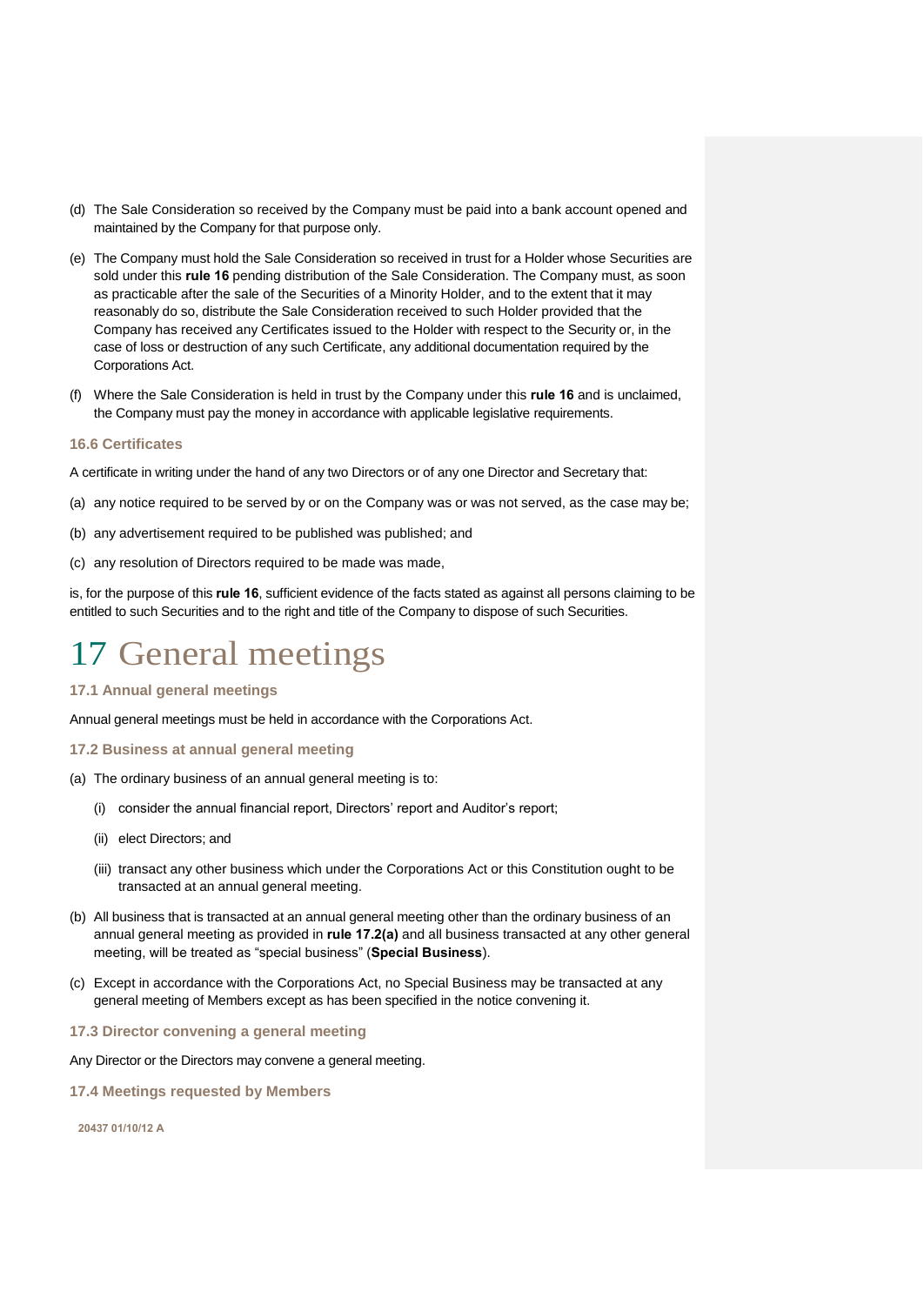The Board must convene a general meeting at the request of Members if required to do so in accordance with the Corporations Act.

# <span id="page-24-0"></span>**17.5 Notice of general meeting**

- (a) Notice of a general meeting must be given to the Members, Directors and the Auditor in accordance with the Corporations Act and the Listing Rules.
- (b) A notice of meeting must be accompanied by a form of proxy which satisfies the requirements of the Listing Rules and the Corporations Act.

# <span id="page-24-1"></span>**17.6 Notice of resumption of an adjourned meeting**

If a general meeting is adjourned for 30 days or more, at least 30 days' notice must be given to the Members, Directors and Auditor of the date, time and place (or places) for the resumption of the adjourned general meeting.

# <span id="page-24-2"></span>**17.7 General meetings at two or more places**

- (a) A general meeting may be held in two or more places. If a general meeting is held in two or more places, the Company must use technology that gives Members a reasonable opportunity to participate at that general meeting.
- (b) If the technology does not give Members a reasonable opportunity to participate, the chair may either adjourn the meeting until the technology gives Members a reasonable opportunity to participate or continue the meeting.

# <span id="page-24-3"></span>**17.8 Postponement or cancellation of general meetings**

- (a) Subject to this Constitution and the Corporations Act, if the Directors have convened a general meeting, the Board may change the place (or places) of, or postpone or cancel a general meeting. If a Director has convened a general meeting, only the Director who convened the general meeting may change the place (or places) of the general meeting or postpone or cancel the general meeting.
- (b) If a general meeting is convened pursuant to a request by Members, the Board may not postpone or cancel the general meeting without the consent of the requesting Members.

# <span id="page-24-4"></span>**17.9 Notice of change, postponement or cancellation of meeting**

- (a) If the Board changes the place (or places) of a general meeting, notice must be given to each Member and each person entitled to receive notice of the meeting of the new place (or places) of the meeting.
- (b) If the Board postpones a general meeting, notice must be given to each Member and each other person entitled to receive notice of the new date, time and place (or places) of the meeting.
- (c) If the Board cancels a general meeting, notice must be given to each Member and each other person entitled to receive notice of general meetings.

### <span id="page-24-5"></span>**17.10 Omission to give notice relating to general meeting**

No resolution passed at or proceedings at any general meeting will be invalid because of any unintentional omission or error in giving or not giving notice of:

(a) that general meeting;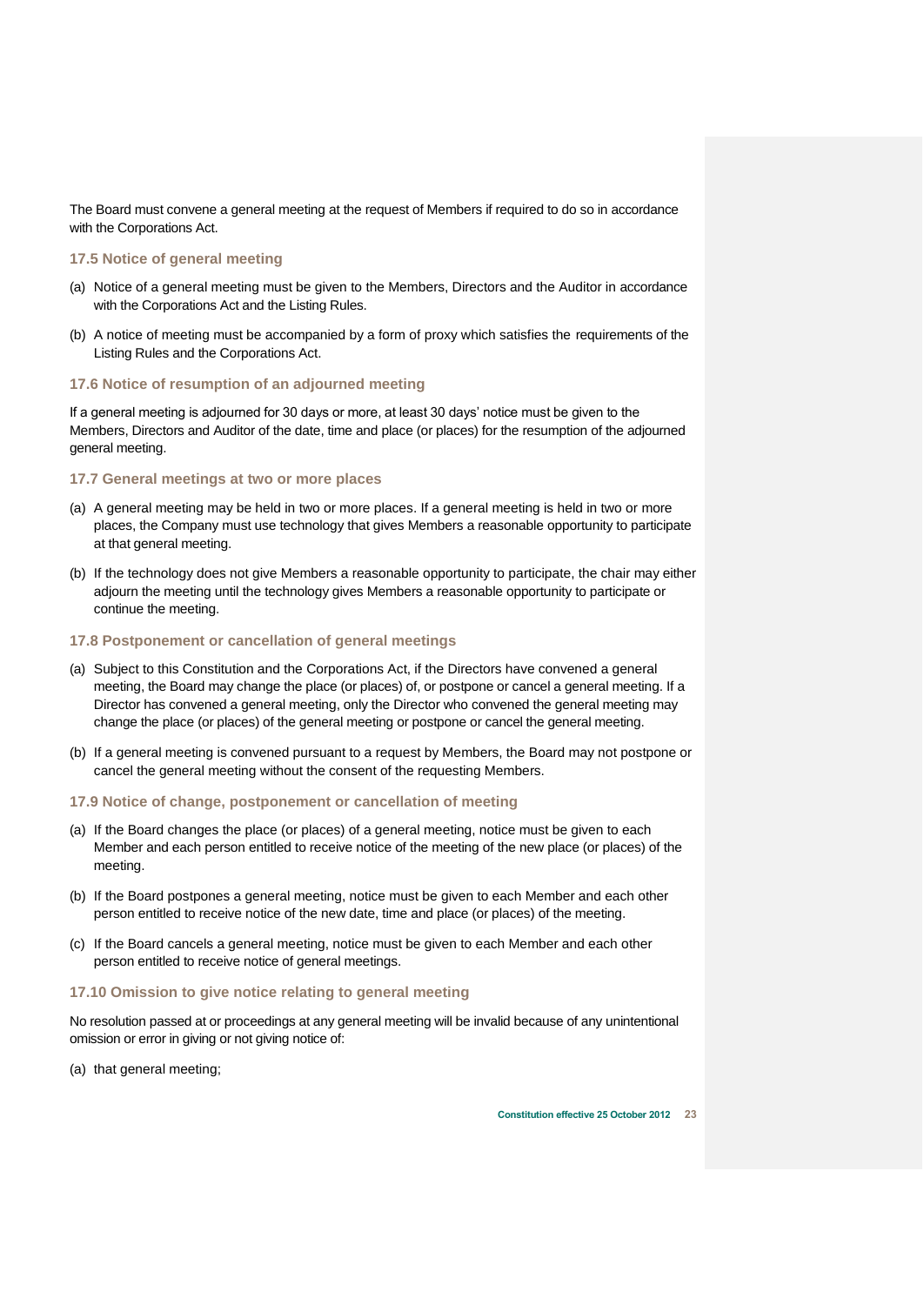- (b) any change of place (or places) of that general meeting;
- (c) postponement of that general meeting, including the date, time and place (or places) for the resumption of the adjourned meeting; or
- (d) resumption of that adjourned general meeting.

# <span id="page-25-0"></span>18 Proceedings at general meetings

# <span id="page-25-1"></span>**18.1 Quorum**

- (a) A quorum at a general meeting is five or more Members present in person or by proxy and having the right to vote at the meeting. The quorum must be present when the meeting proceeds to business.
- (b) If a Member has appointed more than one proxy and two or more proxies attend a general meeting, only one proxy will be counted for the purposes of determining whether there is a quorum.

# <span id="page-25-2"></span>**18.2 Lack of quorum**

- (a) If a quorum is not present within 30 minutes after the time appointed for a general meeting (or any longer period of time as the chair may allow) the general meeting:
	- (i) if convened on the request of Members, is dissolved; or (ii) in any other case:
		- (A) is adjourned to be resumed on a day, time and place (or places) as the chair determines or if the chair is not present as the Directors at the meeting determine; or
		- (B) if the Directors do not so determine, no Director is present, or no Director present determines:
			- (1) the date for the resumption of the adjourned general meeting will be on the same day in the next week;
			- (2) the time for the resumption of the adjourned general meeting will be at the same time as the adjourned meeting; and
			- (3) the place (or places) for the resumption of the adjourned general meeting, will be at the same place (or places) as the adjourned meeting.
- (b) If a quorum is not present within 30 minutes after the time appointed for the resumption of the adjourned general meeting:
	- (i) two Members present in person or by proxy and having the right to vote at the meeting shall constitute a quorum; and
	- (ii) if that quorum is not constituted within 30 minutes after the time appointed for the resumption of the adjourned general meeting (or any longer period of time as the chair may allow), the general meeting is dissolved.

# <span id="page-25-3"></span>**18.3 Chairing general meetings**

(a) The chair of the general meeting will be the Director elected for the time being as chair of the Board meetings.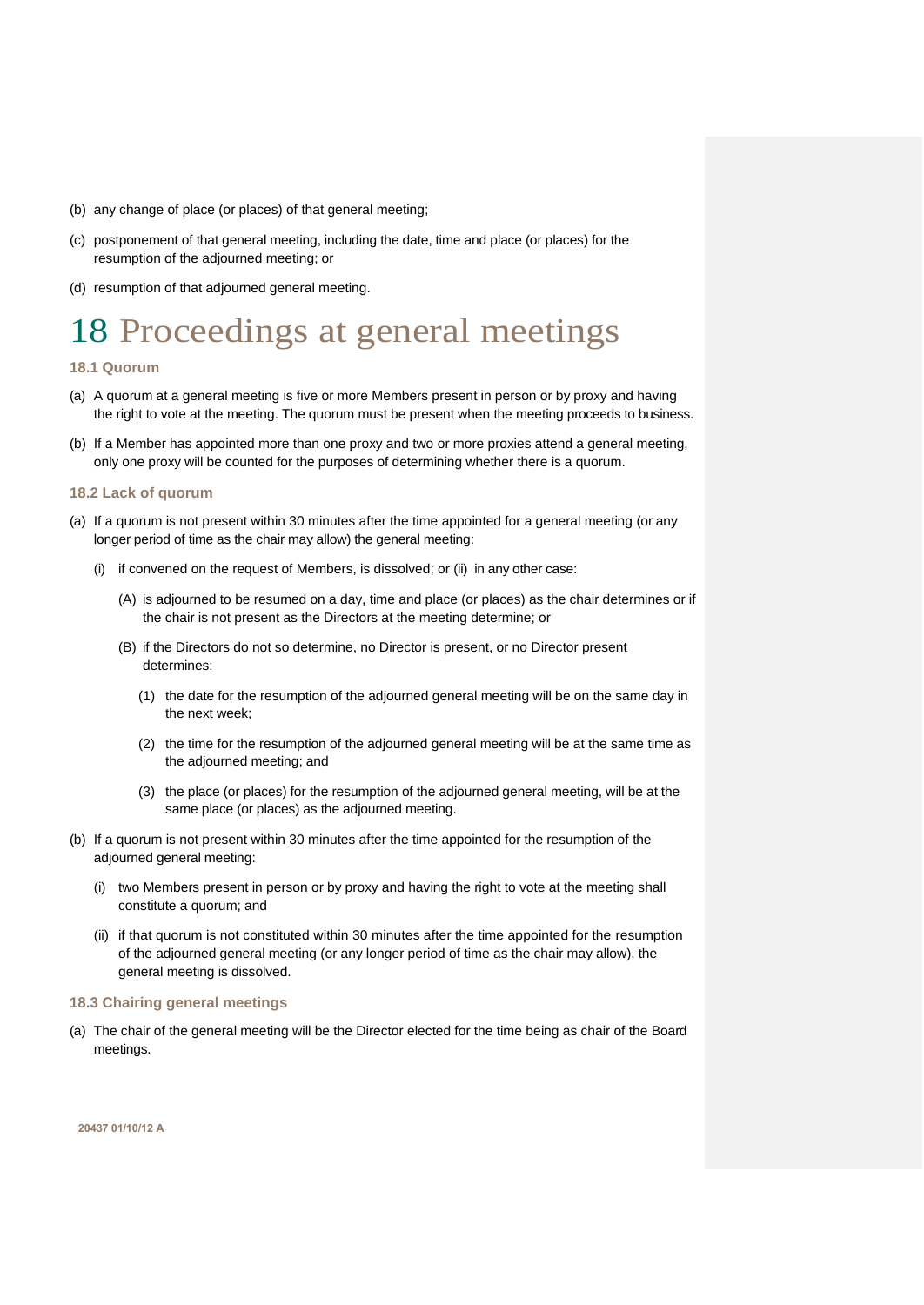- (b) If the chair is not present within 10 minutes after the time appointed for any general meeting or if the chair is unwilling or unable to act as chair for the whole or any part of that general meeting, the deputy chair of Board meetings (if any) will chair the general meeting, or if there is no deputy chair or if the deputy chair is not present or is unwilling or unable to act, the Members present in person or by proxy may elect a Director present to chair that general meeting.
- (c) If no Director is elected or if all the Directors present decline to take the chair for the whole or any part of that general meeting, the Members present in person or by proxy may elect a Member present (in person) to chair the whole or any part of that general meeting. If the Members do not so elect a chair, the meeting will be adjourned to be resumed on the same day, at the same time and at the same place (or places) in the following week.
- <span id="page-26-0"></span>**18.4 Admission to and conduct of general meetings**
- (a) The chair of each general meeting may take any action the chair considers necessary to enable that meeting to be carried on in an orderly and proper manner and to ensure the safety of all persons at that meeting.
- (b) Without prejudice to the application of any other rule, the chair may:
	- (i) require any person not to enter or to leave the place (or any place) at which the meeting is to be held, including:
		- (A) any person in possession of any thing:
			- (1) allowing pictorial or sound recording; or
			- (2) that may be used in any demonstration or disruption, including any banner or placard;
		- (B) any person who does not permit inspection of any thing in that person's possession; or
		- (C) any person who the chair considers may disrupt that general meeting;
	- (ii) refuse entry to any person not entitled to receive notice of the meeting. The chair may require any person to determine whether a person should be admitted or not admitted to the general meeting.
- (c) The chair of each general meeting has charge of conduct of that meeting, including the procedures to be adopted and the application of those procedures at that meeting.
- (d) Without prejudice to the application of any other rule, the chair may:
	- (i) require the application of any proceeding that the chair considers necessary to allow proceedings at any meeting to be carried on in an orderly and proper manner, including orderly debate and discussion, and casting of votes on a show of hands or taking a poll; and
	- (ii) require any person to leave any meeting, and if that person does not leave as required, have that person removed from the meeting.
- (e) A determination by the chair for the purpose of this rule binds all Members and is final.
- (f) Without prejudice to the application of the Corporations Act, any Director and any person invited to speak at a general meeting (including by the chair during the general meeting) may speak at the general meeting. No other person may speak at the general meeting.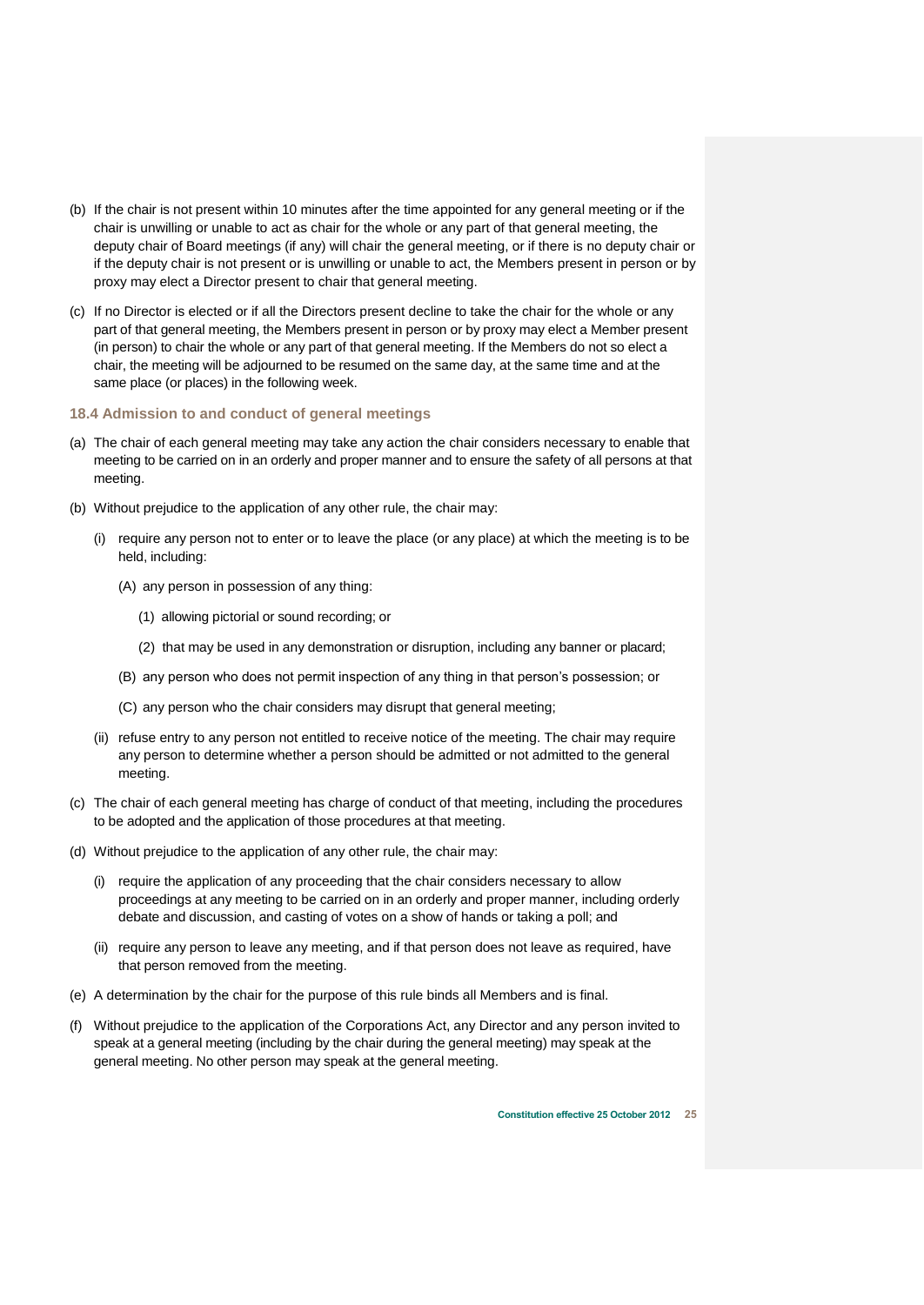### <span id="page-27-0"></span>**18.5 Adjournment**

- (a) The chair of a general meeting at which a quorum is present may, with the consent of the Members present in person or by proxy adjourn the meeting to another date, time and place (or places).
- (b) No business may be transacted on the resumption of an adjourned or postponed general meeting other than the business left unfinished at the adjourned general meeting.

### <span id="page-27-1"></span>**18.6 Postponement**

Without prejudice to the application of any other rule, except where the general meeting has been convened by a court, the chair may cancel or postpone any general meeting, if at the place (or a place) and the time for that general meeting it appears to the chair that there is insufficient space for the Members who wish to attend the Meeting or the cancellation or postponement of the Meeting is necessary because the business of the meeting is unlikely to be capable of being carried on in an orderly and proper manner, including because of the behaviour of any person present.

# <span id="page-27-2"></span>19 Proxy

# <span id="page-27-3"></span>**19.1 Appointment of proxy**

- (a) A Member who is entitled to attend and to vote at a general meeting of the Company may appoint a person as proxy to attend, speak and vote for that Member. The instrument appointing a proxy may restrict the exercise of any power.
- (b) A proxy may be, but does not have to be, a Member.
- (c) An appointment of a proxy may be a standing one.
- (d) If a Member is entitled to cast two or more votes at a meeting, the Member may appoint two proxies. If the Member appoints two proxies and the appointment does not specify the proportion or the number of votes each proxy may exercise, each proxy may exercise half the votes.
- (e) If a Member appoints two proxies, neither proxy may vote for that Member on a show of hands.

# <span id="page-27-4"></span>**19.2 Proxy instruments**

- (a) Subject to the Corporations Act and the Listing Rules, an appointment of a proxy must be in writing and be signed by the Member appointing the proxy or by the duly authorised attorney of the Member and state:
	- (i) the Member's name and address;
	- (ii) the Company's name;
	- (iii) the proxy's name or the name of the office held by the proxy; and
	- (iv) the general meeting at which the proxy may be used, or if the appointment is a standing one, a clear statement to that effect.
- (b) Where a proxy is signed pursuant to a power of attorney, a copy of the power of attorney (certified as a true copy of the original) must be attached to the proxy instrument sent to the Company.
- (c) An instrument appointing a proxy may direct the way in which a proxy is to vote on a particular resolution. If an instrument contains a direction, the proxy must vote as directed in the instrument, and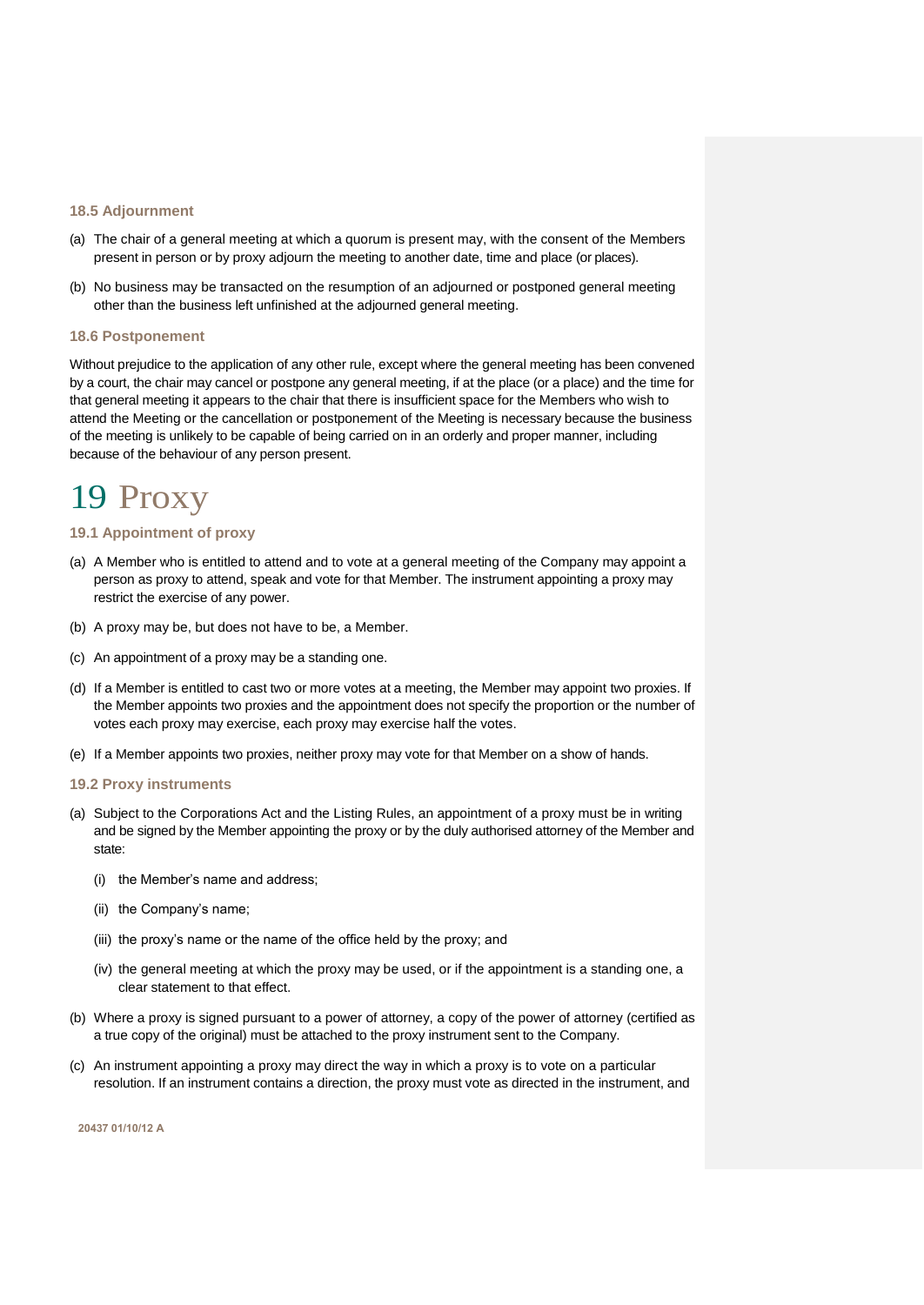is not entitled to vote on the proposed resolution except as directed in the instrument. If an instrument does not contain a direction, the proxy is entitled to vote on the proposed resolution as the proxy considers appropriate.

- (d) If a proxy is appointed to vote on a particular resolution by more than one Member, that proxy:
	- (i) may vote on a show of hands in the same way if each instrument appointing the proxy directs the proxy to vote in the same way or does not direct the proxy how to vote;
	- (ii) may not vote on a show of hands unless each instrument appointing the proxy and directing the proxy to vote in a particular way directs the proxy to vote in the same way.

### <span id="page-28-0"></span>**19.3 Proxy to be received by Company**

An instrument purporting to appoint a proxy is not effective unless it is received, together with any additional documentation, including a copy of the power of attorney (certified as a true copy of the original), by the Company:

- <span id="page-28-4"></span>(a)  $-$ at least 48 hours before the general meeting or, as the case may be, the resumption of an adjourned general meeting; or
- <span id="page-28-5"></span>(b) where **rule [19.8](#page-29-1)** applies, such shorter period as the Company determines before the time for holding the general meeting or, as the case may be, resuming an adjourned general meeting,

# at any of the following:

 $(a)(c)$  the registered office;

- (b)(d)a facsimile number at the registered office; or
- $\left\langle \Theta | \Theta \right\rangle$  a place, facsimile number or electronic address specified for that purpose in the notice of the general meeting.
- <span id="page-28-1"></span>**19.4 Power to demand poll**

A proxy may demand, or join in demanding, a poll.

# <span id="page-28-2"></span>**19.5 Revocation of proxy**

The appointment of a proxy may be revoked by the Member who appointed the proxy by notice to the Company from the Member or, as the case may be, the duly authorised attorney of the Member, stating that the appointment of a proxy is revoked or by appointing a new proxy.

# <span id="page-28-3"></span>**19.6 Validity of votes of proxy**

A vote cast by a proxy will be valid unless not less than 48 hours before the start of a general meeting (or, in the case of an adjourned or postponed general meeting, not less than 48 hours before the resumption of the adjourned or postponed general meeting) at which a proxy votes:

- (a) the Member who appointed the proxy ceases to be a Member; or
- (b) the Company receives notice of:
	- (i) the revocation of the instrument appointing the proxy; (ii) the appointment of a new proxy; or
	- (ii) the revocation of any power of attorney under which the proxy was appointed.

**Formatted:** Suncorp3, Left, Right: 0 cm, Space Before: 0 pt, Line spacing: single, No bullets or numbering, Widow/Orphan control, Adjust space between Latin and Asian text, Adjust space between Asian text and numbers, Tab stops: Not at 2.9 cm **Formatted:** Font: Bold

**Formatted:** Condensed by 0.1 pt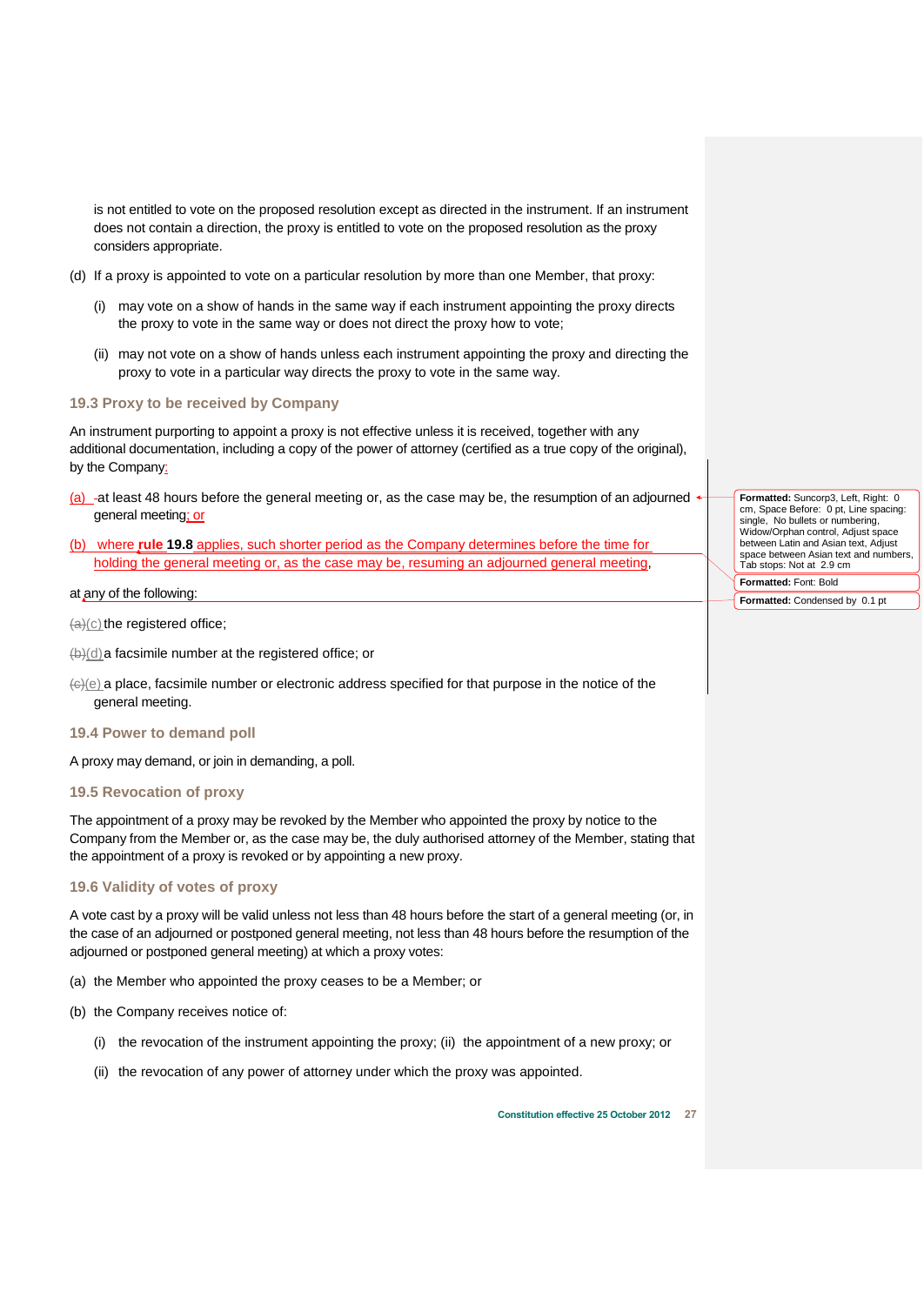# <span id="page-29-0"></span>**19.7 No liability**

The Company is not responsible for ensuring that any directions provided in the instrument appointing the proxy or the way in which a proxy is to vote on a particular resolution are complied with, and accordingly is not liable if those directions are not complied with.

# <span id="page-29-1"></span>**19.8 Clarification of proxy instructions**

- (a) Without limiting **rule [19.7,](#page-29-0)** the Company is entitled to clarify with any Member any instruction on an instrument appointing a proxy which is received by the Company within the period specified in **rule [19.3\(a\)](#page-28-4)** by written or verbal communication and make any amendment to the instrument required to reflect any clarification provided by the Member and the Member at that time shall be taken to have appointed the Company as its attorney for this purpose.
- <span id="page-29-6"></span>(b) Where an instrument appointing a proxy has been received by the Company within the period specified in **rule [19.3\(a\)](#page-28-4)** and the Company considers that the instrument or the associated power of attorney has not been duly executed, the Company may in its discretion return the instrument with the certified copy of the power of attorney to the Member and request that the Member duly execute the instrument or the power of attorney or both (as applicable) and return the instrument or a copy of the power of attorney (certified as a true copy of the original) or both (as applicable) to the Company within the period determined by the Company under **rule [19.3\(b\)](#page-28-5)** and notified to the Member.
- (c) An instrument appointing a proxy which is received by the Company in accordance with **rule [19.8\(b\)](#page-29-6)** is taken to have been validly received by the Company.

# <span id="page-29-2"></span>20 Direct voting

The Directors may determine that at any general meeting or class meeting a Member who is entitled to attend and vote on a resolution at that meeting is entitled to a direct vote in respect of that resolution. A "direct vote" includes a vote delivered to the Company by post, fax or other electronic means approved by the Directors. The Directors may prescribe regulations, rules and procedures in relation to direct voting, including specifying the form, method and timing of giving a direct vote at a meeting in order for the vote to be valid.

# <span id="page-29-3"></span>21 Body corporate representative

# <span id="page-29-4"></span>**21.1 Appointment of corporate representative**

- (a) If a Member is a body corporate, it may appoint a natural person as its representative to exercise on its behalf any or all of the powers it may exercise:
	- (i) at meetings of the Members;
	- (ii) at meetings of creditors or debenture holders; or
	- (iii) relating to resolutions to be passed without meetings.
- (b) The appointment of a corporate representative may be a standing one.

# <span id="page-29-5"></span>**21.2 Authority to act as corporate representative**

(a) An appointment of a corporate representative must be in writing and be signed by the body corporate appointing the representative and state:

**20437 01/10/12 A**

**Formatted:** Font: (Default) Arial, Not Expanded by / Condensed by **Formatted:** Suncorp2, Left, Indent: Left: 0 cm, Right: 0 cm, Space Before: 0 pt, Line spacing: single, Widow/Orphan control, Adjust space between Latin and Asian text, Adjust space between Asian text and numbers **Formatted:** Font: Bold **Formatted:** Font: Bold **Formatted:** Font: Bold, Font color: Custom Color(RGB(145,122,104)), Condensed by 0.25 pt

**Formatted:** Font: Bold

| <b>Formatted: Font: Bold</b>                                                                  |
|-----------------------------------------------------------------------------------------------|
| Formatted: Font: Bold, Font color:<br>Custom Color(RGB(145,122,104)),<br>Condensed by 0.25 pt |
| Formatted: Font: Bold                                                                         |
| Formatted: Font: (Default) Arial, 11 pt                                                       |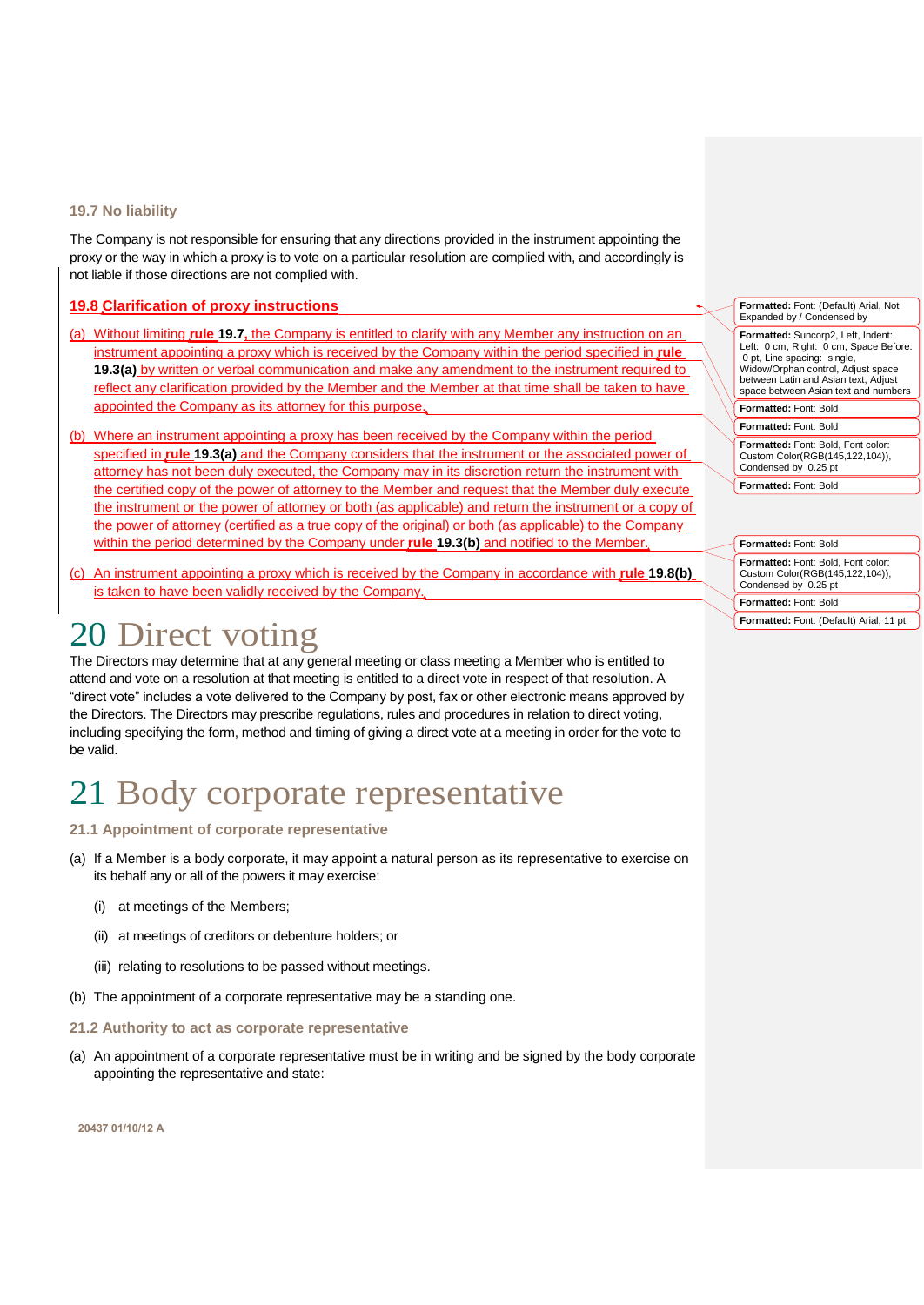- (i) the Member's name and address;
- (ii) the Company's name;
- (iii) the representative's name or the name of the office held by the representative; and (iv) the general meeting at which the representative may act, or if the appointment is a standing one, a clear statement to that effect.
- (b) The instrument appointing the corporate representative may restrict the exercise of any power.

# <span id="page-30-0"></span>**21.3 Revocation of appointment of corporate representative**

The appointment of a corporate representative may be revoked by the Member who appointed the corporate representative by notice to the Company from the Member stating that the appointment of the corporate representative is revoked.

# <span id="page-30-1"></span>**21.4 Validity of votes of corporate representative**

A vote cast by a corporate representative will be valid unless before the start of the general meeting (or, in the case of an adjourned or postponed general meeting, before the resumption of the adjourned or postponed general meeting) at which a corporate representative votes:

- (a) the Member who appointed the corporate representative ceases to be a Member; or
- (b) the Company has received notice of the revocation of the instrument appointing the corporate representative.

### <span id="page-30-2"></span>**21.5 No liability**

The Company is not responsible for ensuring that the terms of appointment of a corporate representative are complied with, and accordingly is not liable if those terms are not complied with.

# <span id="page-30-3"></span>22 Voting

# <span id="page-30-4"></span>**22.1 Entitlement to vote**

- (a) Subject to this Constitution and the terms on which Securities are issued each Member entitled to vote at a general meeting may vote:
	- (i) in person or by proxy;
	- (ii) on a show of hands, and each Member has one vote; and
	- (iii) on a poll, and each Member has one vote for each fully paid Security held and a fraction of a vote for each partly paid Security equivalent to the proportion calculated in accordance with **paragraph (b)**. Amounts paid in advance in relation to a call will be ignored when calculating the proportion.
- (b) If a Member holds any partly paid Security, the aggregate number of votes that Member is entitled to cast on a poll in respect of those partly paid Securities is equal to **A**. **A** is determined as follows:

$$
A = \frac{B^{XC}}{D}
$$

**Constitution effective 25 October 2012 29**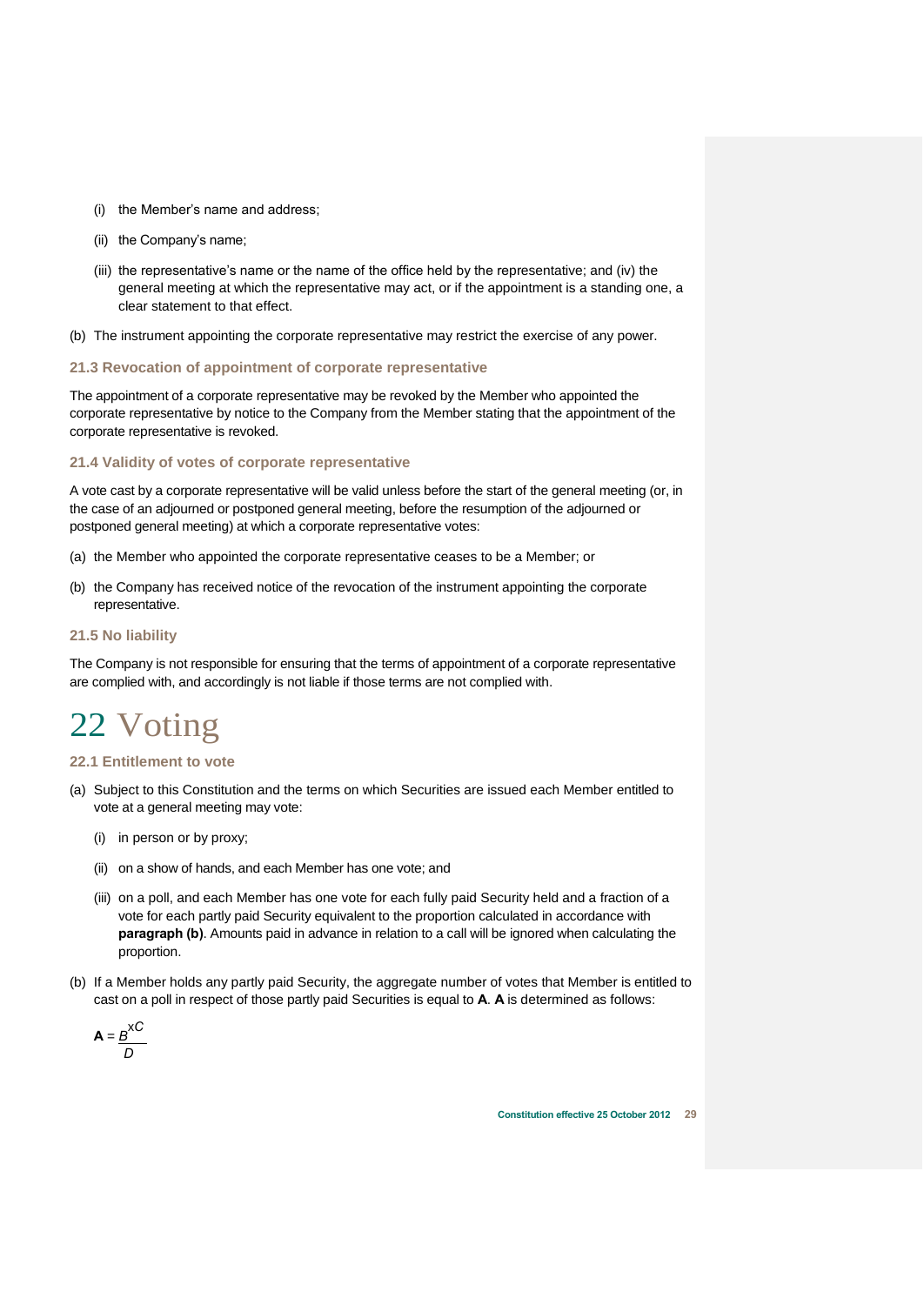Where:

- (i) *B* is the number of partly paid Securities held by the Member;
- (ii) *C* is the amount actually partly paid up (not credited) on the Securities; and
- (iii) *D* is an amount equal to the fully paid up issue price of the number of partly paid Securities held by the Member.
- If **A** is not a whole number, the number of votes must be rounded down to the next whole number.

# <span id="page-31-0"></span>**22.2 Unpaid calls**

A Member is not entitled to vote in respect of any Security on which a call or instalment of a call is due and payable but is unpaid.

# <span id="page-31-1"></span>**22.3 Restricted Securities**

During a breach of the Listing Rules relating to Restricted Securities, or a breach of a Restriction Agreement relating to Restricted Securities, the Holder of the Restricted Securities is not entitled to any voting rights in respect of the Restricted Securities.

# <span id="page-31-2"></span>**22.4 Casting vote**

If on any ordinary resolution an equal number of votes is cast for and against a resolution, the chair has no casting vote.

# <span id="page-31-3"></span>**22.5 Proxy vote to be identified**

Before a vote is taken the chair must inform the Members present whether any proxy votes have been received and, if so, how the proxy votes are to be cast.

### <span id="page-31-4"></span>**22.6 Voting on resolution**

At any general meeting, a resolution put to a vote must be determined by a show of hands unless a poll is demanded in accordance with this Constitution.

# <span id="page-31-5"></span>**22.7 Vote of Member who is a minor**

A parent or guardian of a natural person that is a minor may vote at any general meeting in respect of securities registered in the name of the minor if the parent or the guardian produces evidence required by the Board to demonstrate parenthood or appointment as guardian. Any vote cast by a parent or guardian in respect of any Security registered in the name of the minor that has produced such evidence will be counted, any vote cast by the minor will not be counted.

# <span id="page-31-6"></span>**22.8 Vote of Member who is of unsound mind**

- (a) A person who, in accordance with law, has management of the affairs and estate of a Member who is subject to any law relating to mental health may vote at any general meeting in respect of Securities registered in the name of the Member subject to any law relating to mental health if that person produces evidence required by the Board to demonstrate that the Member is subject to a law relating to mental health and that the person has management of the affairs and estate of the member.
- (b) Any vote cast by the person in respect of any Security registered in the name of the Member subject to any law relating to mental health will be counted, any vote cast by the Member will not be counted.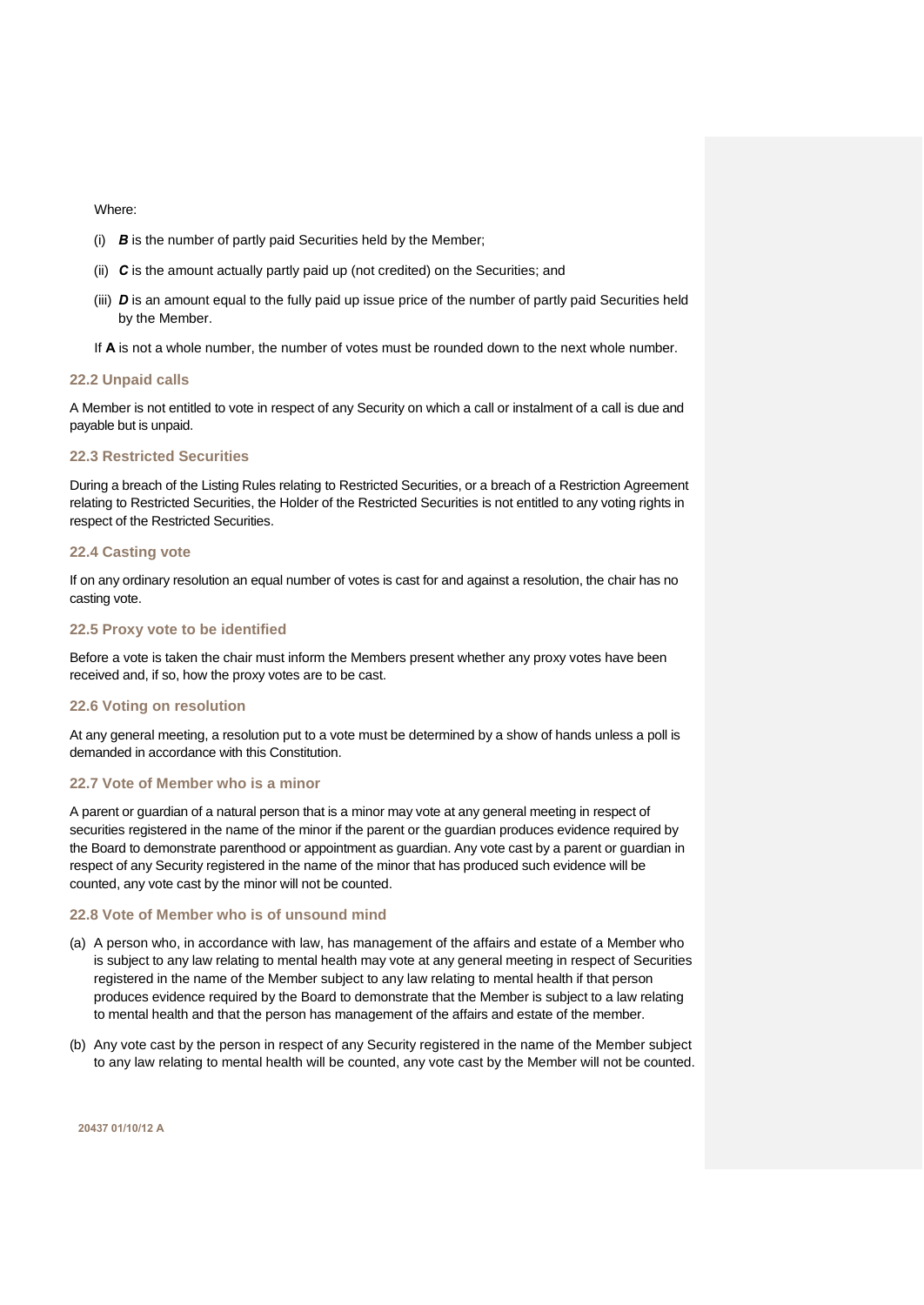# <span id="page-32-0"></span>**22.9 Objection to right to vote**

- (a) A challenge to a right to vote at a general meeting:
	- (i) may only be made at that general meeting; and
	- (ii) must be determined by the chair.
- (b) A determination made by the chair in relation to a challenge to a right to vote is binding on all Members and is final.

# <span id="page-32-1"></span>**22.10 Membership at a specified time**

The Board may determine, for the purposes of a particular meeting of Members, that all Securities that are quoted on ASX at a specified time before the meeting are taken to be held at the time of the meeting by the persons who hold them at the specified time. The determination must be made in accordance with the Corporations Act.

### <span id="page-32-2"></span>**22.11 Minutes**

- (a) Unless a poll is demanded in accordance with this Constitution, a declaration by the chair that a resolution has, on a show of hands, been:
	- (i) carried;
	- (ii) carried unanimously;
	- (iii) carried by a particular majority; or
	- (iv) lost or not carried by a particular majority,

is conclusive evidence of the fact declared. An entry to that effect made in the minutes book of the Company signed by the chair is evidence of that fact unless the contrary is proved.

- (b) Within one month after each general meeting, the Directors must record or cause to be recorded in the minutes book:
	- (i) the proceedings and resolutions of each general meeting;
	- (ii) any declarations at each general meeting; and
	- (iii) any information in relation to proxy votes which is required by the Corporations Act.
- (c) The chair, or the chair of the next meeting, must sign the minutes within one month after the general meeting.
- (d) The minute books must be kept at the registered office.
- (e) Members may inspect the minute books between the hours of 9:00am and 5:00pm on any Business Day. No amount may be charged for inspection.

# <span id="page-32-3"></span>**22.12 Disputes to be resolved by chair**

The chair will determine any dispute in relation to any vote, and the determination of the chair is binding on all Members and is final.

**Constitution effective 25 October 2012 31**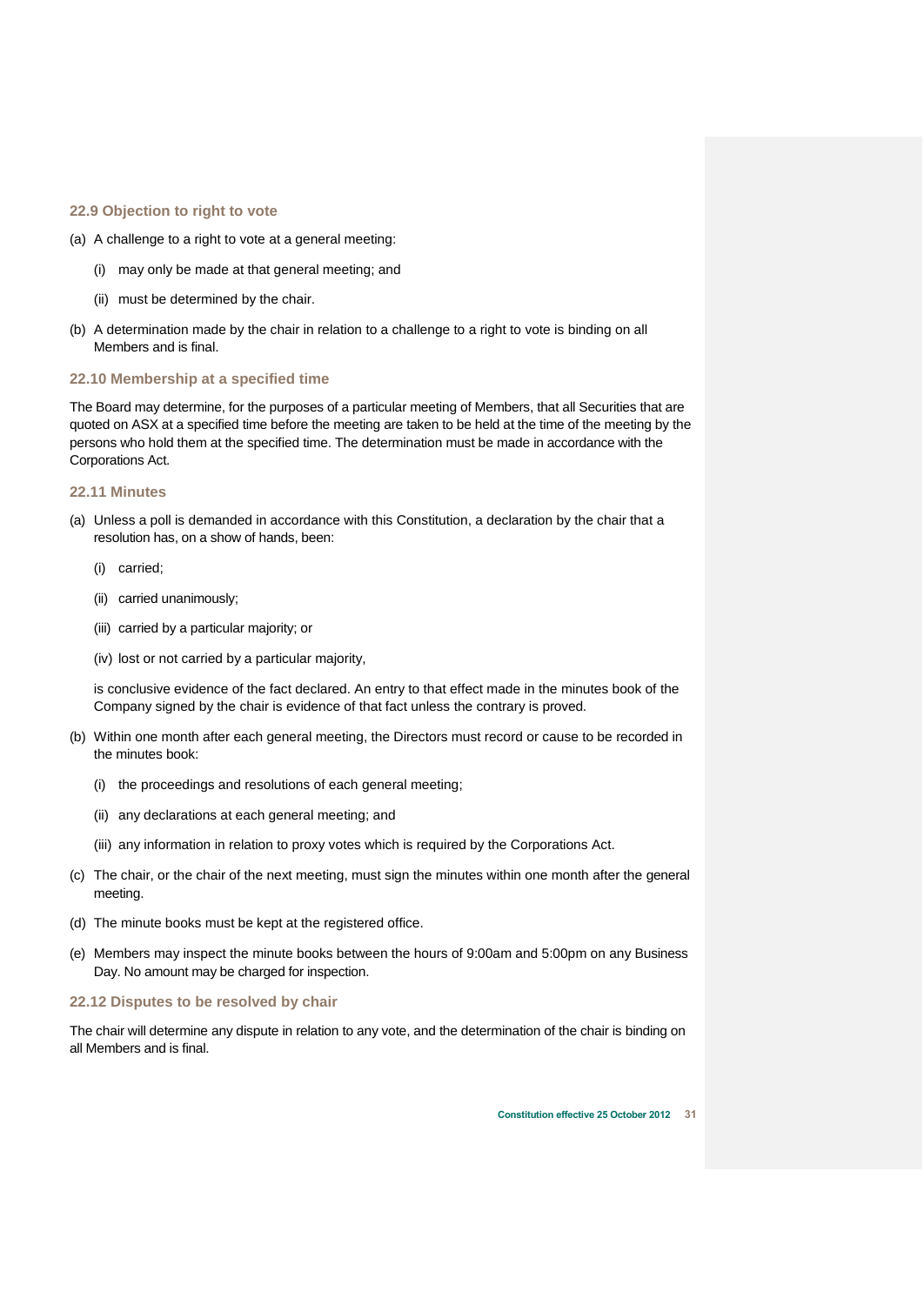# <span id="page-33-0"></span>23 Poll

# <span id="page-33-1"></span>**23.1 Chair may determine to take a poll**

The chair of a general meeting may determine that a poll be taken on any resolution.

# <span id="page-33-2"></span>**23.2 Right to demand poll**

A poll may be demanded on any resolution at a general meeting other than the election of a chair or the question of an adjournment by:

- (a) at least five Members entitled to vote on the resolution; or
- (b) Members with at least five percent of the votes that may be cast on the resolution on a poll.

# <span id="page-33-3"></span>**23.3 Procedure for demanding poll**

- (a) A poll may be demanded:
	- (i) before a vote on a show of hands is taken;
	- (ii) before the result of a vote on a show of hands is declared; or
	- (iii) immediately after the result of a vote on a show of hands is declared.
- (b) If a poll is demanded, it may be taken in the manner and at the time and place (or places) as the chair directs.
- (c) A demand for a poll may be withdrawn at any time by the person or persons who demanded it. A demand for a poll which is withdrawn does not invalidate the result of a show of hands declared before the demand for the poll was made.
- (d) A demand for a poll does not prevent the general meeting continuing for the transaction of any business other than the question on which a poll has been duly demanded.

# <span id="page-33-4"></span>24 Appointment and removal of Directors

# <span id="page-33-5"></span>**24.1 Number of Directors**

24.1 The number of Directors (not counting alternates) must not be less than five or more than ten, unless the Company in general meeting resolves otherwise.

(not counting alternates) must not be less than seven or more than 13

**Subject to paragraph** the Board.

# <span id="page-33-6"></span>**24.2 Appointment of Directors**

(a) Subject to this Constitution, the Company may by resolution at a general meeting appoint a natural person as a Director. The Board must accept nominations for the election of new directors up to 45 Business Days (in the case of a meeting convened at the request of Members in accordance with the Corporations Act, 30 Business Days) before the date of a general meeting at which Directors may be elected.

**Formatted:** Normal

**Formatted:** Suncorp3, Indent: Left: 0 cm, Space Before: 0 pt, Line spacing: single, Widow/Orphan control, Adjust space between Latin and Asian text Adjust space between Asian text and numbers, Tab stops: Not at 2.9 cm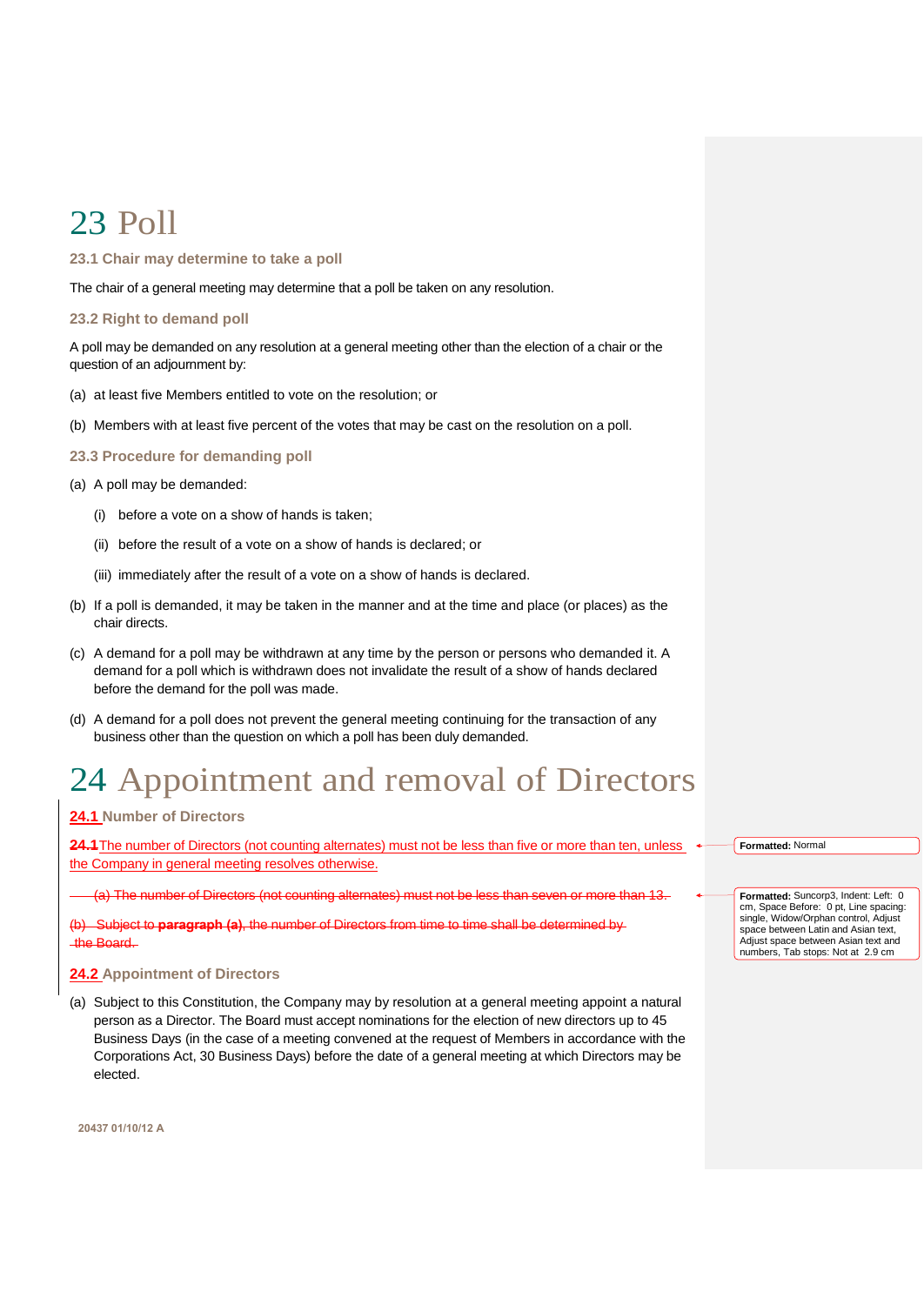- (b) Subject to this Constitution, the Board may by resolution appoint a natural person as a Director, as an additional Director or to fill the office of a Director vacated when a Director ceases to be a Director.
- (c) An appointment of a person as a Director is not effective unless a signed consent to the appointment is provided by that person to the Company. The appointment of a person as a Director will take effect on the later of the date of appointment and the date on which the Company receives the signed consent.

# <span id="page-34-0"></span>**24.224.3 Confirmation of appointment**

Subject to this Constitution, if a person is appointed as a Director by the Board, the Company must confirm the appointment at the next annual general meeting. If the appointment is not confirmed, the person ceases to be a Director at the conclusion of the annual general meeting.

# <span id="page-34-1"></span>**24.324.4 Removal of Director**

- (a) The Company may by resolution at a general meeting:
	- (i) remove a Director from office before the end of the Director's term of office; and
	- (ii) appoint another person in the Director's place.
- (b) At least two months' notice must be given to the Company of the intention to move a resolution to remove a Director at a general meeting.
- (c) If notice of intention to move a resolution to remove a Director at a general meeting is received by the Company, a Director must be given a copy of the notice as soon as practicable.
- (d) The Director must be informed that the Director may:
	- (i) submit a written statement to the Company for circulation to the Members before the meeting at which the resolution is put to a vote; and
	- (ii) speak to the motion to remove the Director at the general meeting at which the resolution is to be put to a vote.
- (e) A person appointed as a Director under **paragraph (a)(ii)** will hold office for such time only as the Director in whose place the person is appointed would have held office had the Director not been removed.

# <span id="page-34-2"></span>**24.424.5 Cessation of Directorship**

- A person ceases to be a Director and the office of Director is vacated if the person:
- (a) is removed from office as a Director by a resolution of the Company at a general meeting;
- (b) resigns as a Director in accordance with this Constitution;
- (c) is subject to assessment or treatment under any mental health law and the Board resolves that the person should cease to be a Director;
- (d) dies;
- (e) is disqualified from acting as a Director under the Corporations Act or any other relevant legislation;

**Formatted:** Font color: Auto, Not Expanded by / Condensed by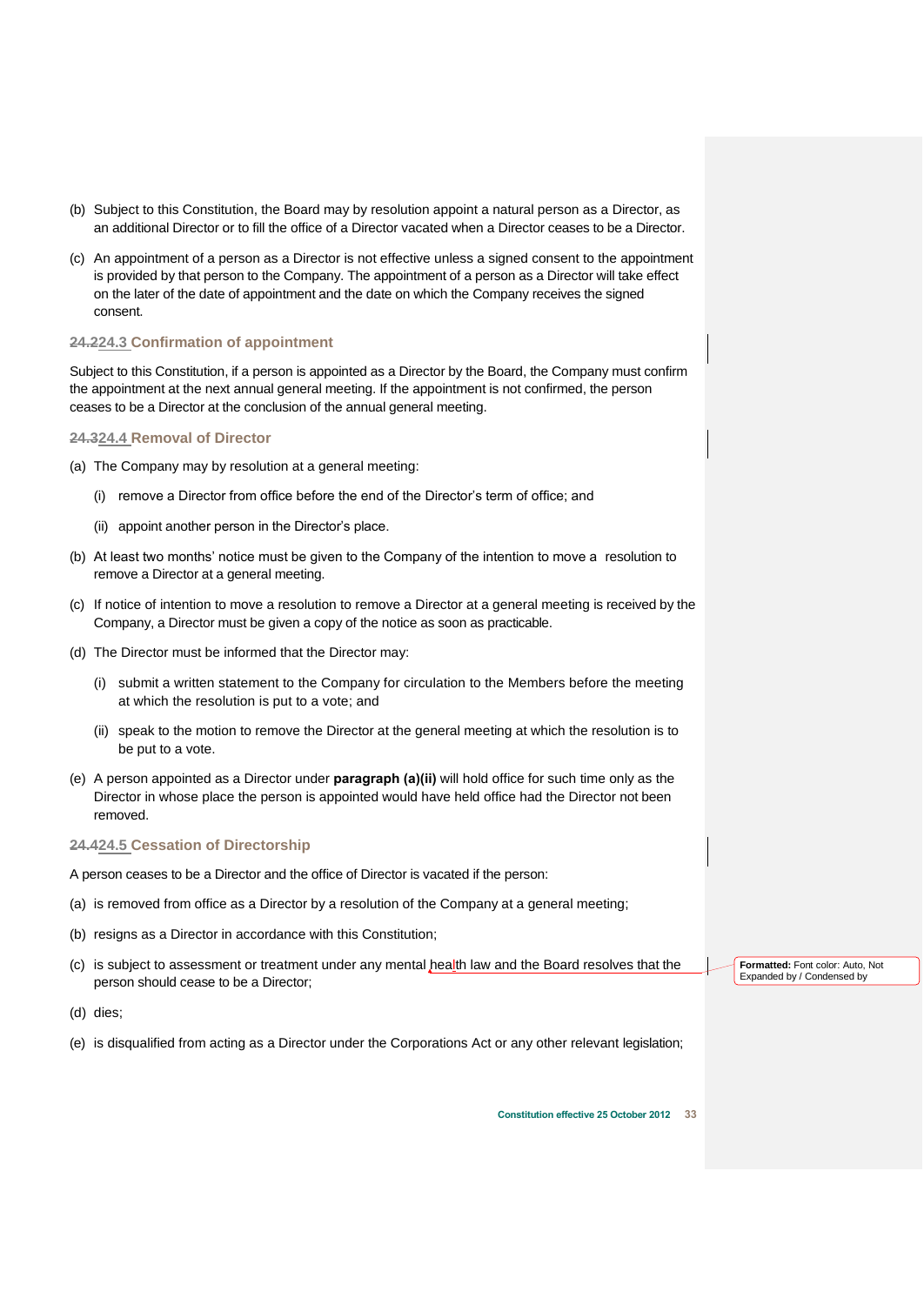- (f) is absent from Board meetings (even if an alternate of the Director attends) for a continuous period of three months without leave of absence from the Board and the Board does not resolve that the Director should not cease to be a Director; or
- (g) being an Executive Director, ceases to be an employee of the Company or a related body corporate of the Company and the Board does not resolve that the Director should not cease to be a Director.

<span id="page-35-0"></span>**24.524.6 Rotation Election of Directors** 

- <span id="page-35-3"></span>(a) At each annual general meeting, one-third of the Rotation Directors are subject to retirement by rotation (or, if the number of Rotation Directors is not a multiple of three then the number nearest to but not exceeding one-third of the Rotation Directors must retire from office as Directors), provided that ANo Director (except one Managing Director) may retain office for more than three years or until the third annual general meeting following the Director's appointment, whichever is the longer. An election of Directors must take place each year.
- To the extent that the Listing Rules require an election of Directors to be held and no Director would otherwise be subject to retirement under **rule [24.3](#page-34-0)** or **[24.6\(a\)](#page-35-3)**, the Director to retire is any Director who wishes to retire whether or not he or she intends to stand for re-election and otherwise it is The Rotation Directors are the Directors other than:
- (i) a Director whose appointment must be confirmed at the meeting under rule 24.3; and (ii) a Managing Director to whom rule 27(g) applies.
- The Directors to retire by rotation at each annual general meeting must include any Director
- (b) who wishes to retire and does not wish to be re-appointed as a Director. Any further Director required to retire must be the Director who has been in office the longest as Director.
- $(A)(c)$  If there are two or more Directors that have been in office for an equal amount of time, and an agreement cannot be reached between those Directors on who will retire, the Director or Directors who will retire will be determined in any manner determined by the chair and if the chair is not able and/or willing to act, by the deputy chair (if any).

(b)(d)A retiring Director is eligible for re-appointment.

(c)(e) A retirement by rotation at a general meeting does not become effective until the end of the meeting.

# <span id="page-35-1"></span>**24.624.7 Resignation of Directors**

A Director may resign from the office of Director by giving notice of resignation to the Company at its registered office.

# <span id="page-35-2"></span>25 Powers and duties of Board

- (a) Subject to this Constitution, the Corporations Act and the Listing Rules, the activities of the Company are to be managed by, or under the direction of, the Board.
- (b) Subject to this Constitution, the Corporations Act and the Listing Rules, the Board may exercise all powers of the Company that are not required to be exercised by the Company in a general meeting.
- (c) The powers of the Board include the power to:

**20437 01/10/12 A**

**Formatted:** Font color: Black, Condensed by 0.1 pt **Formatted:** Suncorp3, Indent: Left: 0 cm, Right: 0 cm, Space Before: 0 pt, Line spacing: single, Widow/Orphan control, Adjust space between Latin and Asian text, Adjust space between Asian text and numbers, Tab stops: Not at 2.9 cm

**Formatted:** Condensed by 0.1 pt

**Formatted:** Font: Bold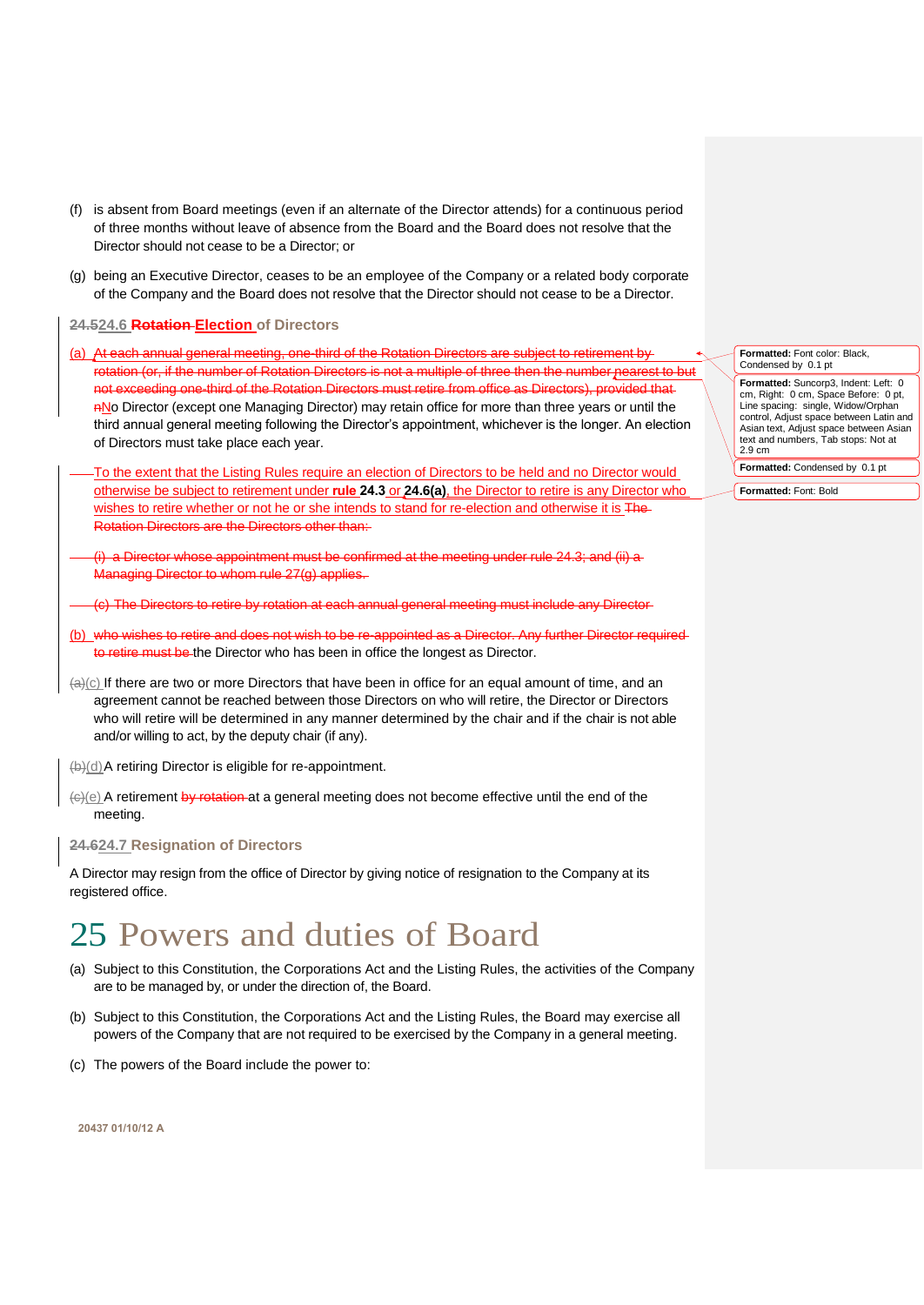- (i) borrow or otherwise raise money;
- (ii) mortgage, charge (including in the form of a floating charge) any of the Company's assets (both present and future); and
- (iii) issue debentures and other securities, and any instrument (including any bond).
- (d) The Board may delegate any of its powers to:
	- (i) a Director;
	- (ii) a committee of Directors;
	- (iii) an employee of the Company; or
	- (iv) any other person.

# <span id="page-36-0"></span>26 Negotiable instruments

All negotiable instruments and all receipts for money paid to the Company must be signed, drawn, accepted, endorsed or otherwise executed in such manner as the Board may determine.

# <span id="page-36-1"></span>27 Managing Director

- (a) The Board may appoint one or more of the Directors to the office of Managing Director for such period, and on such terms (including as to remuneration), as the Board determines.
- (b) A Managing Director must be ordinarily resident in Queensland.
- (c) The Board may confer on a Managing Director any of the powers that the Board may exercise.
- (d) The Board may vary or revoke a conferral of any power on a Managing Director.
- (e) The Board may at any time vary or revoke an appointment of a Managing Director.
- (f) A person ceases to be a Managing Director if they cease to be a Director.
- <span id="page-36-3"></span>(g) Subject to **paragraph [\(h\)](#page-36-2)**, a Managing Director is not subject to retirement under **rule [24.3](#page-34-0)** or **[24.6](#page-35-0)**.
- <span id="page-36-2"></span>(h) Where there is more than one Managing Director:
	- (i) only one of them is entitled not to be subject to retirement under **rules [24.3](#page-34-0)** and **[24.6](#page-35-0)**;
	- (ii) in the absence of agreement between them, the Managing Director to whom the exemption in **paragraph [\(g\)](#page-36-3)** applies shall be determined by lot;
	- (iii) after a determination has been made under **paragraph [\(h\)\(ii\)](#page-36-2)**, the exemption in **paragraph [\(g\)](#page-36-3)** will not apply to any other Managing Director until the Managing Director first determined to have the benefit of the exemption ceases to be a Managing Director; and
	- (iv) if, at the time a Director ceases to have the benefit of the exemption in **paragraph [\(g\)](#page-36-3)**, the period since that Director was last appointed is greater than that provided in **rule [24.6](#page-35-0)** for Directors who do not have the benefit of the exemption in **paragraph [\(g\)](#page-36-3)**, that Director is eligible for appointment and must submit himself or herself for appointment as a Director at the next annual general meeting of the Company.

**Formatted:** Font: Bold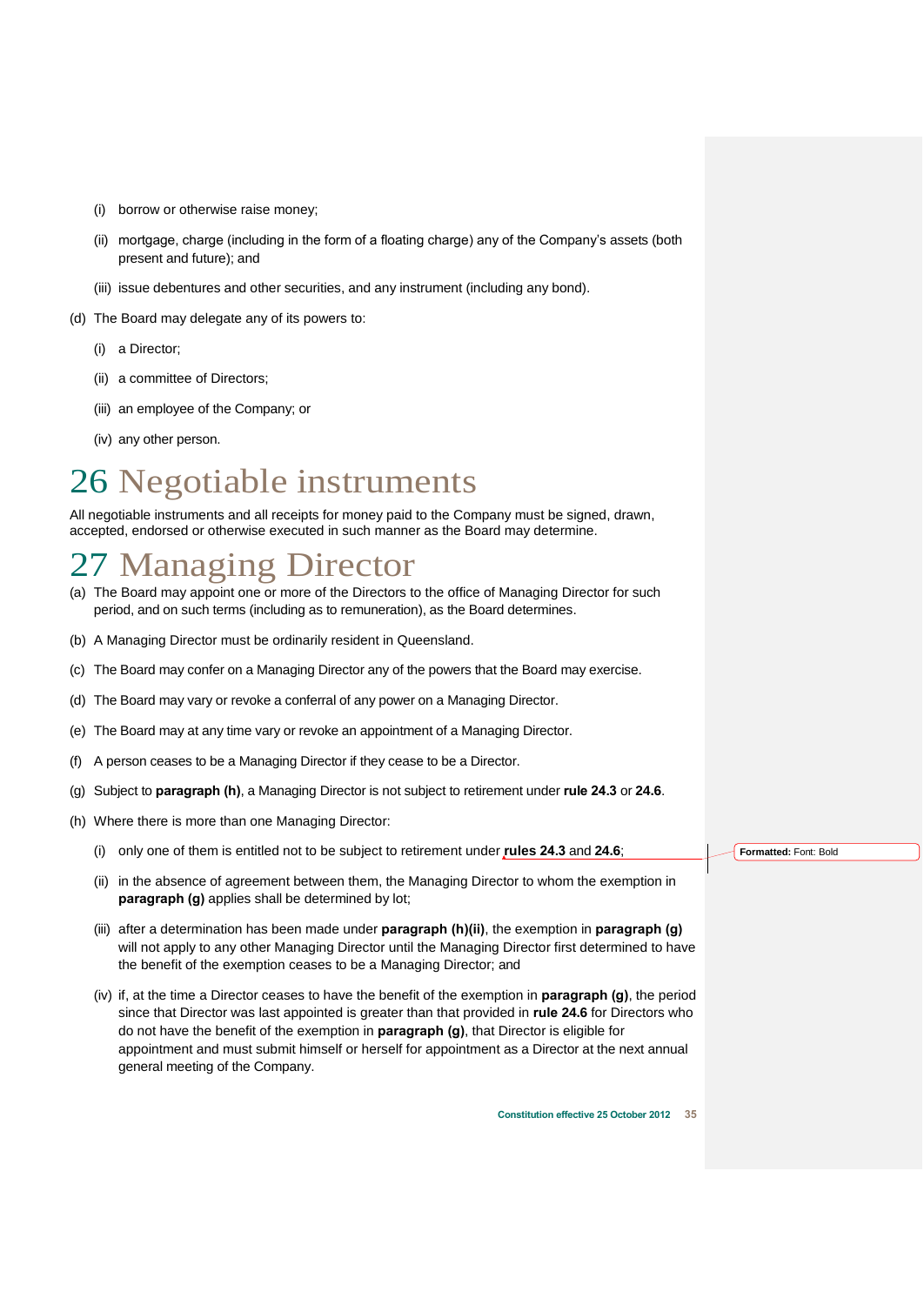# <span id="page-37-0"></span>28 Alternate Directors

# <span id="page-37-1"></span>**28.1 Appointment and terms of appointment**

- (a) If a Director wishes to appoint a person as an alternate, that Director must give notice to the Company detailing:
	- (i) the name, experience and qualifications of the person;
	- (ii) the terms upon which the Director intends to appoint the person as an alternate, including whether the person is to exercise some or all of the powers of the Director and the proposed terms of the appointment; and
	- (iii) whether or not the alternate is to get notice of each meeting the Director is entitled to attend.
- (b) The Board may ask for further information from the alternate in relation to the alternate's qualifications and experience.
- (c) If the alternate is a Director, the appointment will take effect immediately.
- (d) If the alternate is not a Director, at the first meeting of the Board after the notice of the proposed appointment has been received by the Board, the Board must consider the proposed appointment and either accept or reject the appointment. If the Board accepts the appointment of the alternate, the Director may appoint the person on the terms notified.
- (e) Where the alternate is not a Director, an appointment of a person as an alternate is not effective until a signed consent to the appointment is provided by that person to the Company. Accordingly, such an appointment will take effect on the later of the date of appointment and the date on which the Company received the signed consent.
- (f) An alternate is not an agent of the Director appointing the alternate.

#### <span id="page-37-2"></span>**28.2 No liability**

The Company is not responsible for ensuring that the terms of appointment of an alternate are complied with and accordingly, is not liable if those terms are not complied with.

### <span id="page-37-3"></span>**28.3 Remuneration of alternate**

An alternate is not entitled to receive any fee (or other remuneration) from the Company for services performed as an alternate.

# <span id="page-37-4"></span>**28.4 Notice and attendance at Board meetings**

If the notice appointing the alternate provides that the alternate is to receive notice of Board meetings, the Company must provide each alternate with notice. By notice to the Company, the Director who appointed an alternate may at any time require that the notice of Board meetings cease to be given to the alternate. An alternate may not attend any Board meeting at which the Director who appointed the alternate is present, except where the alternate is appointed by more than one Director and the alternate is attending that Board meeting in respect of a Director who is not present.

### <span id="page-37-5"></span>**28.5 Voting of alternate**

An alternate is entitled to a vote for each Director that the alternate represents in addition to any vote the alternate may have as a Director in the alternate's own right.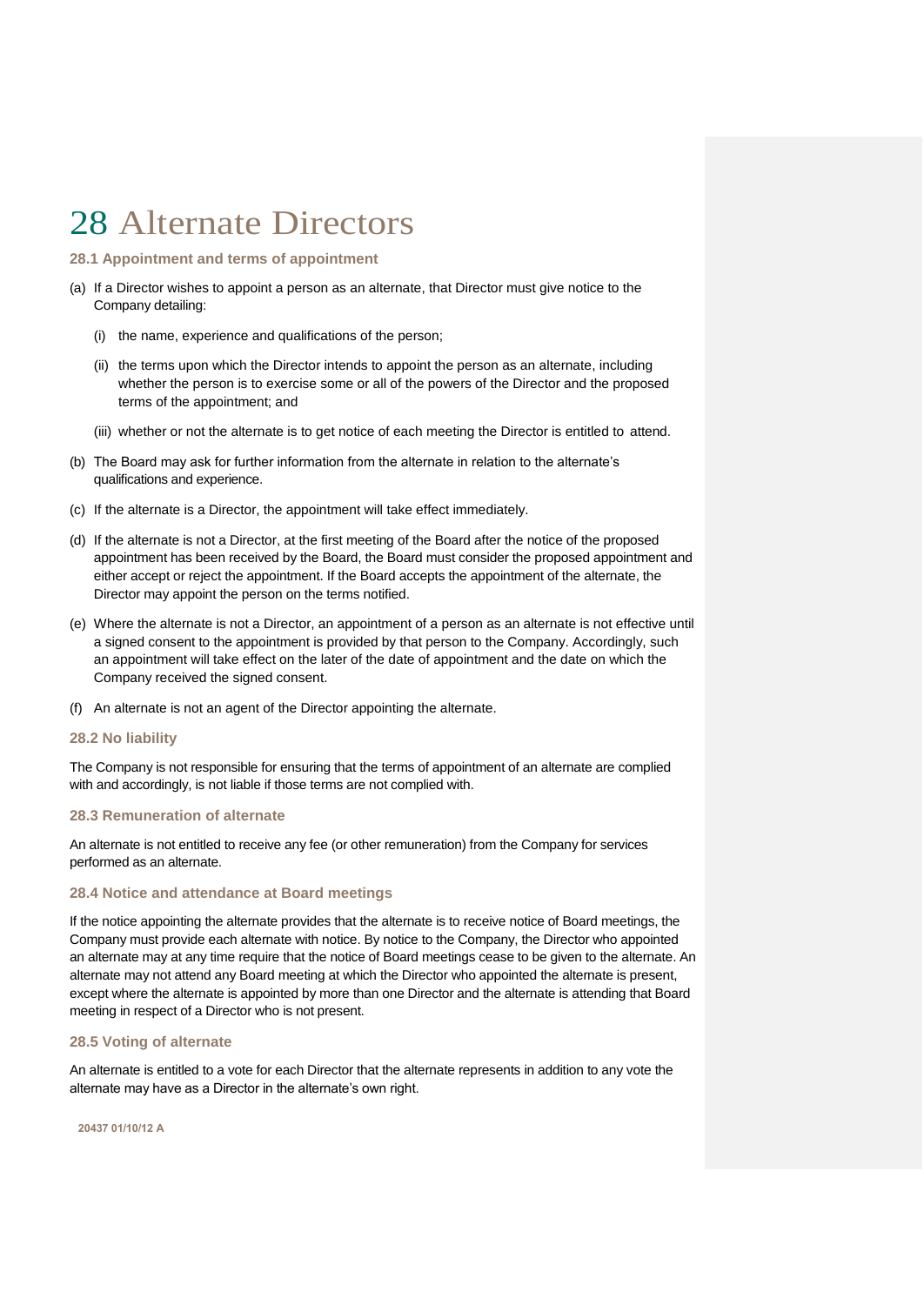### <span id="page-38-0"></span>**28.6 Termination of appointment of alternate**

- (a) A Director who appointed an alternate may terminate the appointment of the alternate at any time by notice to the alternate, the Directors and the Company.
- (b) An alternate may terminate the alternate's appointment at any time by notice to the Directors and the Company.
- (c) A termination of appointment does not take effect until the Company has received notice of termination.
- (d) A Director who appointed an alternate must terminate the appointment of the alternate if a majority of the Directors other than a Director who appointed an alternate request in writing that the appointment be terminated.

# <span id="page-38-1"></span>**28.7 Cessation of appointment of alternate**

An alternate ceases to be an alternate if the person who appointed that alternate ceases to be a Director.

# <span id="page-38-2"></span>29 Remuneration and reimbursement for expenses

# <span id="page-38-3"></span>**29.1 Remuneration of Director**

- (a) The Directors will be remunerated for their services as Directors by an aggregate amount or value of remuneration (if any) not exceeding the maximum amount or value as the Company in general meeting determines, to be divided among them in such proportion and manner as they agree or if they do not agree, equally.
- (b) The remuneration for Directors must be a fixed amount or value and not a commission on or percentage of profits or operating revenue.
- (c) The aggregate maximum amount of remuneration for Directors must not be increased except with the prior approval of the Company in general meeting. Particulars of the amount of the proposed increase and the new maximum amount or value that may be paid to the Directors as a whole must be detailed in the notice convening the meeting.
- (d) The aggregate amount or value of remuneration for Directors includes superannuation contributions made by the Company or any of its Child Entities for the benefit of the Directors and any fees which a Director agrees to sacrifice on a pre-tax basis.
- (e) This **Rule rule [29.1](#page-38-3)** does not apply to the salary of an executive Director.

### <span id="page-38-4"></span>**29.2 Reimbursement of expenses**

Directors and alternates are entitled to be reimbursed by the Company for reasonable costs and expenses incurred or to be incurred in connection with attendance at meetings of the Board and committees of the Board.

# <span id="page-38-5"></span>30 Board meetings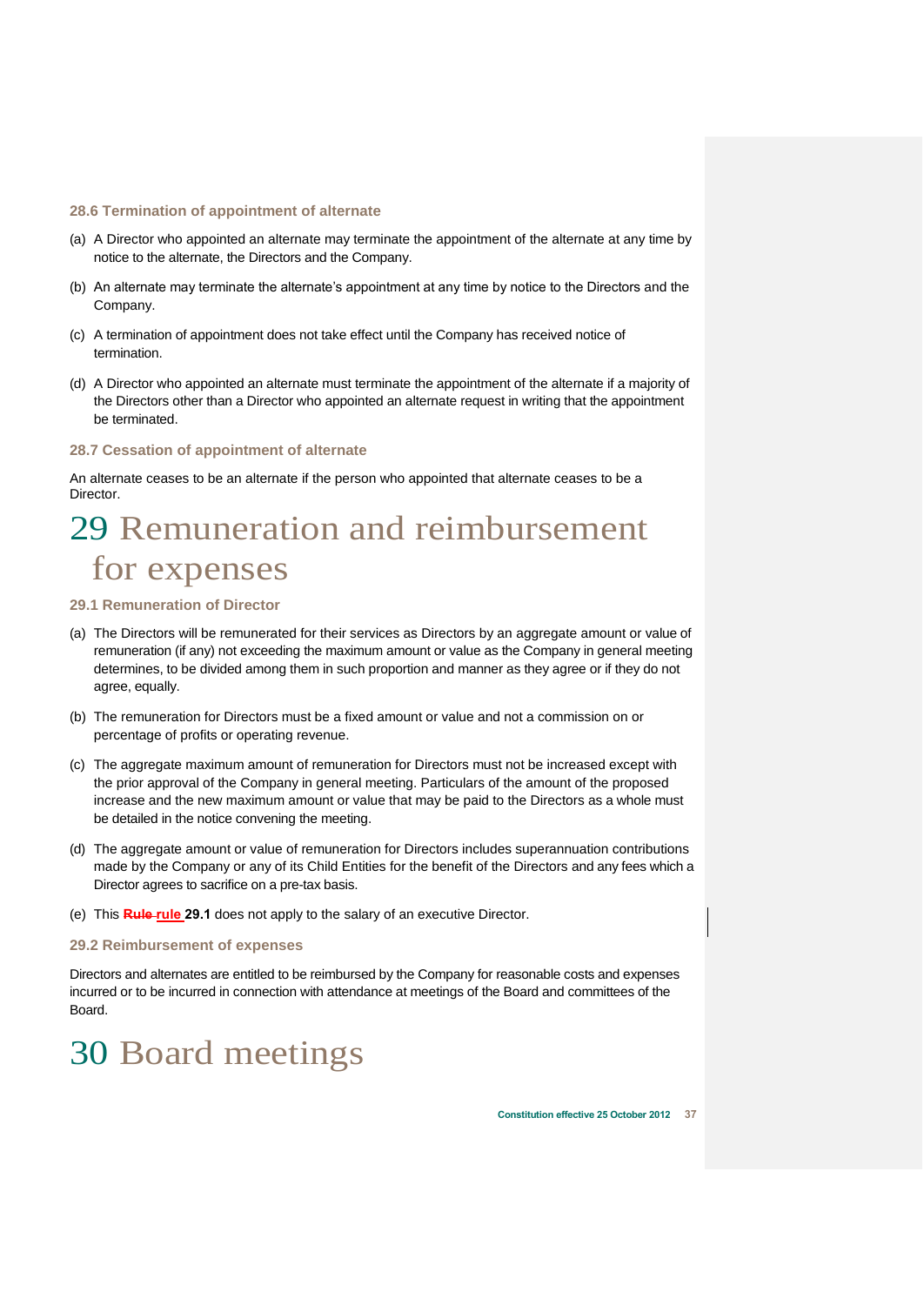### <span id="page-39-0"></span>**30.1 Convening meetings**

- (a) In the ordinary course, the Secretary will convene Board meetings in accordance with the determinations of the Board.
- (b) A Director may at any time convene a Board meeting by notice to the other Directors.

### <span id="page-39-1"></span>**30.2 Notice of meetings**

- (a) Reasonable notice of each Board meeting must be given to the Directors and each alternate entitled to receive notice (if any).
- (b) Each notice must state:
	- (i) the date, time and place (or places) of the Board meeting; and
	- (ii) the general nature of the business to be conducted at the Board meeting.

# <span id="page-39-2"></span>**30.3 Omission to give notice**

No resolution passed at or proceedings at any Board meeting will be invalid because of any unintentional omission or error in giving or not giving notice of:

- (a) that Board meeting;
- (b) any change of place (or places) of that Board meeting;
- (c) postponement of that Board meeting; or
- (d) resumption of that adjourned Board meeting.
- <span id="page-39-3"></span>**30.4 Use of technology**
- (a) A Board meeting may be convened or held using any technology consented to by all Directors. The consent may be a standing one. A Director may withdraw consent to the use of a particular technology within a reasonable time period before a Board meeting.
- (b) If a number of Directors equal to the quorum is able to hear or to see and to hear each other Director contemporaneously using any technology consented to by all Directors, there is a meeting and a quorum is present. The rules relating to meetings of Directors apply to each such meeting to the extent appropriate.
- (c) A Director participating at a meeting using technology consented to by all Directors is treated as being present in person at the meeting.
- (d) A meeting using technology consented to by all Directors is to be taken to be held at the place determined by the chair of the meeting.

### <span id="page-39-4"></span>**30.5 Quorum at meetings**

A quorum at a Board meeting is at least a majority in number of the Directors (not counting alternates) present in person or by alternate. The quorum must be present when the meeting proceeds to business.

### <span id="page-39-5"></span>**30.6 Chair of meetings**

(a) The Directors may elect a Director to chair Board meetings by a majority vote. The person that has been elected as chair may chair each Board meeting. At any subsequent Board meeting, a new chair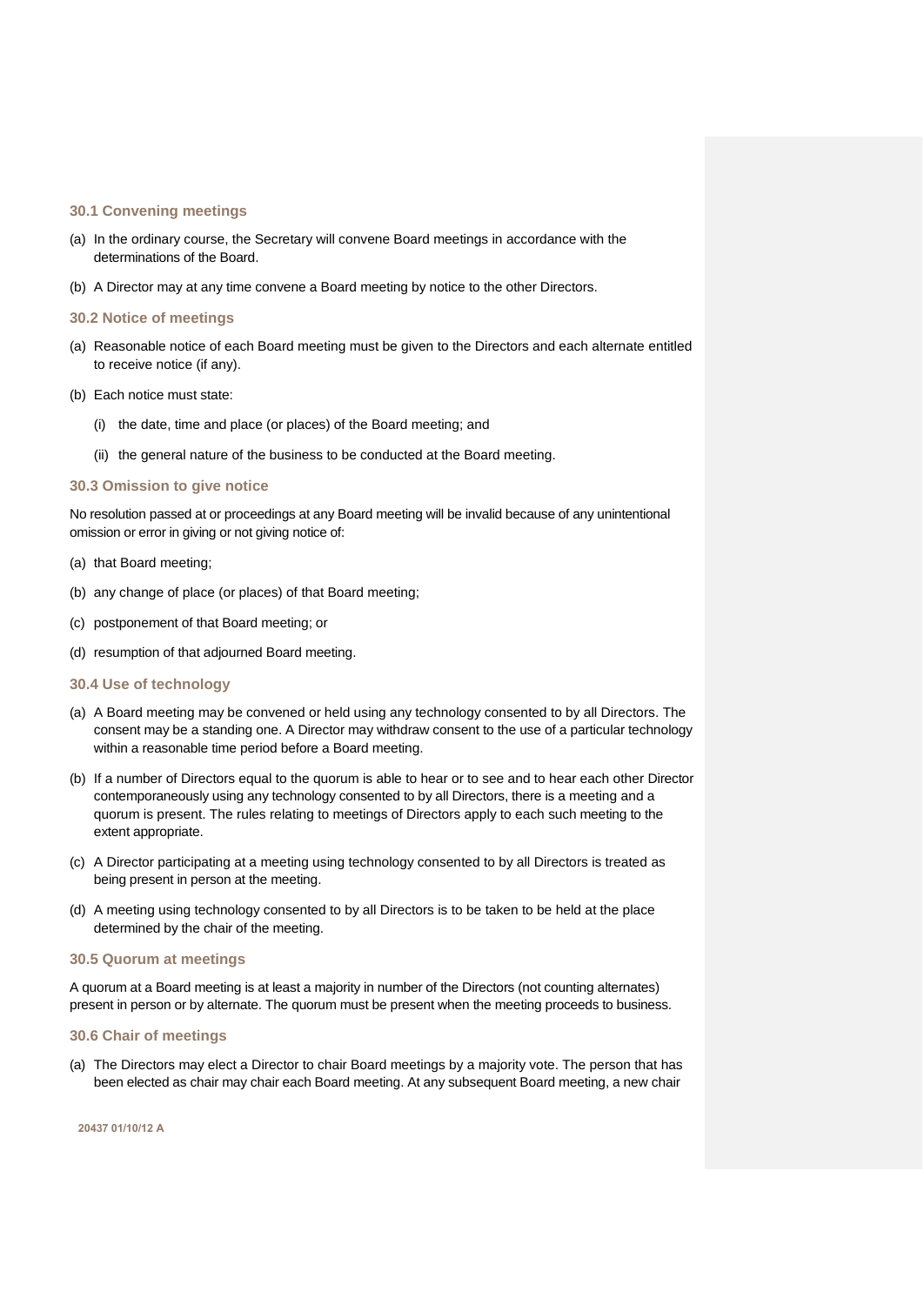may be elected if at least ten days' notice of the proposal to elect a new chair has been given to all Directors. On the election of the new chair, the new chair will chair subsequent Board meetings. The Directors may from time to time appoint a deputy chair who in the absence of the chair at a meeting of the Board may exercise all the powers and authorities of the chair.

(b) If the chair is not present within 30 minutes after the time appointed for a Board meeting or if the chair is unwilling or unable to act as chair for the whole or any part of that Board meeting, the Directors present may elect a Director present to chair that Board.

# <span id="page-40-0"></span>**30.7 Passing resolutions at meetings**

- (a) A resolution of the Board must be passed by a majority of the votes cast by the Directors entitled to vote on the resolution.
- (b) Each Director present in person or by alternate is entitled to vote and has one vote.

### <span id="page-40-1"></span>**30.8 Casting vote**

- (a) Subject to **paragraph (b)**, if on any resolution an equal number of votes is cast for and against a resolution, the chair has a casting vote in addition to any vote cast by the chair as a Director.
- (b) Where only two Directors are present and form a quorum or when only two Directors present are competent to vote on the question at issue, the chair does not have a casting vote and the proposal will be deemed to have been lost or not carried.

### <span id="page-40-2"></span>**30.9 Conduct of meetings**

The chair of each Board meeting has charge of conduct of that meeting, of the procedures to be adopted and the application of those procedures at that meeting.

#### <span id="page-40-3"></span>**30.10 Written resolutions**

(a) The Board may pass a resolution without a Board meeting being held if:

- (i) all the Directors who would be entitled to receive notice of a meeting of the Directors and to vote on a resolution are given a document setting out that resolution;
- (ii) at least 75% of all the Directors entitled to vote on the resolution sign a document containing a statement that they are in favour of the resolution set out in the document;
- (iii) the Directors who sign a document include the chair, or if the chair is not entitled to vote or is on approved leave of absence, the deputy chair (if any); and
- (ii)(iv)the Directors who sign a document would have constituted a quorum at a meeting of Directors held to consider that resolution.

#### (b) For the purposes of **paragraph (a)**:

- (i) signatures can be contained in more than one document, with each document to be materially identical to each other document;
- (ii) a facsimile transmission, email or other document which is:
	- (A) produced by mechanical or electronic means under the name of the Director and with the Director's authority; and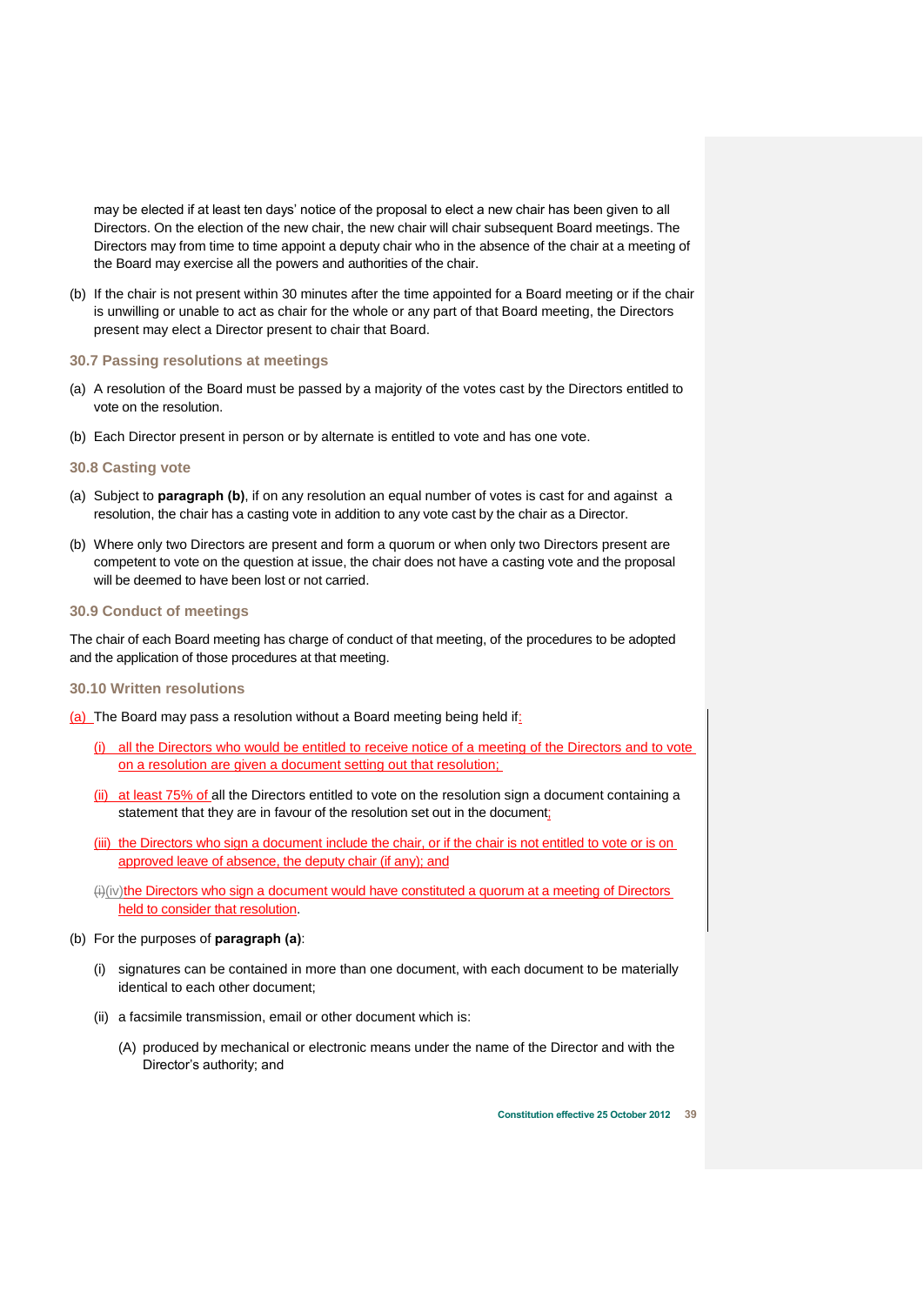- (B) which is received by the Company,
- is deemed to be a document signed by that Director<sub>i</sub> and
- (iii) a resolution is deemed to have been passed at the later of:
	- (A) the date specified in it as the date from which it shall be effective; or
	- (B) the date on which the last director signed the document.

# <span id="page-41-0"></span>**30.11 Minutes of meetings**

- (a) Within one month after each Board meeting, the Directors must record or cause to be recorded in the minutes book:
	- (i) the proceedings and resolutions of each Board meeting; and
	- (ii) all resolutions passed without a Board meeting.
- (b) The chair, or the chair of the next Board meeting, must sign the minutes within a reasonable time after the meeting.
- (c) The minutes book must be kept at the registered office.
- (d) The Directors may inspect the minutes book at any reasonable time. No amount may be charged for inspection.

# <span id="page-41-1"></span>**30.12 Committee meetings**

The rules of this Constitution relating to meetings (including resolutions and minutes) and proceedings of the Board with any necessary modifications apply to the meeting of any committee of the Board except that a quorum for a meeting of any committee is from time to time to be determined by the Board.

# <span id="page-41-2"></span>31 Director's interests

# <span id="page-41-3"></span>**31.1 Declaration of interest**

<span id="page-41-5"></span>(a) Any Director who has a material personal interest in a contract or proposed contract of the Company, holds any office or owns any property such that the Director might have duties or interests which conflict or may conflict either directly or indirectly with the Director's duties or interests as a Director, must give the Board notice of the interest at a Board meeting.

# (b) A notice under **rule [31.1\(a\)](#page-41-5)** must set out:

- (i) the nature and extent of the interest; and
- (ii) the relation of the interest to the affairs of the Company.
- (c) The notice must be provided to the Board at a Board meeting as soon as practicable.

# <span id="page-41-4"></span>**31.2 Director may contract with the Company**

(a) A Director is not disqualified from contracting or entering into an arrangement with the Company as vendor, purchaser or in another capacity, merely because the Director holds office as a Director or because of the fiduciary obligations arising from that office.

**20437 01/10/12 A**

**Formatted:** Font: Bold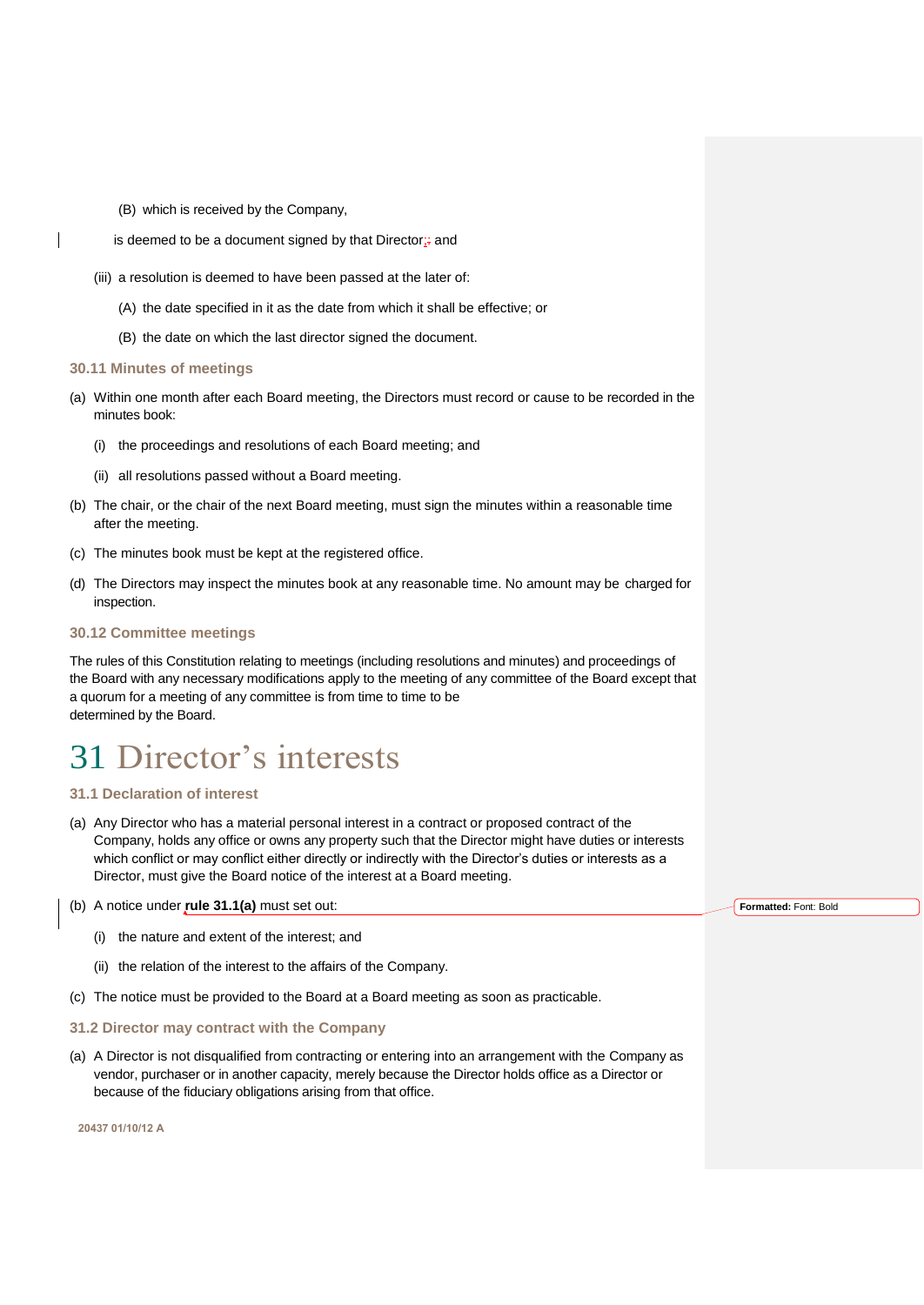(b) A contract or arrangement entered into by or on behalf of the Company in which a Director is in any way interested is not invalid or voidable merely because the Director holds office as a Director or because of the fiduciary obligations arising from that office.

# <span id="page-42-0"></span>**31.3 Director not liable to account**

A Director who is interested in any arrangement involving the Company is not liable to account to the Company for any profit realised under the arrangement merely because the Director holds office as a Director or because of the fiduciary obligations arising from that office, provided that the Director complies with the disclosure requirements applicable to the Director under **rule [31.1](#page-41-3)** and under the Corporations Act regarding that interest.

# <span id="page-42-1"></span>**31.4 Director may hold other office of profit in the Company**

A Director may hold any other office or position (except auditor) in the Company in conjunction with his or her directorship and may be appointed to that office or position on terms (including remuneration and tenure) the Directors decide.

# <span id="page-42-2"></span>**31.5 Director may hold any other office**

A Director may be or become a director of or hold any other office or position in:

- (a) any corporation promoted by the Company, or in which the Company may be interested, whether as a vendor or shareholder or otherwise; or
- (b) any other corporation or organisation.

The Director is not accountable for any benefits received as a shareholder, director or holder of any other office or position in any other corporation or organisation.

# <span id="page-42-3"></span>**31.6 Director's right to vote**

- (a) A Director who has an interest in a matter that is being considered at a meeting of Directors may, despite that interest, vote, be present and be counted in a quorum at the meeting, unless that is prohibited by the Corporations Act. No act, transaction, agreement, instrument, resolution or other thing is invalid or voidable only because a Director fails to comply with that prohibition.
- (b) The Directors may exercise the voting rights given by shares in any corporation held or owned by the Company in any way the Directors decide. This includes voting for any resolution appointing a Director as a director or other officer of that corporation or voting for the payment of remuneration to the directors or other officers of that corporation. A Director may, if the law permits, vote for the exercise of those voting rights even though he or she is, or may be about to be appointed, a director or other officer of that other corporation and, in that capacity, may be interested in the exercise of those voting rights.

# <span id="page-42-4"></span>**31.7 Director may affix seal notwithstanding interest**

A Director who is interested in any contract or arrangement may, despite that interest, witness the fixing of the seal to any document evidencing or otherwise connected with that contract or arrangement.

# <span id="page-42-5"></span>32 Appointment of Secretary

(a) The Company must have at least one Secretary. The Board has the power to appoint a natural person to act as Secretary on the terms and for such period as the Board may determine.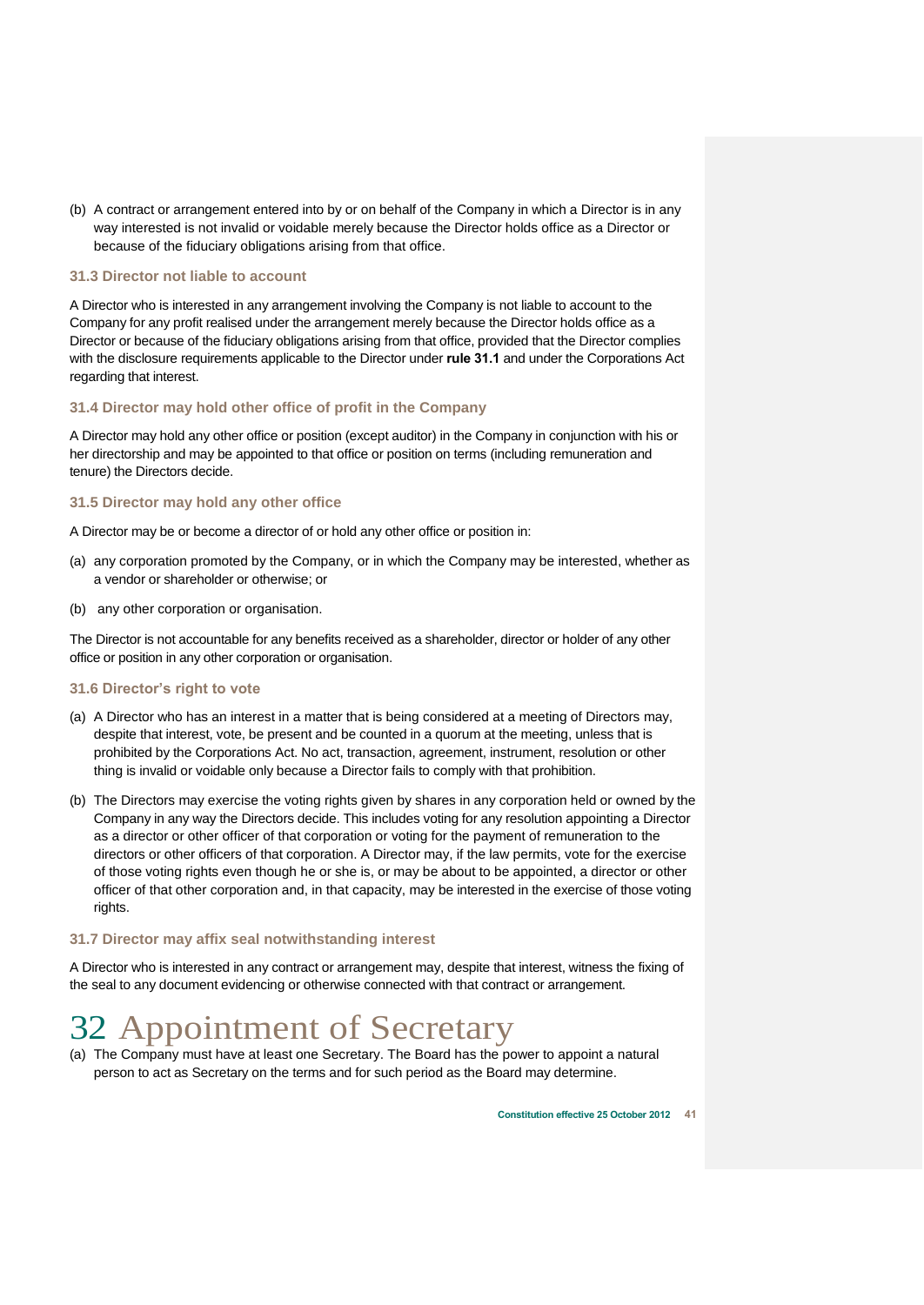(b) Any Secretary appointed may be removed at any time by the Board.

# <span id="page-43-0"></span>33 Head office, local boards and branch offices

- <span id="page-43-2"></span>(a) The head office of the Company must at all times be located in Queensland.
- (b) For the purposes of **rule [33\(a\)](#page-43-2)**, the head office of the Company is located in Queensland only if:
	- (i) the principal operational offices of the following Company personnel, however described, are located in Queensland:
		- (A) chairman;
		- (B) chief executive officer;
		- (C) chief financial officer;
		- (D) chief operating officer; and
	- (ii) the principal operational offices for the following Company services, however described, are located in Queensland:
		- (A) treasury operations;
		- (B) information technology management;
		- (C) marketing management;
		- (D) credit control operation;
		- (E) human resource management;
		- (F) account processing;
		- (G) corporate services department;
		- (H) purchasing department; and
	- (iii) the usual location for the holding of Board meetings is in Queensland.

# <span id="page-43-1"></span>34 Seal

- (a) If the Company has a Seal the Directors must provide for the safe custody of the Seal (and any duplicate of it).
- (b) The Seal (and any duplicate of it) must not be used without the prior authority of the Board, and when used, the Seal must be used in accordance with any direction of the Board.
- (c) If a document is to be executed by the use of the Seal, the fixing of the Seal must be witnessed by two Directors, a Director and Secretary or two persons authorised by the Board to witness the fixing of the Seal.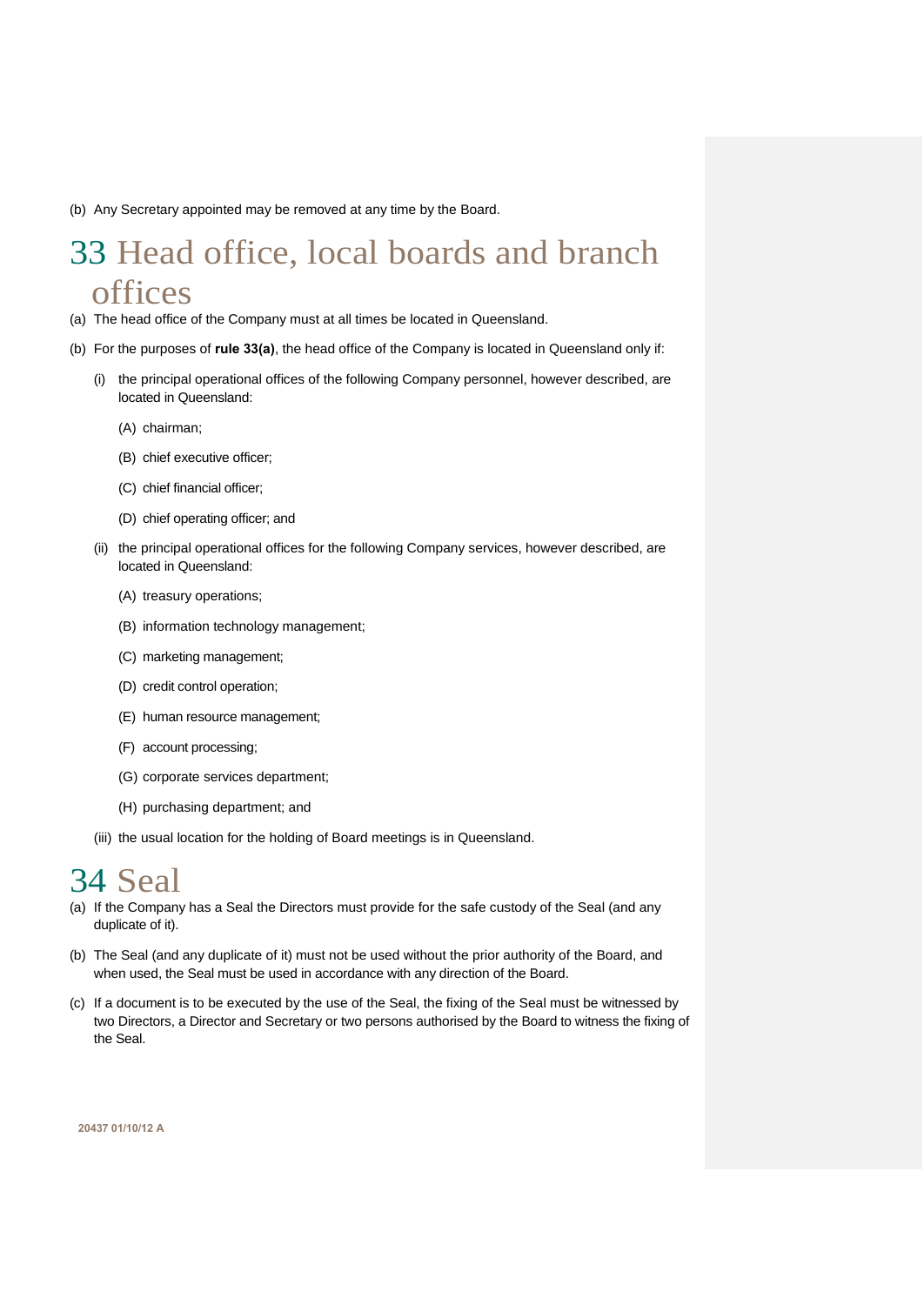# <span id="page-44-0"></span>35 Financial records

# <span id="page-44-1"></span>**35.1 Member's access to financial records**

The Board may determine whether and, if so, the extent to which and at what times and which place and under what conditions any financial record or other records of the Company may be inspected by Members.

# <span id="page-44-2"></span>**35.2 Directors' access to financial records**

Any Director may at any time access and inspect any financial record and any other record of the Company.

# <span id="page-44-3"></span>**35.3 Access to financial records after ceasing to be a Director**

The Board may determine that any person who is to cease or has ceased to be a Director may continue to have access to and inspect any financial record of the Company relating to the time during which the person was a Director.

# <span id="page-44-4"></span>36 Distributions

# <span id="page-44-5"></span>**36.1 Payment of dividends**

The Company may only pay a dividend in the circumstances provided in the Corporations Act.

# <span id="page-44-6"></span>**36.2 Provisions and reserves**

- (a) Subject to this Constitution, the Board may determine to set aside out of the profits of the Company, any provision or reserve as it determines.
- (b) The Board may appropriate to the Company's profits any amount previously set aside as a provision or reserve.
- (c) Any amount set aside as a provision or reserve does not have to be kept separate from any other asset of the Company and such amount may be used as the Board determines.

# <span id="page-44-7"></span>**36.3 Deductions from dividends**

Without prejudice to the application of any other rule of this Constitution, the Board may deduct from any dividend payable to any Member any amount presently due but unpaid by that Member to the Company.

### <span id="page-44-8"></span>**36.4 Unpaid calls**

Without prejudice to the application of any other rule of this Constitution, the Board may retain the dividends payable on Securities in respect of which there are any unpaid calls.

### <span id="page-44-9"></span>**36.5 Restricted Securities**

During a breach of the Listing Rules relating to Restricted Securities, or a breach of a Restriction Agreement relating to the Restricted Securities, the Holder of the Restricted Securities is not entitled to any dividend in respect of the Restricted Securities.

### <span id="page-44-10"></span>**36.6 Determination of dividend**

(a) Subject to the Corporations Act, the Listing Rules and this Constitution, the Board may either determine or declare that a dividend (whether interim, final or otherwise) is payable and fix: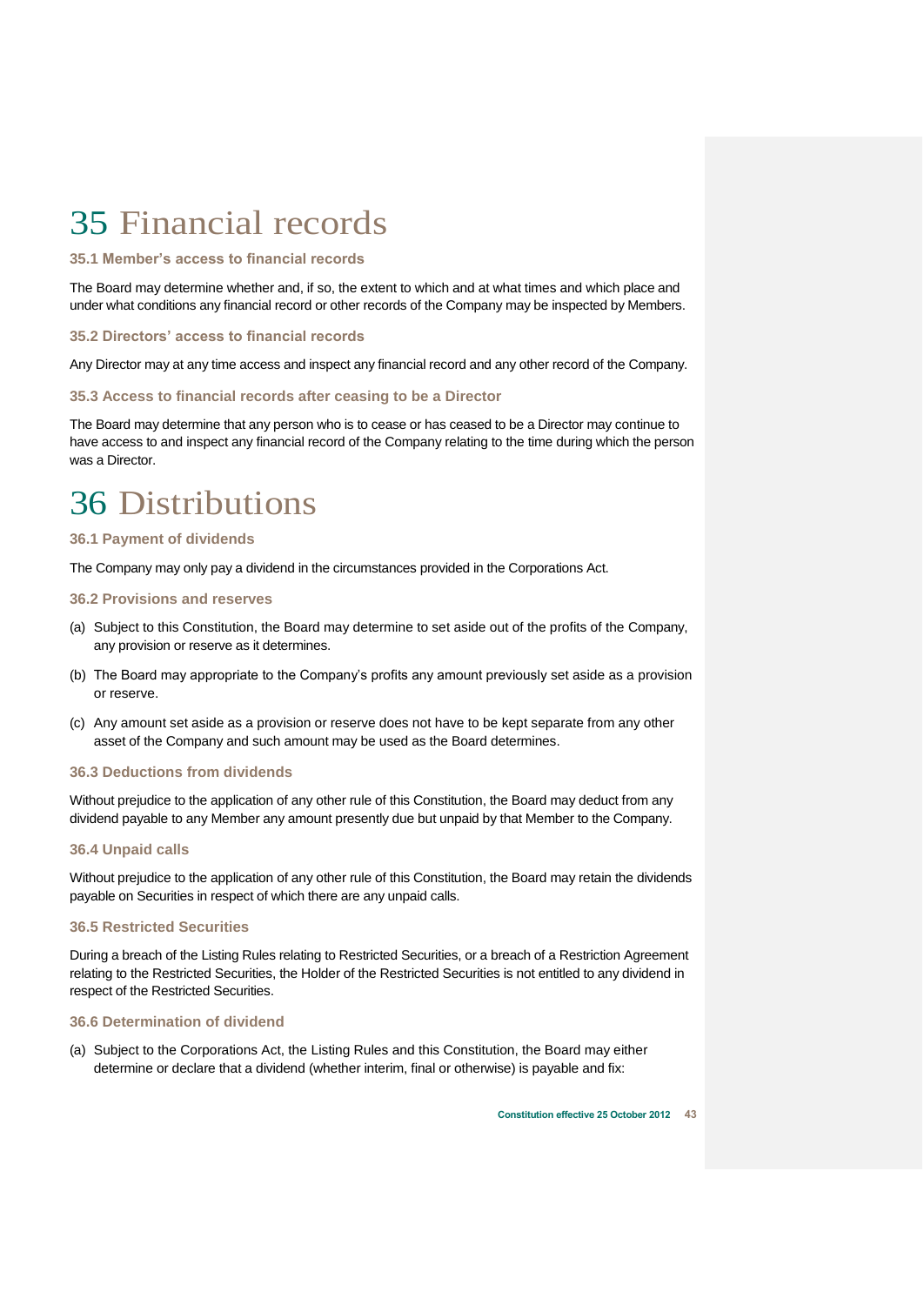- (i) the amount of the dividend;
- (ii) the time for payment; and
- (iii) the method of payment.
- (b) The Board will determine the method of payment of a dividend which may include the payment of cash, the issue of Securities, the grant of Options or the distribution of assets.
- (c) Interest is not payable on a dividend.
- <span id="page-45-0"></span>**36.7 Place to which payment to be paid**

(a) A dividend payable in cash may be paid:

- <span id="page-45-4"></span>(i) by cheque sent by post or by courier to the addresses of each Member or to an address directed by that Member or joint holder, as the case may be;
- $\frac{f_{\text{ii}}}{f_{\text{ii}}}$  by electronic funds transfer to an account nominated by and in the name of each Member,
- (ii) and in the case of any joint holder of any Share, to the account nominated by and in the name of the joint holder whose name appears first in the Register of Members, as the case may be; or

(iii)  $\left( e \right)$  in any other manner determined by the Board.

- <span id="page-45-2"></span>(b) If the Board determines that payment of a dividend will be made by electronic funds transfer to an account nominated by the Member but no such account is nominated by the Member or an electronic funds transfer into an electronic account is rejected or refunded, the Company may credit the amount payable to an account of the Company until the Member nominates a valid account.
- <span id="page-45-3"></span>(c) Where a Member does not have a registered address or the Company believes that a Member is not known at the Member's registered address or at the address directed by the Member, the Company may credit an amount payable in respect of the Member's Shares to an account of the Company to be held until the Member claims the amount payable or nominates an account into which a payment may be made.
- (d) An amount credited to an account under **rules [36.7\(b\)](#page-45-2)** or **[\(c\)](#page-45-3)** is to be treated as having been paid to the Member at the time it is credited to that account. The Company will not be a trustee of the money and no interest will accrue on the money.
- <span id="page-45-5"></span>(e) If a cheque for an amount payable under **rule [36.7\(a\)\(i\)](#page-45-4)** is not presented for payment for at least 11 calendar months after issue or an amount is held in an account under **rules [36.7\(b\)](#page-45-2)** or **[\(c\)](#page-45-3)** for at least 11 calendar months, the Company may reinvest the amount, after deducting reasonable expenses, into Shares in the Company on behalf of , and in the name of, the Member concerned and may stop payment on the cheque. The Shares may be acquired on market or by way of new issue at a price the Company accepts is market price at the time. Any residual sum which arises from the reinvestment may be carried forward or donated to charity on behalf of the Member, as the Company decides. The Company's liability to provide the relevant amount is discharged by an application under this **rule [36.7\(e\)](#page-45-5)**. The Company may do anything necessary or desirable (including executing any document) on behalf of the Member to effect the application of an amount under this **rule [36.7\(e\)](#page-45-5)**. The Company may determine other rules to regulate the operation of this rule and may delegate its power under this rule to any person.

<span id="page-45-1"></span>**36.8 Transfer of assets** 

**Formatted:** Suncorp3, Indent: Left: 0 cm, Space Before: 0 pt, Line spacing: single, Widow/Orphan control, Adjust space between Latin and Asian text. Adjust space between Asian text and numbers

**Formatted:** Indent: Left: 0.57 cm

| Formatted: Suncorp4 |  |
|---------------------|--|
|---------------------|--|

**Formatted:** Suncorp3, Indent: Left: 0 cm, Space Before: 0 pt, Line spacing: single, Widow/Orphan control, Adjust space between Latin and Asian text, Adjust space between Asian text and numbers

**Formatted:** Font: Bold **Formatted:** Font: Bold

| Formatted: Font: 11 pt       |  |
|------------------------------|--|
| Formatted: Font: 11 pt, Bold |  |
| Formatted: Font: 11 pt       |  |
| Formatted: Font: Bold        |  |
| Formatted: Font: Bold        |  |
| Formatted: Font: 11 pt       |  |

| Formatted: Font: 11 pt, Bold          |
|---------------------------------------|
| Formatted: Font: 11 pt                |
| Formatted: Font: 11 pt, Not Highlight |
| Formatted: Font: 11 pt                |
| Formatted: Font: 11 pt, Bold          |
| Formatted: Font: 11 pt                |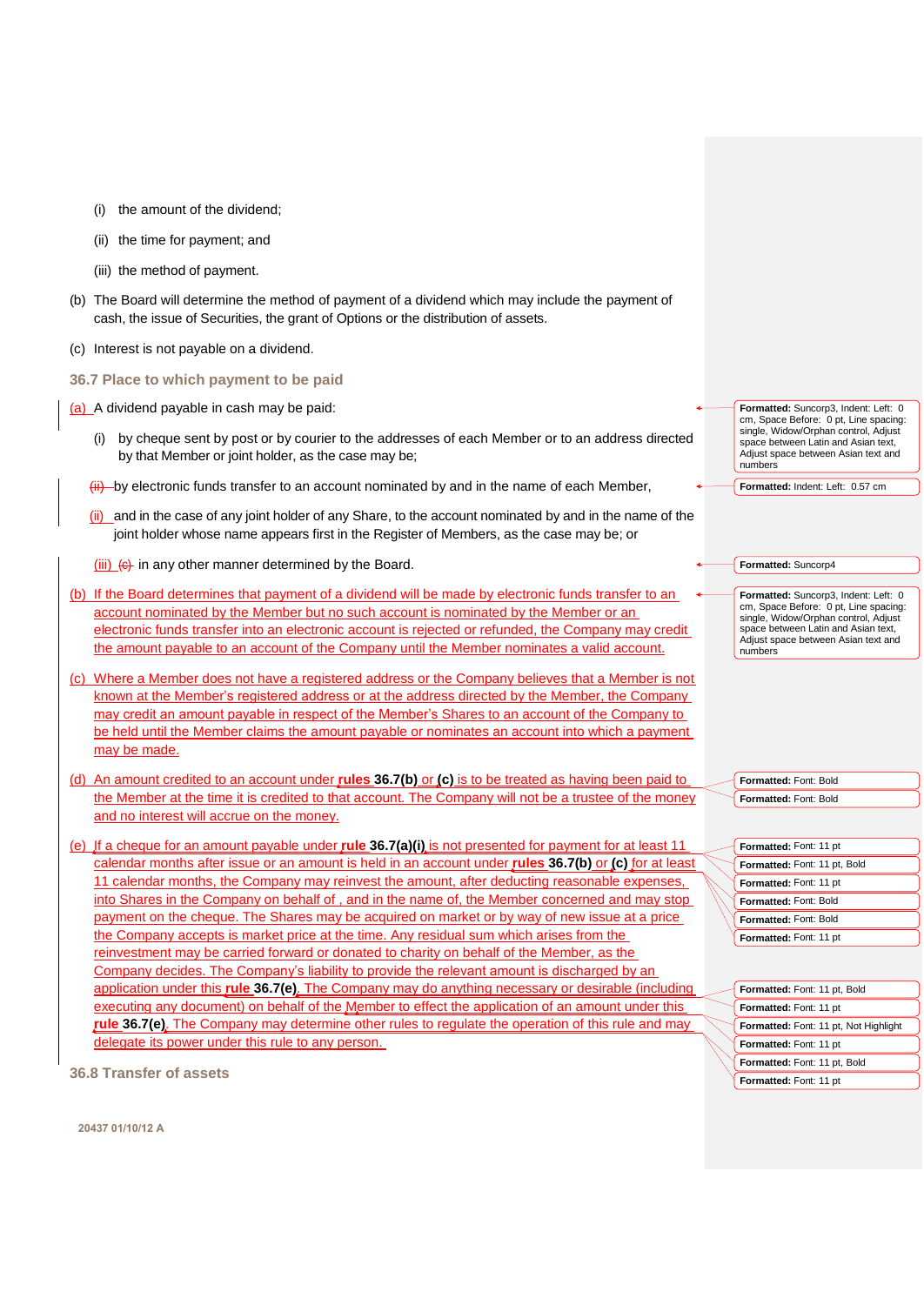- (a) The Board may direct payment of the dividend wholly or partly by the distribution of specific assets (including fully paid Securities and fully paid debentures or any other security) to some or all of the Members. The Board may determine in respect of the payment of any dividend to allow Members to elect to receive the amount of the dividend to which that Member is entitled in fully paid Securities instead of in cash.
- (b) To give effect to any direction, the Board may do all things that it considers appropriate including:
	- (i) fixing the value for distribution of any specific asset or any part of any such asset; or
	- (ii) making a cash payment to any Member to adjust the value of distributions made to Members.
- (c) If the Company distributes to its Members, by way of dividend, shares in another corporation:
	- (i) the Members will be deemed to have agreed to become members of that corporation; and
	- (ii) each Member appoints the Company or any of the Directors as its agent to execute any transfer of shares or other document required to effect the distribution of shares to the Members.

# <span id="page-46-0"></span>**36.9 Record Date**

The Board will determine the date (**Record Date**) which will be the date on which persons who are Members at midnight at the end of that date will be entitled to receive the dividend.

# <span id="page-46-1"></span>**36.10 Entitlement to dividends**

- (a) If any Security is fully paid during the whole period to which the dividend relates, the full amount of the dividend is payable in respect of that Security.
- (b) If any Security is partly paid during the whole period to which the dividend relates, the amount of the dividend payable in respect of that Security is in proportion to the amount partly paid (being the amount actually paid not credited as paid) on that Security and the fully paid issue price of that Security.
- (c) If any Security is fully paid for part of the period to which the dividend relates, the amount of the dividend payable in respect of that Security (in respect of that part of the period) is in proportion to the number of days that Security was fully paid during that part of the period and the number of days in the period.
- (d) If any Security is partly paid for part of the period to which the dividend relates, the amount of the dividend payable in respect of that Security (in respect of that part of the period) is in proportion to the amount partly paid (being the amount actually paid not credited as paid) during that part of the period and the fully paid issue price of that Security multiplied by the number of days during that part of the period divided by the number of days in the period.

# <span id="page-46-2"></span>**36.11 Unclaimed dividends**

Subject to the Corporations Act and any other applicable law, the Board may invest or otherwise apply the amount of unclaimed dividends for the benefit of the Company.

# <span id="page-46-3"></span>**36.12 Capitalisation of profits**

- (a) Subject to the Corporations Act, this Constitution, the Listing Rules and the terms of issue of Securities, the Board may determine to capitalise any amount available for distribution to Members by:
	- (i) paying up any amount unpaid on any Security;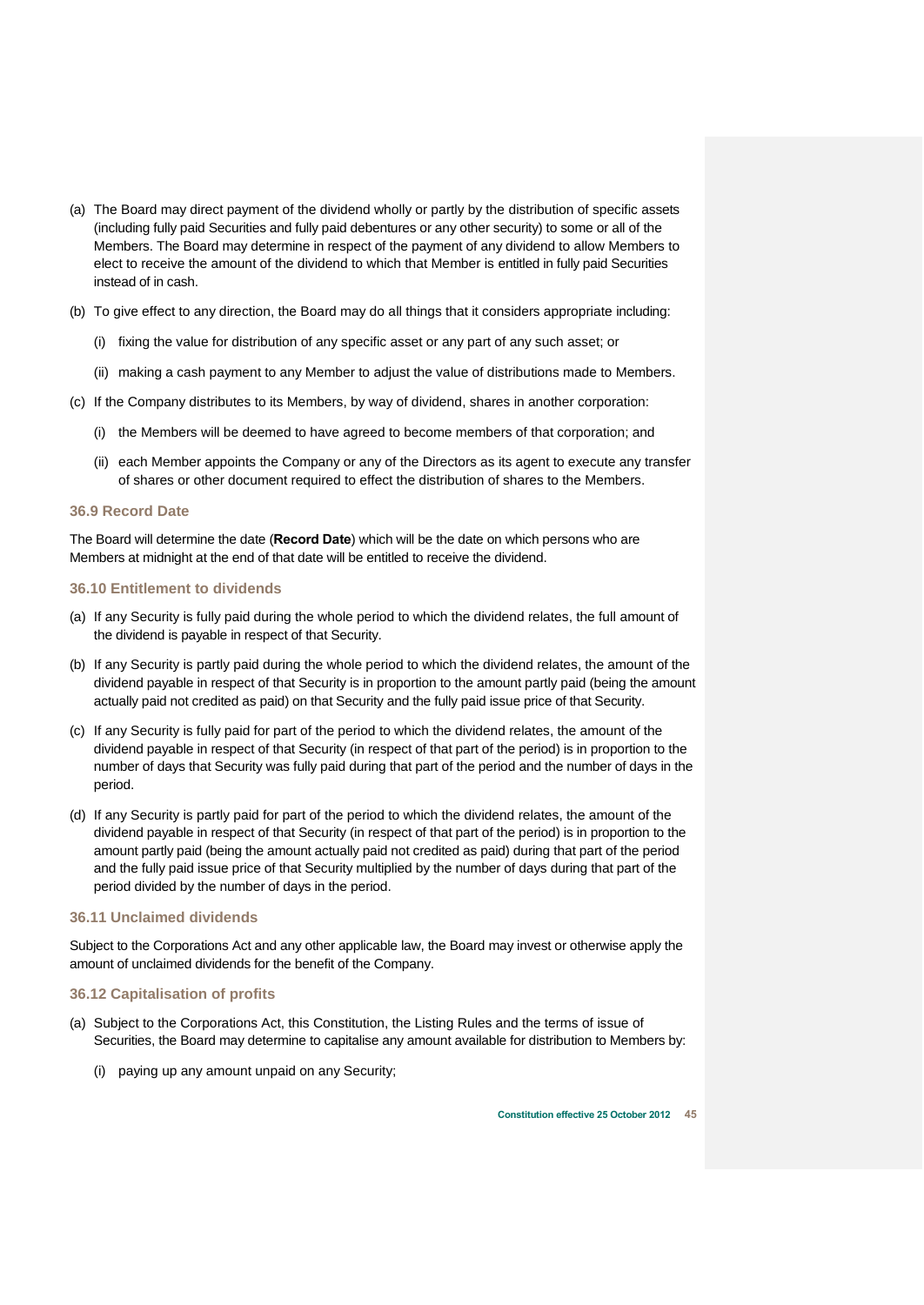- (ii) paying up in full unissued Securities to be issued to Members as fully paid; or
- (iii) partly paying up any amount unpaid on any Security and paying up in full unissued Securities to be issued as fully paid.
- (b) Each Member is entitled to benefit from any such capitalisation on the same basis that that Member is entitled to dividends.
- (c) To give effect to any direction, the Board may do all things that it considers appropriate including:
	- (i) disregarding any fractional entitlement to any Security;
	- (ii) making a cash payment in respect of any fractional entitlement;
	- (iii) fixing the value for distribution of any specific asset or any part of any such asset; or
	- (iv) making a cash payment to any Member to adjust the value of distributions made to Members.
- <span id="page-47-0"></span>**36.13 Dividend reinvestment and employee incentive plans**
- (a) Subject to the Corporations Act, the Listing Rules and the terms of issue of any Shares, the Directors may:
	- (i) establish one or more plans (**Plan**) under which some or all Members may elect in terms of one or more of the following for a period or periods as provided in the Plan:
		- (A) that dividends to be paid in respect of some or all of the Shares held by the Members may be satisfied by the issue of fully paid ordinary Shares or preference Shares as the case may be; and
		- (B) that dividends are not to be declared or paid in respect of some or all of the Shares held by the Member, but that the Member is to receive an issue of fully paid ordinary Shares or preference Shares as the case may be;
	- (ii) vary, suspend or terminate the Plan.
- (b) Subject to the Corporations Act and the Listing Rules, the Directors may:
	- (i) establish a plan that Shares be offered or issued to some or all employees of the Company whether or not for consideration; or
	- (ii) vary, suspend or terminate a Plan.
- (c) Any Plan has effect in accordance with its terms and the Directors must do all things necessary and convenient for the purpose of implementing the Plan, including, without limitation, the making of each necessary allotment of Shares and of each necessary appropriation, capitalisation, application, payment and distribution of funds which lawfully may be appropriated, capitalised, applied, paid or distributed for the purpose of the allotment.
- (d) For the purpose of giving effect to any Plan, the Directors may make an appropriation, capitalisation, application, payment or distribution and the powers of the directors may be exercised (and with adjustments as may be required) even if only some of the Members or holders of Shares of any class participate in the appropriation, capitalisation, application, payment or distribution.
- (e) In offering opportunities to Members or employees to participate in any Plan, the Directors may give any information that in their opinion may be useful to assist Members or employees in assessing the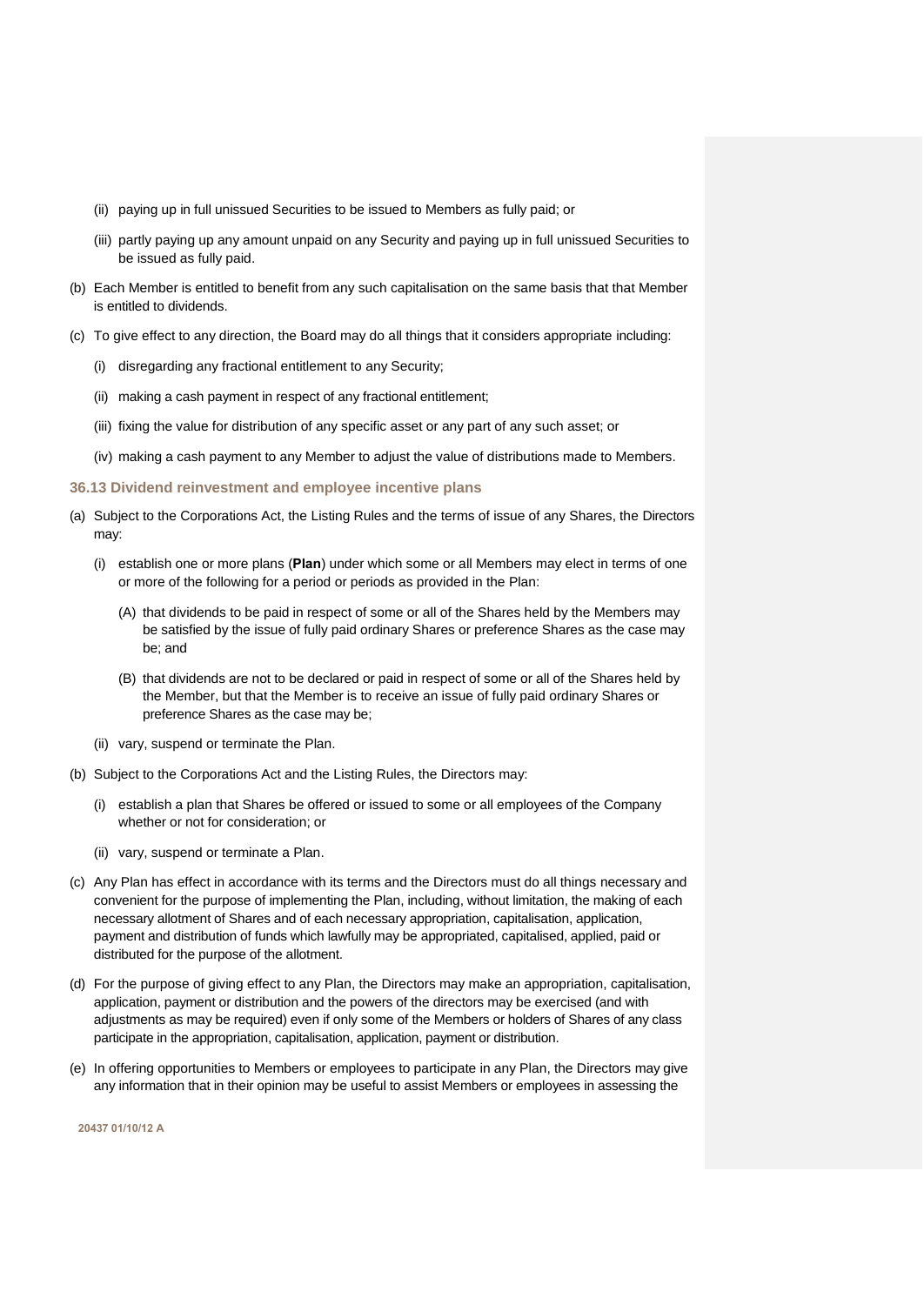opportunity and making requests to their best advantage. The Directors, the Company and its officers are not responsible for, nor are they obliged to provide, any legal, taxation or financial advice in respect of the choices available to Members or employees.

- (f) The Directors are under no obligation:
	- (i) to admit any Member or employee as a participant in any Plan; or
	- (ii) to comply with any request made by a Member or employee who is not admitted as a participant in any Plan.
- (g) In establishing and maintaining any Plan, the Directors must act in accordance with the Listing Rules and this Constitution, and may exercise all or any of the powers conferred on them by the terms of the Plan, by this Constitution or by the Corporations Act.

# <span id="page-48-0"></span>37 Reductions of capital

- (a) Subject to the Corporations Act and the Listing Rules, the Company may reduce its share capital in any manner.
- (b) Without limiting the generality of **paragraph (a)**, the Company when reducing its share capital may resolve that such reduction be effected wholly or in part by the distribution of specific assets (whether held in the name of the Company or in the name of any wholly owned subsidiary of the Company) including fully paid Securities and fully paid debentures or any other security of any other corporation or in any one or more of such ways.
- (c) Where the Company pursuant to a reduction of its share capital distributes to its Members shares in another corporation:
	- (i) the Members will be deemed to have agreed to become members of that corporation; and
	- (ii) each of the Members appoints the Company or any of the Directors as its agent to execute any transfer of shares or other document required to effect the distribution of shares to that Member.

# <span id="page-48-1"></span>38 Notices

# <span id="page-48-2"></span>**38.1 General**

Any notice, statement or other communication under this Constitution must be in writing, except that any notice convening a Board meeting does not need to be in writing.

# <span id="page-48-3"></span>**38.2 How to give a communication**

- (a) In addition to any other way allowed by the Corporations Act, a notice or other communication may be given by being:
	- (i) personally delivered;
	- (ii) left at the person's current address as recorded in the Register;
	- (iii) sent to the person's address as recorded in the Register by pre-paid ordinary mail or, if the address is outside Australia, by pre-paid airmail;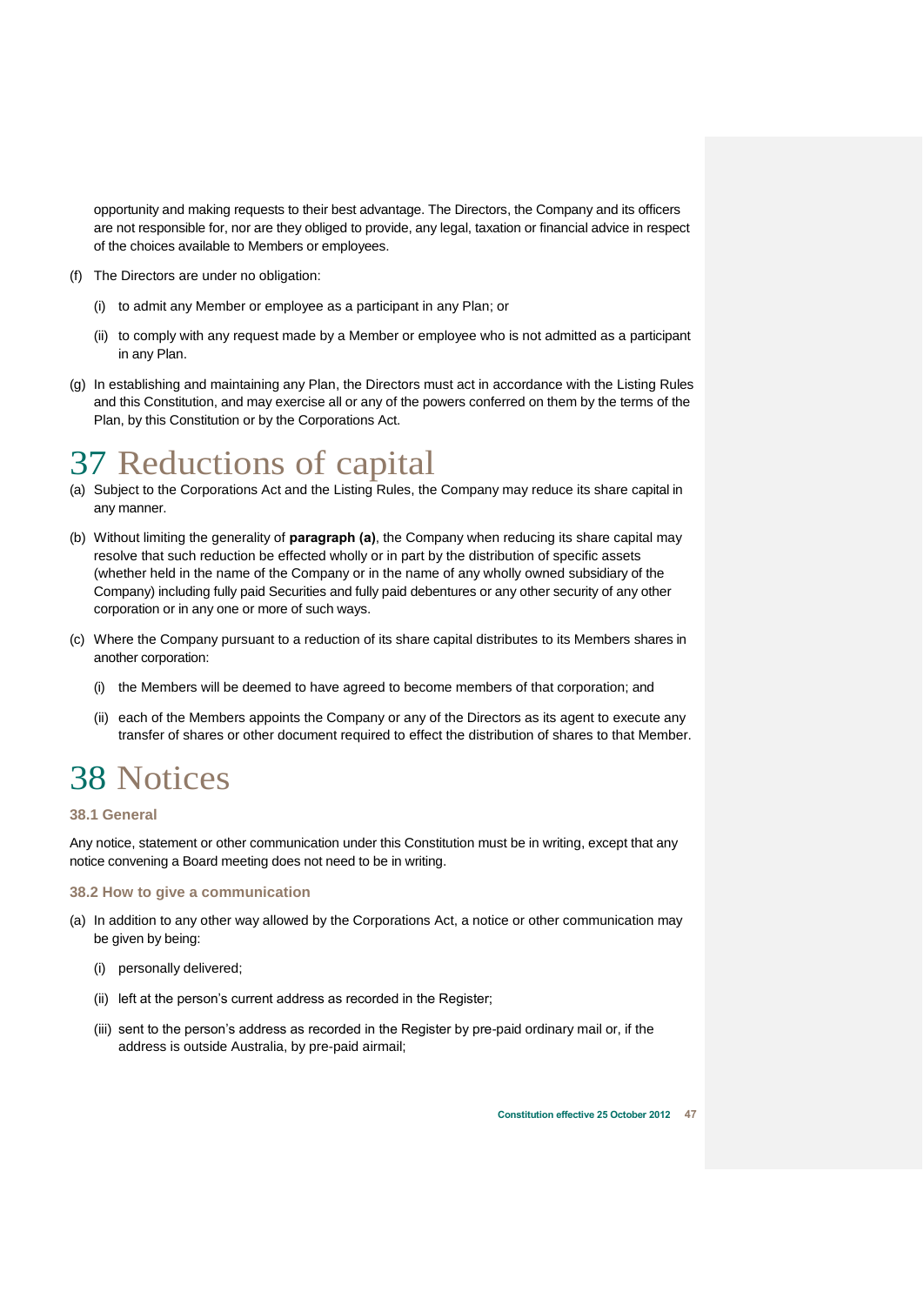- (iv) sent by fax to the person's current fax number for notices; or
- (v) sent by email to the person's current email address for notices.
- (b) Notices and other documents for overseas Security holders must be forwarded by air mail or fax or in another way that ensures it will be received quickly.

### <span id="page-49-0"></span>**38.3 Communications by post**

- (a) Where a notice is sent by post, service of the notice is deemed to have occurred by properly addressing, prepaying and posting the notice and is deemed to have been received on the day after the date of its posting.
- (b) A certificate in writing signed by any manager, Secretary or other officer of the Company that the envelope containing the notice was so addressed, prepaid and posted is conclusive evidence of that fact.

# <span id="page-49-1"></span>**38.4 Communications by fax**

A communication is given, if sent by fax, when the sender's fax machine produces a report that the fax was sent in full to the addressee. That report is conclusive evidence that the addressee received the fax in full at the time indicated on that report.

# <span id="page-49-2"></span>**38.5 Communications by email**

A communication is given, if sent by email, when it is sent, unless the sender receives a delivery failure notification, indicating that the email has not been delivered to the recipient.

# <span id="page-49-3"></span>**38.6 After hours communications**

If a communication is given:

- (a) after 5:00 pm in the place of receipt; or
- (b) on a day which is a Saturday, Sunday or bank or public holiday in the place of receipt,

it is taken as having been given at 9:00 am on the next day which is not a Saturday, Sunday or bank or public holiday in that place.

# <span id="page-49-4"></span>39 Indemnity and insurance

# <span id="page-49-5"></span>**39.1 Persons to whom this rule applies**

**Rules [39.2](#page-49-6)** and **[39.3](#page-50-0)** apply to each person who is, or has been, an officer, Director or Secretary of the Company or a Group Company (each, an **Officer** for the purpose of this **rule [39](#page-49-4)**).

# <span id="page-49-6"></span>**39.139.2 Indemnity**

(a) To the maximum extent permitted by law, the Company must indemnify on a full indemnity basis each Officer against any liability, loss, damage, cost or expense (**Liability**) incurred by the Officer as an officer of the Company or Group Company. To the extent determined by the Directors but subject maximum extent permitted by the Corporations Act and subject to the eany must indemnify each officer , Director and Secretary or any per Director or Secretary of a Group Company out of the assets of the Company against any liability, loss damage, cost or expense incurred or to be incurred by the officer, Director or Secretary in or arising out



**Formatted:** Suncorp3, Indent: Left: 0 cm, Space Before: 0 pt, Line spacing: single, Widow/Orphan control, Adjust space between Latin and Asian text. Adjust space between Asian text and numbers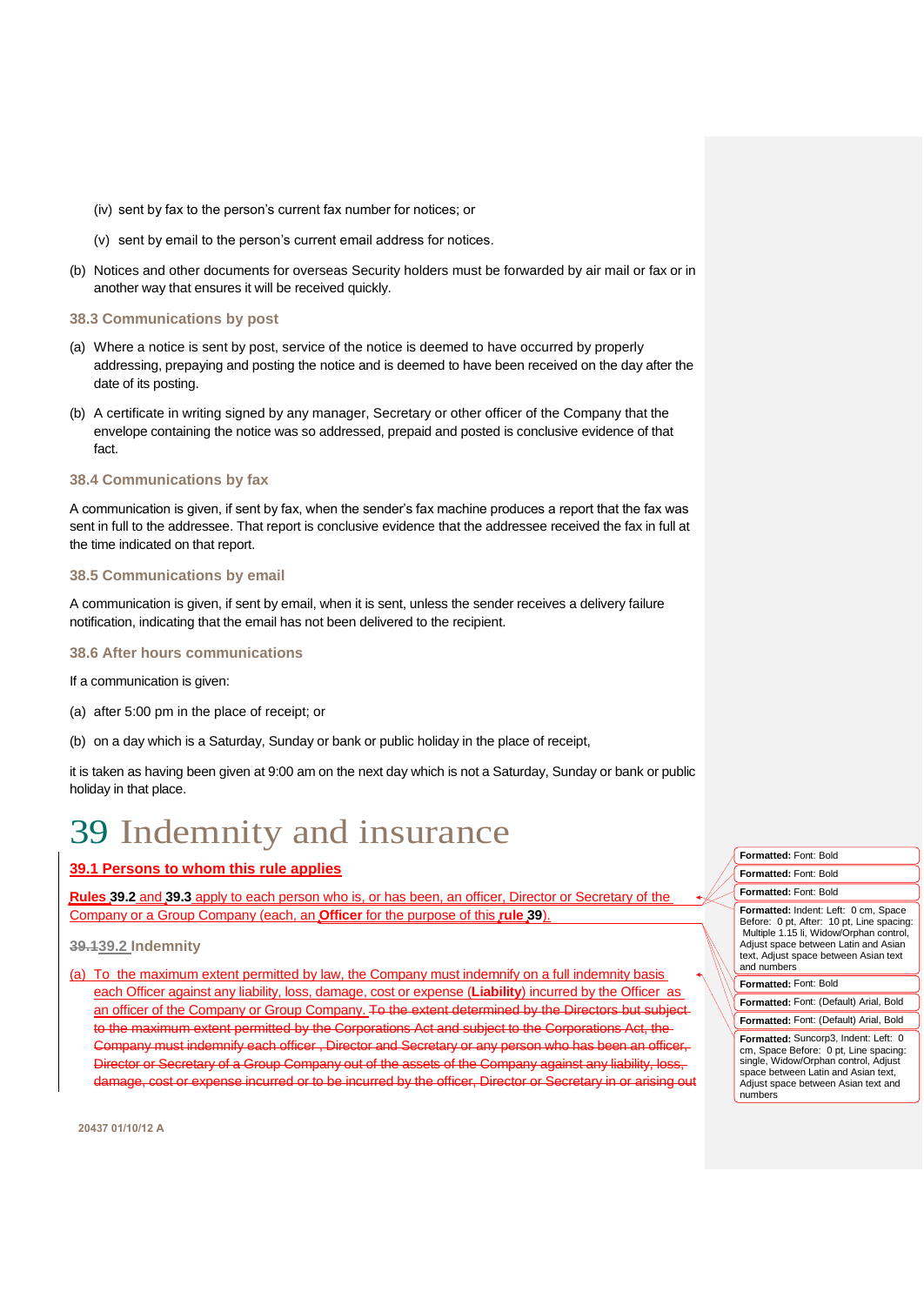<span id="page-50-0"></span>of the conduct of any activity of the Company or in or arising out of the proper performance of the officer's, Director's or Secretary's duties including any liability, loss, damage, cost, charge and expendition incurred by that officer, Director or Secretary in defending any proceedings, whether civil or criminal, which relate to anything done or omitted to be done or alleged to have been done or omitted to be done by the officer, Director or Secretary, in which judgment is given in the officer's, Director's or Secretary's favour or in which the officer. Director or Secretary is acquitted or in connection with anyapplication in relation to any such proceedings in which relief is granted by the court to the officer. Director or Secretary. (b) This indemnity: (i) is enforceable without the Officer having first to incur any expense or make any payment; (ii) is a continuing obligation and is enforceable by the Officer even though the Officer may have ceased to be an Officer of the Company or a Group Company; and (i)(iii)applies to Liabilities incurred both before and after the adoption of this **rule [39](#page-49-4)**not intended to indemnify any officer, Director or Secretary in respect of any liability in respect of which the Company must not give an indemnity, and should be construed and, if nece accordingly. **39.2 Documenting indemnity**  The Company may enter into an agreement containing an indemnity in favour of any officer, Director or Secretary. The Board will determine the terms of the indemnity contained in the agreement. **39.239.3 Insurance**  (a) To the extent permitted by the Corporations Act and subject to the Corporations Actlaw, the Company may-pay: (a) purchase and maintain insurance; or (b) pay or agree to pay any premium in respect of a contract offor insurance, for each Officer against any Liability incurred by the Officer as an officer of the Company or a Group Company including, but not limited to, a liability for negligence or for reasonable costs and expenses incurred in defending or responding to proceedings, whether civil or criminal and whatever their outcome between an insurer and an officer, Director or Secretary or any person who has been an officer a Director or Secretary of the Company in respect of the liability suffered or incurred in or arising out of the conduct of any activity of the Company and the proper performance by the officer, Director or Secretary of any duty. (b) If the Board determines, the Company may execute a document containing rules under which the Company agrees to pay any premium in relation to such a contract of insurance. **39.4 Savings** Nothing in **rules [39.2](#page-49-6)** and **[39.3:](#page-50-0)** (a) affects any other right or remedy that a person to whom these rules apply may have in respect of any Liability referred to in those rules; **Formatted:** Font: Bold **Formatted:** Suncorp3, Space Before: 0 pt, Line spacing: single, No bullets or numbering, Widow/Orphan control, Adjust space between Latin and Asian text, Adjust space between Asian text and numbers, Tab stops: Not at 2.9 cm **Formatted:** Font: (Default) Arial, Font color: Black, Condensed by 0.1 pt **Formatted:** Font: (Default) Arial, Font color: Black, Condensed by 0.1 pt **Formatted:** Font: (Default) Arial **Formatted:** Font: Bold **Formatted:** Font: Bold **Formatted:** Suncorp3, Space Before: 0 pt, Line spacing: single, No bullets or numbering, Widow/Orphan control, Adjust space between Latin and Asian text, Adjust space between Asian text and numbers, Tab stops: Not at 2.9 cm

<span id="page-50-1"></span>**Constitution effective 25 October 2012 49**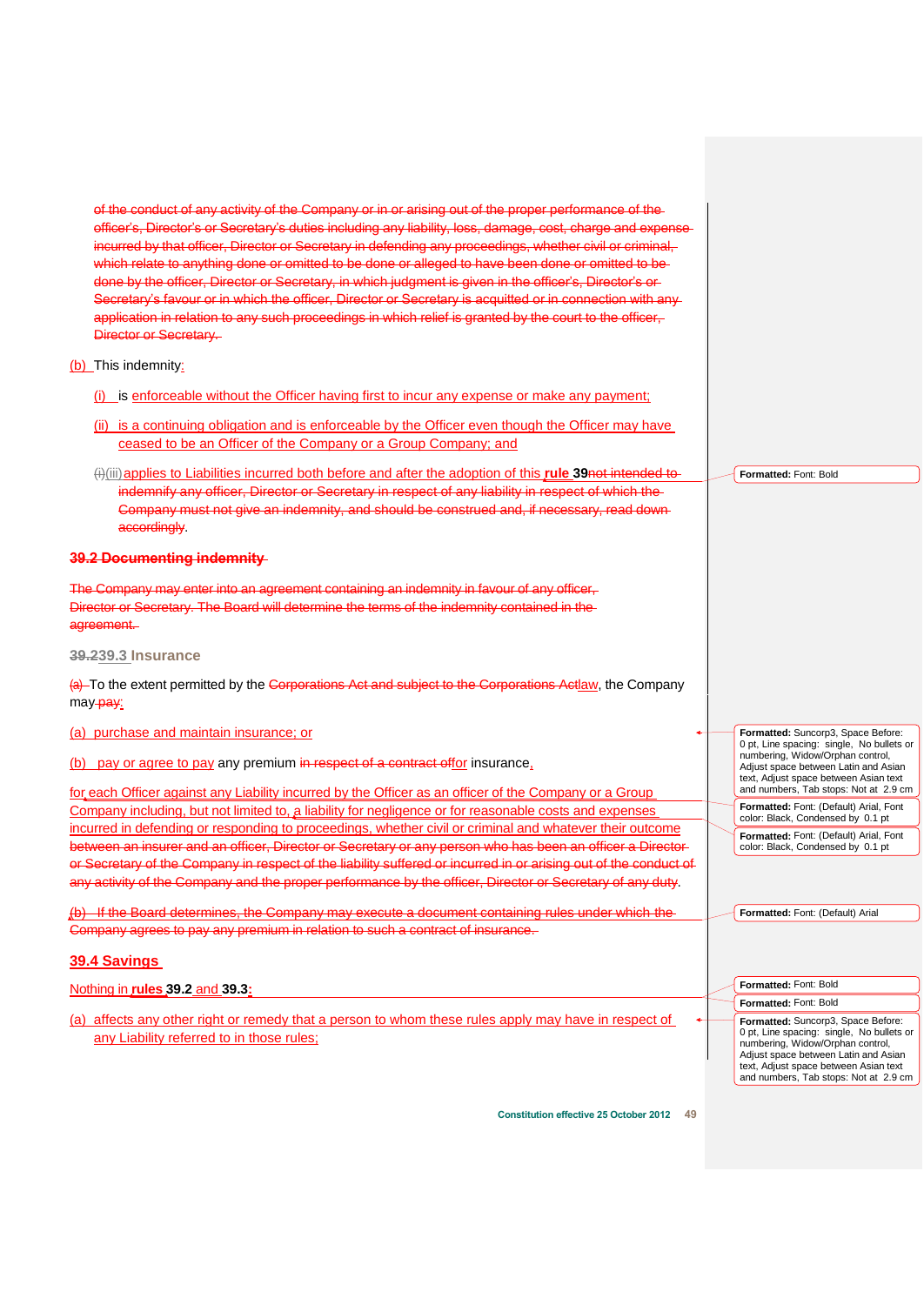- (b) limits the capacity of the Company to indemnify or provide or pay for insurance for any person to whom these rules do not apply; or
- **(a)**(c)limits or diminishes the terms of any indemnity conferred or agreement to indemnify entered into prior to the adoption of this **rule [39](#page-49-4)**.

# <span id="page-51-0"></span>**39.5 Deed**

The Company may enter into a deed with any Officer to give effect to the rights conferred by this **rule [39](#page-49-4)** or the exercise of a discretion under this **rule [39](#page-49-4)** on such terms as the Board thinks fit which are not inconsistent with this **rule [39](#page-49-4)**.

# <span id="page-51-1"></span>40 Winding up

If the Company is wound up any property that remains after satisfaction of all debts and liabilities of the Company, the payment of the costs, charges and expenses of winding up and any adjustment of the rights of the contributories among Members must be distributed among the Members in accordance with their respective rights.

# <span id="page-51-2"></span>41 Plebiscite to approve proportional takeover bids

# <span id="page-51-3"></span>**41.1 Definitions in rule [41](#page-51-2)**

# In this **rule [41](#page-51-2)**:

**Approving Resolution** means in relation to a Proportional Takeover Bid, a resolution to approve the Proportional Takeover Bid passed in accordance with **rule [41.3](#page-51-5)**.

**Approving Resolution Deadline** means in relation to a Proportional Takeover Bid, the day that is 14 days before the last day of the bid period, during which the offers under the Proportional Takeover Bid remain open or a later day allowed by the Australian Securities and Investments Commission.

**Proportional Takeover Bid** means a takeover bid that is made or purports to be made under section 618(1)(b) of the Corporations Act in respect of Securities included in a class of Securities in the Company.

**Relevant Class** means in relation to a Proportional Takeover Bid, the class of Securities in the Company in respect of which offers are made under the Proportional Takeover Bid.

# <span id="page-51-4"></span>**41.2 Transfers not to be registered**

Despite **rule [11.6](#page-19-2)**, a transfer giving effect to a contract resulting from the acceptance of an offer made under a Proportional Takeover Bid must not be registered unless an Approving Resolution to approve the Proportional Takeover Bid has been passed or is taken to have been passed in accordance with **rule [41.3](#page-51-5)**.

# <span id="page-51-5"></span>**41.3 Approving Resolution**

(a) Where offers have been made under a Proportional Takeover Bid, the Directors must:

(i) convene a meeting of the persons entitled to vote on the Approving Resolution for the purpose of considering and, if thought fit, passing a resolution to approve the Proportional Takeover Bid; and

| Formatted: Font: Arial Bold, 12 pt, Font<br>color: Custom<br>Color(RGB(145,122,104)), Not<br>Expanded by / Condensed by |
|-------------------------------------------------------------------------------------------------------------------------|
| Formatted: Font: Bold                                                                                                   |

| Formatted: Font: Bold                                                             |
|-----------------------------------------------------------------------------------|
| Formatted: Font: (Default) Arial, Bold,<br>Font color: Black, Condensed by 0.2 pt |
| Formatted: Font: Bold                                                             |
| Formatted: Font: Bold                                                             |
| Formatted: Font: (Default) Arial, Bold,<br>Font color: Black, Condensed by 0.2 pt |
| Formatted: Font: Bold                                                             |
| Formatted: Font: (Default) Arial, Bold,<br>Font color: Black, Condensed by 0.2 pt |

**Formatted:** Suncorp1, Indent: Left: 0 cm, Space Before: 0 pt, Line spacing: single, Widow/Orphan control, Adjust space between Latin and Asian text, Adjust space between Asian text and numbers

| Formatted: Indent: Left: 0 cm, Space<br>Before: 0 pt, After: 10 pt, Line spacing:<br>Multiple 1.15 li, Widow/Orphan control,<br>Adjust space between Latin and Asian<br>text, Adjust space between Asian text<br>and numbers |
|------------------------------------------------------------------------------------------------------------------------------------------------------------------------------------------------------------------------------|
| Formatted: Font: Bold                                                                                                                                                                                                        |
| Formatted: Font: Bold                                                                                                                                                                                                        |
| Formatted: Font: Bold                                                                                                                                                                                                        |
|                                                                                                                                                                                                                              |
| Formatted: Font: Bold                                                                                                                                                                                                        |

**Formatted:** Font: Bold **Formatted:** Font: Bold **Formatted:** Font: Bold

**Formatted:** Font: Bold

| Formatted: Suncorp2 |  |
|---------------------|--|
|                     |  |

| Formatted: Font: Bold                                                                                                                                                                                          |
|----------------------------------------------------------------------------------------------------------------------------------------------------------------------------------------------------------------|
| Formatted: Font: Bold                                                                                                                                                                                          |
| Formatted: Font: Bold                                                                                                                                                                                          |
| Formatted: Font: Bold                                                                                                                                                                                          |
| Formatted: Suncorp2                                                                                                                                                                                            |
| Formatted: Suncorp3, Indent: Left: 0<br>cm, Space Before: 0 pt, Line spacing:<br>single, Widow/Orphan control, Adjust<br>space between Latin and Asian text,<br>Adjust space between Asian text and<br>numbers |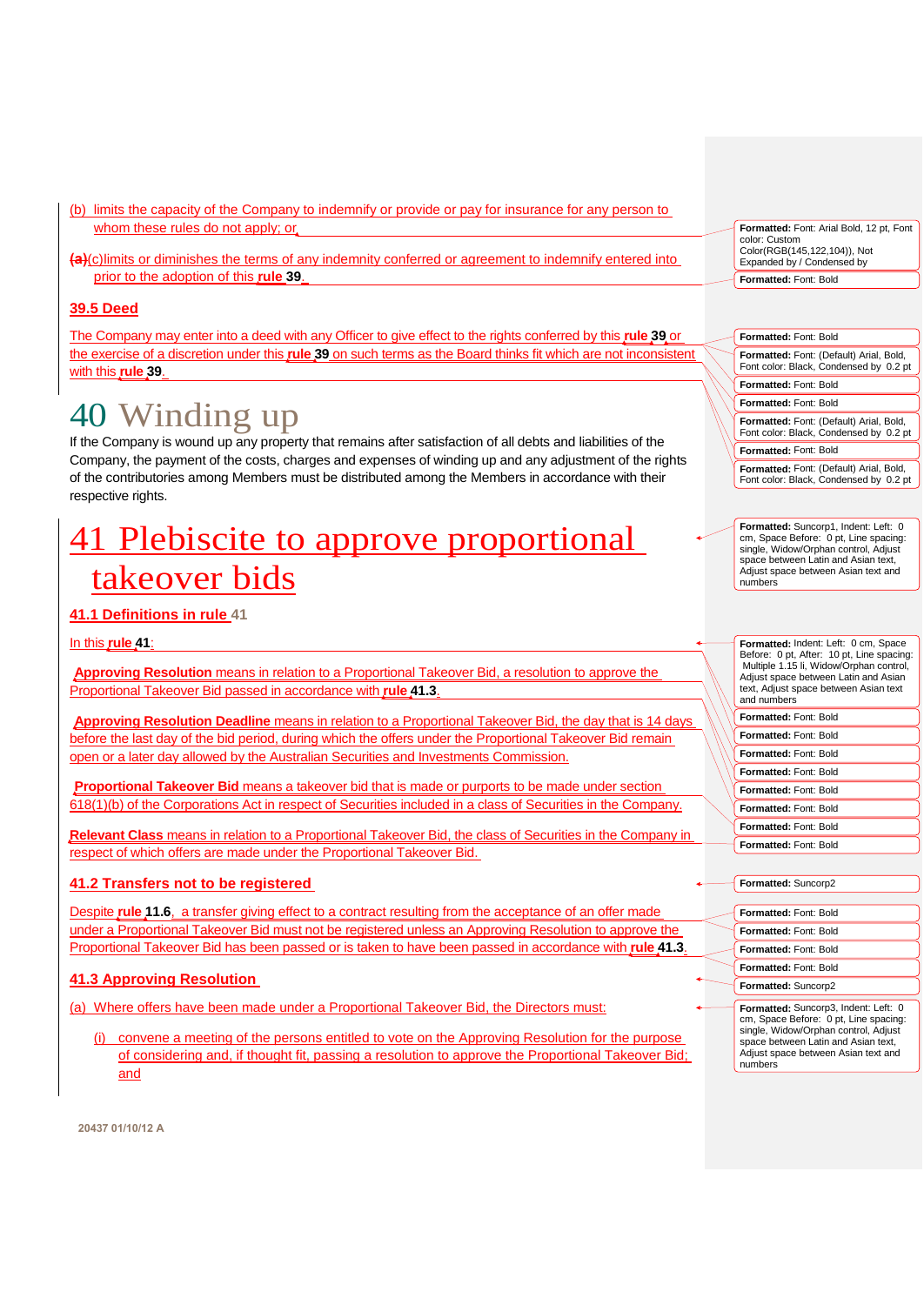<span id="page-52-1"></span><span id="page-52-0"></span>

| (ii) ensure that the resolution is voted on in accordance with this rule 41.3.<br>Formatted: Font: Bold<br>before the Approving Resolution Deadline.<br>(b) -The provisions of this Constitution relating to general meetings apply, with such modifications as the<br>circumstances require, to a meeting that is convened under <i>rule</i> 41.3, as if that meeting were a<br>Formatted: Font: Bold<br>general meeting of the Company.<br>(c) The bidder under a Proportional Takeover Bid and any associates of the bidder are not entitled to<br>vote on the Approving Resolution and if they do vote, their votes must not be counted.<br>(d) Subject to <b>rule 41.3(c)</b> , a person who, as at the end of the day on which the first offer under the<br>Formatted: Font: Bold<br>Proportional Takeover Bid was made, held Securities of the Relevant Class, is entitled to vote on the<br>Approving Resolution relating to the Proportional Takeover Bid.<br>(e) An Approving Resolution that has been voted on is taken to have been passed if the proportion that<br>the number of votes in favour of the resolution bears to the total number of votes on the resolution is<br>greater than 50%, and otherwise is taken to have been rejected.<br>(f) If an Approving Resolution has not been voted on in accordance with this rule 41.3 as at the end of<br>Formatted: Font: Bold<br>the day before an Approving Resolution Deadline, an Approving Resolution will be taken to have<br>been passed in accordance with this <b>rule 41.3</b> on the Approving Resolution Deadline.<br>Formatted: Font: Bold<br>41.4 Sunset<br>Formatted: Font: Bold<br>Formatted: Font: Bold<br>(a) where those rules have not been renewed in accordance with the Corporations Act, on the date that<br>Formatted: Font: Bold<br>those rules were adopted by the Company; or<br>Formatted: Font: Bold<br>Formatted: Font: Bold<br>(a)(b) where those rules have been renewed in accordance with the Corporations Act, on the date those | Rules 41.1, 41.2 and 41.3 cease to have effect at the end of the 3 years beginning:<br>Formatted: Font color: Auto.<br>rules were last renewed.<br>Condensed by 0.2 pt |  |
|---------------------------------------------------------------------------------------------------------------------------------------------------------------------------------------------------------------------------------------------------------------------------------------------------------------------------------------------------------------------------------------------------------------------------------------------------------------------------------------------------------------------------------------------------------------------------------------------------------------------------------------------------------------------------------------------------------------------------------------------------------------------------------------------------------------------------------------------------------------------------------------------------------------------------------------------------------------------------------------------------------------------------------------------------------------------------------------------------------------------------------------------------------------------------------------------------------------------------------------------------------------------------------------------------------------------------------------------------------------------------------------------------------------------------------------------------------------------------------------------------------------------------------------------------------------------------------------------------------------------------------------------------------------------------------------------------------------------------------------------------------------------------------------------------------------------------------------------------------------------------------------------------------------------------------------------------------------------------------------------------------------------------------------|------------------------------------------------------------------------------------------------------------------------------------------------------------------------|--|
|                                                                                                                                                                                                                                                                                                                                                                                                                                                                                                                                                                                                                                                                                                                                                                                                                                                                                                                                                                                                                                                                                                                                                                                                                                                                                                                                                                                                                                                                                                                                                                                                                                                                                                                                                                                                                                                                                                                                                                                                                                       |                                                                                                                                                                        |  |
|                                                                                                                                                                                                                                                                                                                                                                                                                                                                                                                                                                                                                                                                                                                                                                                                                                                                                                                                                                                                                                                                                                                                                                                                                                                                                                                                                                                                                                                                                                                                                                                                                                                                                                                                                                                                                                                                                                                                                                                                                                       |                                                                                                                                                                        |  |
|                                                                                                                                                                                                                                                                                                                                                                                                                                                                                                                                                                                                                                                                                                                                                                                                                                                                                                                                                                                                                                                                                                                                                                                                                                                                                                                                                                                                                                                                                                                                                                                                                                                                                                                                                                                                                                                                                                                                                                                                                                       |                                                                                                                                                                        |  |
|                                                                                                                                                                                                                                                                                                                                                                                                                                                                                                                                                                                                                                                                                                                                                                                                                                                                                                                                                                                                                                                                                                                                                                                                                                                                                                                                                                                                                                                                                                                                                                                                                                                                                                                                                                                                                                                                                                                                                                                                                                       |                                                                                                                                                                        |  |
|                                                                                                                                                                                                                                                                                                                                                                                                                                                                                                                                                                                                                                                                                                                                                                                                                                                                                                                                                                                                                                                                                                                                                                                                                                                                                                                                                                                                                                                                                                                                                                                                                                                                                                                                                                                                                                                                                                                                                                                                                                       |                                                                                                                                                                        |  |
|                                                                                                                                                                                                                                                                                                                                                                                                                                                                                                                                                                                                                                                                                                                                                                                                                                                                                                                                                                                                                                                                                                                                                                                                                                                                                                                                                                                                                                                                                                                                                                                                                                                                                                                                                                                                                                                                                                                                                                                                                                       |                                                                                                                                                                        |  |
|                                                                                                                                                                                                                                                                                                                                                                                                                                                                                                                                                                                                                                                                                                                                                                                                                                                                                                                                                                                                                                                                                                                                                                                                                                                                                                                                                                                                                                                                                                                                                                                                                                                                                                                                                                                                                                                                                                                                                                                                                                       |                                                                                                                                                                        |  |
|                                                                                                                                                                                                                                                                                                                                                                                                                                                                                                                                                                                                                                                                                                                                                                                                                                                                                                                                                                                                                                                                                                                                                                                                                                                                                                                                                                                                                                                                                                                                                                                                                                                                                                                                                                                                                                                                                                                                                                                                                                       |                                                                                                                                                                        |  |
|                                                                                                                                                                                                                                                                                                                                                                                                                                                                                                                                                                                                                                                                                                                                                                                                                                                                                                                                                                                                                                                                                                                                                                                                                                                                                                                                                                                                                                                                                                                                                                                                                                                                                                                                                                                                                                                                                                                                                                                                                                       |                                                                                                                                                                        |  |
|                                                                                                                                                                                                                                                                                                                                                                                                                                                                                                                                                                                                                                                                                                                                                                                                                                                                                                                                                                                                                                                                                                                                                                                                                                                                                                                                                                                                                                                                                                                                                                                                                                                                                                                                                                                                                                                                                                                                                                                                                                       |                                                                                                                                                                        |  |
|                                                                                                                                                                                                                                                                                                                                                                                                                                                                                                                                                                                                                                                                                                                                                                                                                                                                                                                                                                                                                                                                                                                                                                                                                                                                                                                                                                                                                                                                                                                                                                                                                                                                                                                                                                                                                                                                                                                                                                                                                                       |                                                                                                                                                                        |  |
|                                                                                                                                                                                                                                                                                                                                                                                                                                                                                                                                                                                                                                                                                                                                                                                                                                                                                                                                                                                                                                                                                                                                                                                                                                                                                                                                                                                                                                                                                                                                                                                                                                                                                                                                                                                                                                                                                                                                                                                                                                       |                                                                                                                                                                        |  |
|                                                                                                                                                                                                                                                                                                                                                                                                                                                                                                                                                                                                                                                                                                                                                                                                                                                                                                                                                                                                                                                                                                                                                                                                                                                                                                                                                                                                                                                                                                                                                                                                                                                                                                                                                                                                                                                                                                                                                                                                                                       |                                                                                                                                                                        |  |
|                                                                                                                                                                                                                                                                                                                                                                                                                                                                                                                                                                                                                                                                                                                                                                                                                                                                                                                                                                                                                                                                                                                                                                                                                                                                                                                                                                                                                                                                                                                                                                                                                                                                                                                                                                                                                                                                                                                                                                                                                                       |                                                                                                                                                                        |  |
|                                                                                                                                                                                                                                                                                                                                                                                                                                                                                                                                                                                                                                                                                                                                                                                                                                                                                                                                                                                                                                                                                                                                                                                                                                                                                                                                                                                                                                                                                                                                                                                                                                                                                                                                                                                                                                                                                                                                                                                                                                       |                                                                                                                                                                        |  |
|                                                                                                                                                                                                                                                                                                                                                                                                                                                                                                                                                                                                                                                                                                                                                                                                                                                                                                                                                                                                                                                                                                                                                                                                                                                                                                                                                                                                                                                                                                                                                                                                                                                                                                                                                                                                                                                                                                                                                                                                                                       |                                                                                                                                                                        |  |
|                                                                                                                                                                                                                                                                                                                                                                                                                                                                                                                                                                                                                                                                                                                                                                                                                                                                                                                                                                                                                                                                                                                                                                                                                                                                                                                                                                                                                                                                                                                                                                                                                                                                                                                                                                                                                                                                                                                                                                                                                                       |                                                                                                                                                                        |  |
|                                                                                                                                                                                                                                                                                                                                                                                                                                                                                                                                                                                                                                                                                                                                                                                                                                                                                                                                                                                                                                                                                                                                                                                                                                                                                                                                                                                                                                                                                                                                                                                                                                                                                                                                                                                                                                                                                                                                                                                                                                       |                                                                                                                                                                        |  |
|                                                                                                                                                                                                                                                                                                                                                                                                                                                                                                                                                                                                                                                                                                                                                                                                                                                                                                                                                                                                                                                                                                                                                                                                                                                                                                                                                                                                                                                                                                                                                                                                                                                                                                                                                                                                                                                                                                                                                                                                                                       |                                                                                                                                                                        |  |
|                                                                                                                                                                                                                                                                                                                                                                                                                                                                                                                                                                                                                                                                                                                                                                                                                                                                                                                                                                                                                                                                                                                                                                                                                                                                                                                                                                                                                                                                                                                                                                                                                                                                                                                                                                                                                                                                                                                                                                                                                                       |                                                                                                                                                                        |  |
|                                                                                                                                                                                                                                                                                                                                                                                                                                                                                                                                                                                                                                                                                                                                                                                                                                                                                                                                                                                                                                                                                                                                                                                                                                                                                                                                                                                                                                                                                                                                                                                                                                                                                                                                                                                                                                                                                                                                                                                                                                       |                                                                                                                                                                        |  |
|                                                                                                                                                                                                                                                                                                                                                                                                                                                                                                                                                                                                                                                                                                                                                                                                                                                                                                                                                                                                                                                                                                                                                                                                                                                                                                                                                                                                                                                                                                                                                                                                                                                                                                                                                                                                                                                                                                                                                                                                                                       |                                                                                                                                                                        |  |
|                                                                                                                                                                                                                                                                                                                                                                                                                                                                                                                                                                                                                                                                                                                                                                                                                                                                                                                                                                                                                                                                                                                                                                                                                                                                                                                                                                                                                                                                                                                                                                                                                                                                                                                                                                                                                                                                                                                                                                                                                                       |                                                                                                                                                                        |  |
|                                                                                                                                                                                                                                                                                                                                                                                                                                                                                                                                                                                                                                                                                                                                                                                                                                                                                                                                                                                                                                                                                                                                                                                                                                                                                                                                                                                                                                                                                                                                                                                                                                                                                                                                                                                                                                                                                                                                                                                                                                       |                                                                                                                                                                        |  |
|                                                                                                                                                                                                                                                                                                                                                                                                                                                                                                                                                                                                                                                                                                                                                                                                                                                                                                                                                                                                                                                                                                                                                                                                                                                                                                                                                                                                                                                                                                                                                                                                                                                                                                                                                                                                                                                                                                                                                                                                                                       |                                                                                                                                                                        |  |
|                                                                                                                                                                                                                                                                                                                                                                                                                                                                                                                                                                                                                                                                                                                                                                                                                                                                                                                                                                                                                                                                                                                                                                                                                                                                                                                                                                                                                                                                                                                                                                                                                                                                                                                                                                                                                                                                                                                                                                                                                                       |                                                                                                                                                                        |  |
|                                                                                                                                                                                                                                                                                                                                                                                                                                                                                                                                                                                                                                                                                                                                                                                                                                                                                                                                                                                                                                                                                                                                                                                                                                                                                                                                                                                                                                                                                                                                                                                                                                                                                                                                                                                                                                                                                                                                                                                                                                       |                                                                                                                                                                        |  |
|                                                                                                                                                                                                                                                                                                                                                                                                                                                                                                                                                                                                                                                                                                                                                                                                                                                                                                                                                                                                                                                                                                                                                                                                                                                                                                                                                                                                                                                                                                                                                                                                                                                                                                                                                                                                                                                                                                                                                                                                                                       |                                                                                                                                                                        |  |